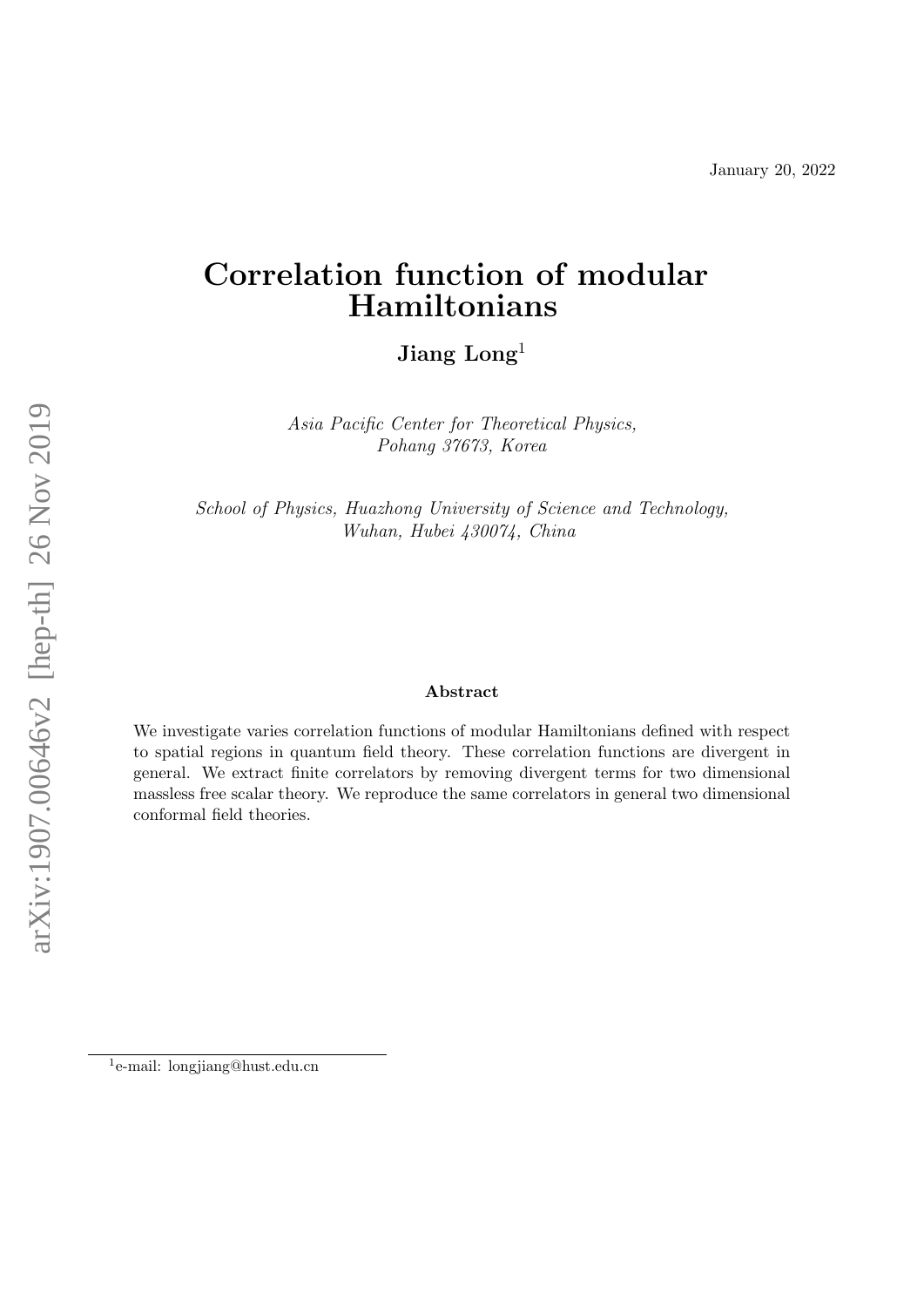## Contents

| $\mathbf{1}$    | Introduction                                                                                            | $\mathbf{1}$            |
|-----------------|---------------------------------------------------------------------------------------------------------|-------------------------|
| $\overline{2}$  | A generator of correlation functions                                                                    | 3                       |
| 3               | Two dimensional massless free scalar                                                                    | $\overline{\mathbf{4}}$ |
|                 | Massless free scalar field in curved spacetime $\dots \dots \dots \dots \dots \dots \dots \dots$<br>3.1 | $\overline{5}$          |
|                 | Massless free scalar field in region $A \dots \dots \dots \dots \dots \dots \dots \dots \dots$<br>3.2   | 8 <sup>8</sup>          |
|                 | Expectation value of an exponential operator $\dots \dots \dots \dots \dots \dots \dots$<br>3.3         | 11                      |
|                 | 3.4                                                                                                     | 14                      |
|                 | $3.5\,$                                                                                                 | 15                      |
| $\overline{4}$  | Two dimensional conformal field theory                                                                  | 22                      |
| $5\overline{)}$ | Operator product expansion of reduced density matrix                                                    | 26                      |
| 6               | Comments on holographic dual                                                                            | 27                      |
| 7               | Conclusion and discussion                                                                               | 28                      |
|                 | A Matrix identity                                                                                       | 29                      |
|                 | B Normal ordering and parameter differentiation method                                                  | 29                      |
|                 | C Bogoliubov Matrices                                                                                   | 31                      |

## <span id="page-1-0"></span>1 Introduction

Modular Hamiltonian of a spatial subregion is a natural and fundamental object in QFT [\[1\]](#page-33-0). In QFT defined with a cut-off, it is the logrithmic of the reduced dentity matrix  $\rho_A$ ,  $\hat{H}_A$  =  $-\log \rho_A$ . It plays a central role in quantum information theory. Entanglement entropy, relative entropy and other important quantities are constructed from modular Hamiltonian [\[2–](#page-33-1)[5\]](#page-34-0). It has also been used to obtain many interesting results, such as the Bousso bound  $[6-8]$  $[6-8]$ , first law of entanglement entropy [\[9\]](#page-34-3), the proof of varies energy conditions [\[10,](#page-34-4) [11\]](#page-34-5) and contrains of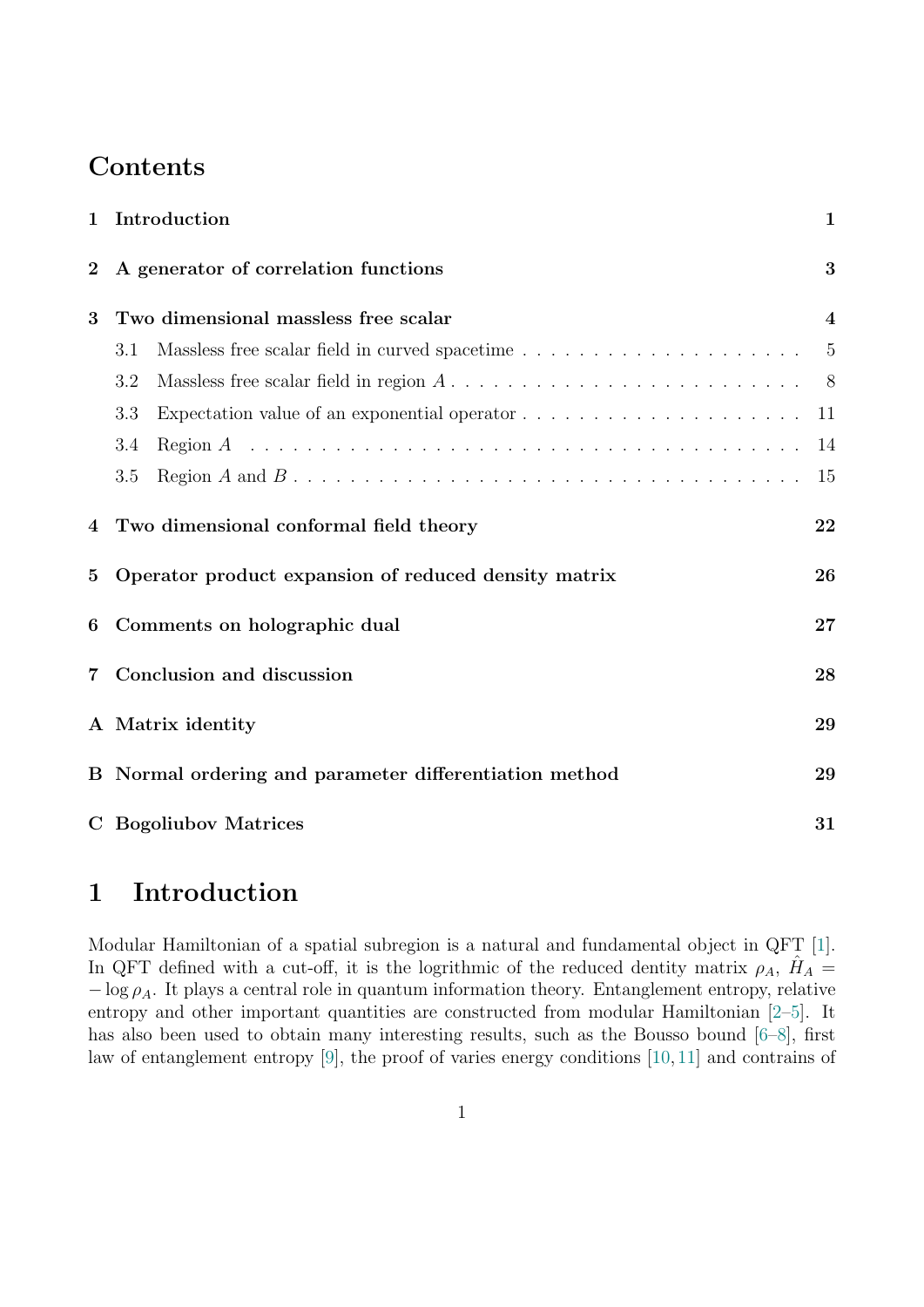correlation functions [\[12\]](#page-34-6).

Modular Hamiltonian is in general a highly non-local operator, though for certain symmetric situations it could be analytic. When the subregion is Rindler wedge of Minkowski spacetime and the state is in vacuum, modular Hamitonian is the boost generator which is a smeared operator of stress tensor in Rindler wedge [\[13\]](#page-34-7). A nice realization of this result is Unruh effect [\[14\]](#page-34-8). For a spherical region in a conformal field theory, an integral form could be found by conformal transformation of the Rindler wedge [\[15\]](#page-34-9). In two dimensional free field theory, a bilocal form of modular Hamiltonian can also be obtained for several disjoint intervals [\[16,](#page-34-10)[17\]](#page-34-11). For a conformal field theory in a state which has a gravitational dual, a  $1/G_N$  expansion of modular Hamiltonian has also been proposed [\[18,](#page-34-12) [19\]](#page-34-13) from bulk,

<span id="page-2-2"></span>
$$
\hat{H}_{\text{bdy}} = \frac{\hat{A}_{\text{ext}}}{4G_N} + \hat{H}_{\text{bulk}} + \dots + o(G_N),\tag{1.1}
$$

where the first term is an area operator of Ryu-Takayanagi [\[20\]](#page-34-14) surface,  $\hat{H}_{\text{bulk}}$  and other higher order terms are bulk modular Hamiltonian of the corresponding bulk region. Unfortunately, modular Hamiltonian is not additive, in the sense that modular Hamitonian of two disjoint regions is in general not the summation of modular Hamiltonian in each seperate region

<span id="page-2-1"></span>
$$
\hat{H}_{A\cup B} \neq \hat{H}_A + \hat{H}_B,\tag{1.2}
$$

which makes it hard to study multi-region quantities.

Rényi entropy is divergent for continuous quantum field theories <sup>[2](#page-0-0)</sup>, however, one can still obtain interesting information by taking care of the cut-off. By definition, it is essentially a combination of correlation functions of modular Hamiltonians, the divergence is partly due to the singularity when two or more modular Hamiltonians collide in the same region. Therefore, the following correlation function

$$
\langle \hat{H}_A^m \hat{H}_B^n \rangle, \quad m \ge 1, n \ge 1 \tag{1.3}
$$

is also divergent in general. However, we will show that one can extract interesting finite result by removing the divergent part carefully in specific examples. The point is to define so called connected correlation function

<span id="page-2-0"></span>
$$
T_{A\cup B}^{(m,n)} \equiv \langle \hat{H}_A^m \hat{H}_B^n \rangle_c, \quad m \ge 1, n \ge 1
$$
\n
$$
(1.4)
$$

for two finite disjoint regions. We will specify the details of the construction and compute [\(1.4\)](#page-2-0) for massless free scalar and general conformal field theories in the following sections. The correlation function  $(1.4)$  is not directly related to Rényi entropy of two disjoint regions since

<sup>&</sup>lt;sup>2</sup>Recently, modular Hamiltonian is also discussed from algebraic quantum field theory [\[21\]](#page-35-0). The technical difficulty to define reduced density matrix in general continuous quantum field theory does not affect the result in this work. We will also not discuss the total modular Hamiltonian  $H = H_A - H_{\bar{A}}$  as many other references.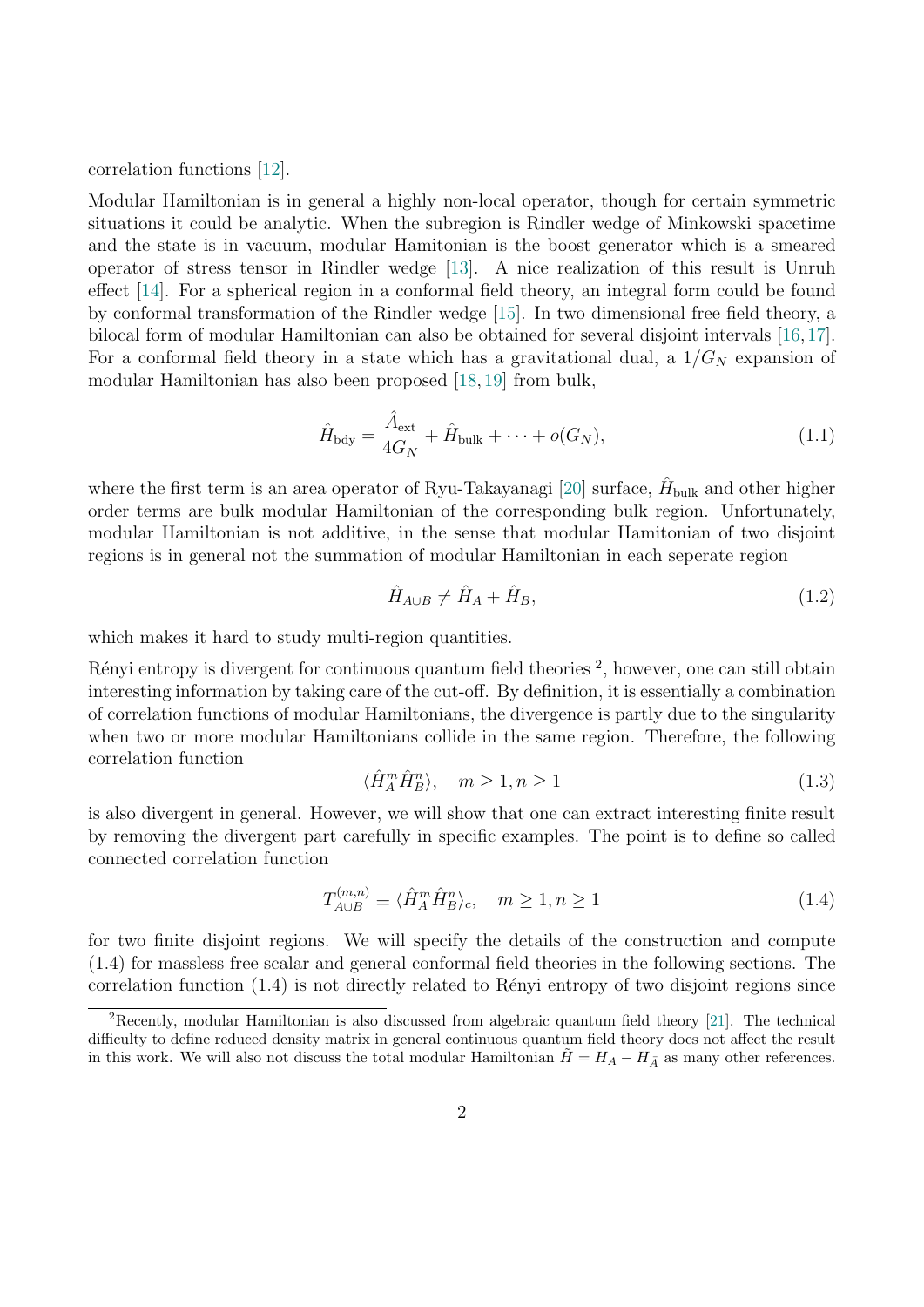[\(1.2\)](#page-2-1). However, it may provide another way to understand the correlation between two disjoint regions.

The structure of this paper is as follows. We will introduce a generator of [\(1.4\)](#page-2-0) in section 2 and study the generator explicity in two dimensinal massless free scalar theory in section 3. In section 4, we reproduce the same result of section 3 using technics of two dimensional conformal field theory. We will comment on the implications to operator product expansion of reduced density matrix and constraints on holograhic dual [\(1.1\)](#page-2-2) in section 5 and 6. Conclusions and discussions are collected in the last section.

## <span id="page-3-0"></span>2 A generator of correlation functions

<span id="page-3-1"></span>We consider a system with a density matrix  $\rho$ . The modular Hamiltonian corresponding to region  $A$ (or  $B$ ) is  $\hat{H}_A$  (or  $\hat{H}_B$ ). A and B are assumed to be spacelike and disjoint, therefore from causality, the commutator of  $\hat{H}_A$  and  $\hat{H}_B$  is zero. A generator of correlation function [\(1.4\)](#page-2-0) is

$$
T_{A\cup B}(a,b) = \log \frac{\langle e^{-a\hat{H}_A - b\hat{H}_B} \rangle}{\langle e^{-a\hat{H}_A} \rangle \langle e^{-b\hat{H}_B} \rangle},
$$
\n(2.1)

where we have inserted a normalization factor such that  $T_{A\cup B}(a,b)$  is zero whenever  $\langle e^{-a\hat{H}_A}e^{-b\hat{H}_B}\rangle =$  $\langle e^{-a\hat{H}_A} \rangle \langle e^{-b\hat{H}_B} \rangle$ . An alert reader may realize that there is a similar quantity in the context of Wilson loop. If we replace  $e^{-a\hat{H}_A}$  and  $e^{-b\hat{H}_B}$  by two seperated Wilson loops, then [\(2.1\)](#page-3-1) is the logrithmic of the correlator of two Wilson loops. Expanding  $(2.1)$  around  $(a, b) = (0, 0)$ ,

$$
T_{A\cup B}(a,b) = \sum_{m,n=1}^{\infty} \frac{1}{m!n!} T_{A\cup B}^{(m,n)} a^m b^n,
$$
\n(2.2)

the coefficient before  $a^m b^n$  is the connected correlation function [\(1.4\)](#page-2-0). The summation is from  $(m, n) = (1, 1)$  because  $T_{A\cup B}(a, 0) = T_{A\cup B}(0, b) = 0$ . More explicitly, we have

$$
T_{A\cup B}^{(m,n)} = \frac{\partial^{m+n} T_{A\cup B}(a,b)}{\partial a^m \partial b^n} \Big|_{a,b=0},\tag{2.3}
$$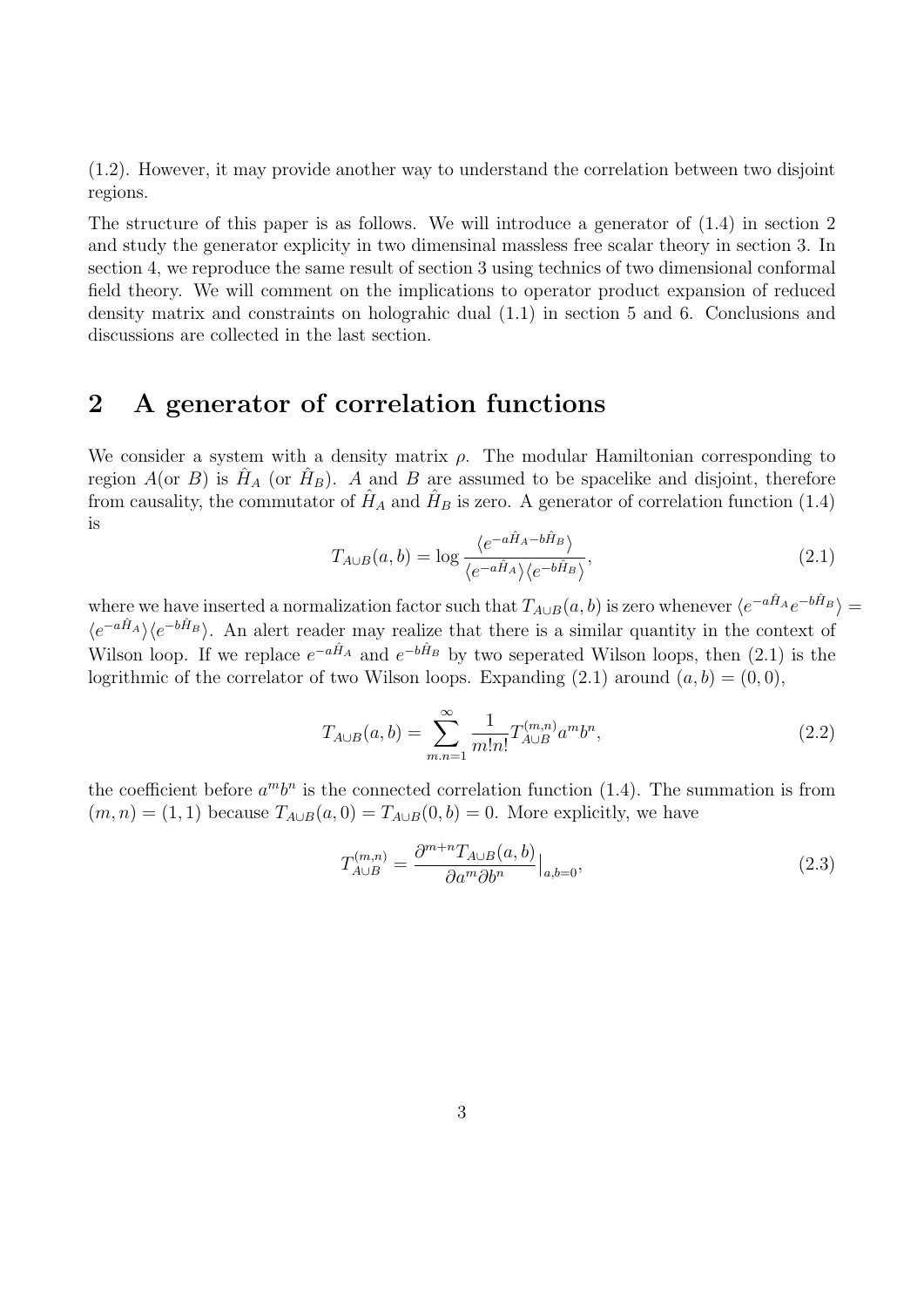the first few orders are [3](#page-0-0)

$$
T_{A\cup B}^{(1,1)} = \langle \hat{H}_A \hat{H}_B \rangle - \langle \hat{H}_A \rangle \langle \hat{H}_B \rangle, \tag{2.4}
$$

$$
T_{A\cup B}^{(2,1)} = -\langle \hat{H}_A^2 \hat{H}_B \rangle + \langle \hat{H}_A^2 \rangle \langle \hat{H}_B \rangle + 2\langle \hat{H}_A \hat{H}_B \rangle \langle \hat{H}_A \rangle - 2\langle \hat{H}_A \rangle^2 \langle \hat{H}_B \rangle, \tag{2.5}
$$

$$
T_{A\cup B}^{(3,1)} = \langle \hat{H}_A^3 \hat{H}_B \rangle - \langle \hat{H}_A^3 \rangle \langle \hat{H}_B \rangle - 3 \langle \hat{H}_A^2 \hat{H}_B \rangle \langle \hat{H}_A \rangle - 3 \langle \hat{H}_A^2 \rangle \langle \hat{H}_A \hat{H}_B \rangle + 6 \langle \hat{H}_A^2 \rangle \langle \hat{H}_A \rangle \langle \hat{H}_B \rangle + 6 \langle \hat{H}_A \hat{H}_B \rangle \langle \hat{H}_A \rangle^2 - 6 \langle \hat{H}_A \rangle^3 \langle \hat{H}_B \rangle,
$$
(2.6)

$$
T_{A\cup B}^{(2,2)} = \langle \hat{H}_A^2 \hat{H}_B^2 \rangle - 2 \langle \hat{H}_A^2 \hat{H}_B \rangle \langle \hat{H}_B \rangle - 2 \langle \hat{H}_B^2 \hat{H}_A \rangle \langle \hat{H}_A \rangle - 2 \langle \hat{H}_A \hat{H}_B \rangle^2 - \langle \hat{H}_A^2 \rangle \langle \hat{H}_B^2 \rangle + 2 \langle \hat{H}_A^2 \rangle \langle \hat{H}_B \rangle^2 + 2 \langle \hat{H}_B^2 \rangle \langle \hat{H}_A \rangle^2 + 8 \langle \hat{H}_A \hat{H}_B \rangle \langle \hat{H}_A \rangle \langle \hat{H}_B \rangle - 6 \langle \hat{H}_A \rangle^2 \langle \hat{H}_B \rangle^2.
$$
 (2.7)

We don't present the correlators for  $m < n$  since the defintion is symmetric under the exchange of A and B. Generator  $(2.1)$  is not easy to evaluate in general. We will focus on two dimensional massless free scalar theory in the following section and then extend it to general conformal field theories. The advantage of two dimensional conformal system is that the modular Hamiltonian of a single region is well known.

### <span id="page-4-0"></span>3 Two dimensional massless free scalar

To get familiar with the concept  $T_{A\cup B}(a, b)$ , we will compute the generator [\(2.1\)](#page-3-1) in two dimensional massless free scalar system. The system is in vacuum with Lagrangian

$$
\mathcal{L} = \frac{1}{2} \partial_{\mu} \phi \partial^{\mu} \phi. \tag{3.1}
$$

We use  $t, z$  to denote spacetime coordinates

$$
x^{\mu} = (t, z). \tag{3.2}
$$

Region A (B) is an interval with radius  $R_A(R_B)$  whose center is at  $z_A(z_B)$ ,

<span id="page-4-1"></span>
$$
A = \{(0, z)|x_2 \le z \le x_1\},\tag{3.3}
$$

$$
B = \{(0, z)|x_4 \le z \le x_3\},\tag{3.4}
$$

where the end points of the intervals are

$$
x_1 = z_A + R_A, \ x_2 = z_A - R_A, \ x_3 = z_B + R_B, \ x_4 = z_B - R_B. \tag{3.5}
$$

A and B are disjoint, we can assume

$$
x_1 > x_2 > x_3 > x_4. \tag{3.6}
$$

<sup>&</sup>lt;sup>3</sup>Note in our convention, there is an additional minus sign for odd  $m + n$  constrast to usual connected correlation functions.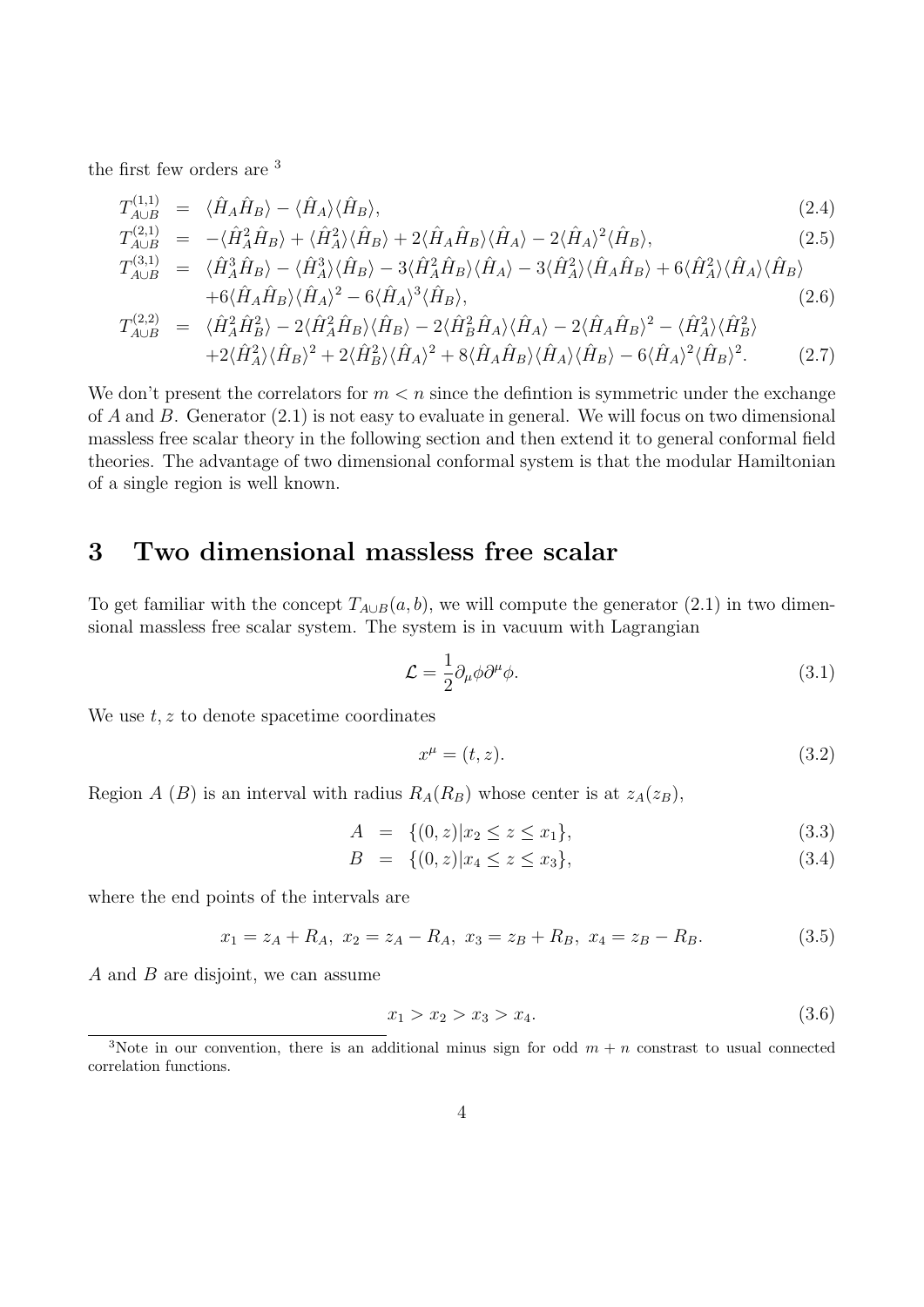Massless free theory is a conformal field theory, there is a unique cross ratio

$$
\xi \equiv \frac{x_{12}x_{34}}{x_{13}x_{24}}\tag{3.7}
$$

<span id="page-5-4"></span>where

$$
x_{ij} = x_i - x_j. \tag{3.8}
$$

The cross ratio is always between 0 and 1,

$$
0 < \xi < 1. \tag{3.9}
$$

Another quantity which is related to cross ratio is

$$
\eta \equiv \frac{x_{12}x_{34}}{x_{14}x_{23}} = \frac{\xi}{1 - \xi}.
$$
\n(3.10)

 $\eta$  is between 0 and  $\infty$ ,

<span id="page-5-3"></span>
$$
0 < \eta < \infty. \tag{3.11}
$$

Modular hamiltonian of region A is

$$
\hat{H}_A = 2\pi \int_{x_2}^{x_1} dz \frac{R_A^2 - (z - z_A)^2}{2R_A} T_{tt}(z)
$$
\n(3.12)

where the stress tensor  $T_{tt}$  is

<span id="page-5-2"></span>
$$
T_{tt} = \frac{1}{2} [(\partial_t \phi)^2 + (\partial_z \phi)^2].
$$
 (3.13)

The integral is evaluated at constant  $t = 0$  slice. Unfortunately, a direct expansion of the exponential function

$$
e^{-a\hat{H}_A} \tag{3.14}
$$

leads to divergent terms when two stress tensors  $T_{tt}$  collide. However, as we will show below, the divergent terms are canceled in the generator [\(2.1\)](#page-3-1). It would be much easier to work in momentum space for free scalar. In the following subsections, we will first review the quantization of a free scalar in general curved spacetime and then quantize a massless free scalar in an interval. After that, we will discuss the generator [\(2.1\)](#page-3-1).

#### <span id="page-5-0"></span>3.1 Massless free scalar field in curved spacetime

It is useful to review the general framework [\[22\]](#page-35-1) of a free scalar field in curved spacetime since we will quantize a free scalar field in a subregion of Minkowski spacetime. We just list several key points of this framework. The spacetime we will consider is

<span id="page-5-1"></span>
$$
ds^{2} = -N^{2}dt^{2} + G_{ij}dx^{i}dx^{j},
$$
\n(3.15)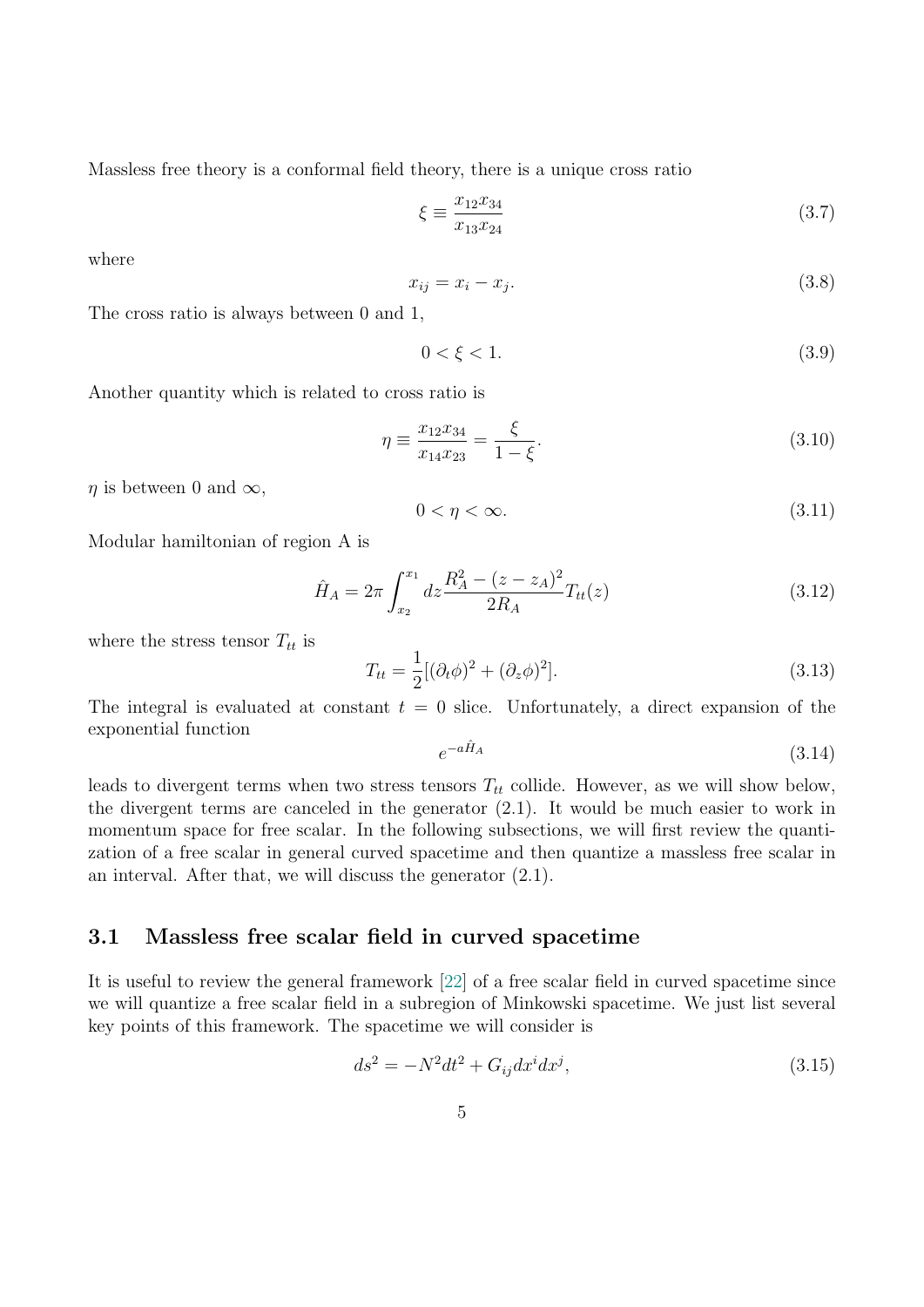where N is called lapse function and  $G_{ij}$  is the  $d-1$  dimensinoal reduced metric on the hypersurface of constant time  $t = t_0$ . The Klein-Gordon inner product of two field configurations is

$$
(\phi_1, \phi_2)_{KG} = -i \int_{\Sigma} d^{d-1} \vec{x} \sqrt{G} n^{\mu} (\phi_1^* \partial_{\mu} \phi_2 - \phi_2 \partial_{\mu} \phi_1^*), \tag{3.16}
$$

where  $\Sigma$  is the constant time hypersurface and  $n^{\mu}$  is its unit norm vector. Klein-Gordon equation in spacetime [\(3.15\)](#page-5-1) is solved by a set of complete set of eigenmodes  $f_i(x)$ . Eigenmodes can be dedomposed and normalized to satisfy

$$
(f_i, f_j)_{KG} = -(f_i^*, f_j^*)_{KG} = \delta_{ij}, \quad (f_i, f_j^*)_{KG} = (f_i^*, f_j)_{KG} = 0.
$$
\n(3.17)

Therefore the scalar field  $\phi$  could be decomposed in terms of eigenmodes  $f_i$  by

<span id="page-6-2"></span>
$$
\phi(x) = \sum_{i} (a_i f_i + a_i^{\dagger} f_i^*). \tag{3.18}
$$

We will assume  $f_i$ 's are positive frequency modes and  $f_i^*$ 's are negative frequency modes, then coefficients  $a_i$  and  $a_i^{\dagger}$  $\frac{1}{i}$  are annihilation and creation operators, respectively. It is easy to show

$$
[a_i, a_j] = [a_i^{\dagger}, a_j^{\dagger}] = 0, \quad [a_i, a_j^{\dagger}] = \delta_{ij}.
$$
 (3.19)

Therefore, one can define vacuum  $|0_f\rangle$  as

<span id="page-6-0"></span>
$$
a_i|0_f\rangle = 0, \quad \forall i. \tag{3.20}
$$

The subscript  $f$  shows that the choice of positive frequency modes  $f_i$ 's determines the vacuum. However, there is no unique choice of positive frequency modes in general. Suppose another complete set of positive frequency modes  $q_I$  satisfy

$$
(g_I, g_J)_{KG} = -(g_I^*, g_J^*)_{KG} = \delta_{IJ}, \quad (g_I, g_J^*)_{KG} = (g_I^*, g_J)_{KG} = 0.
$$
 (3.21)

Then the scalar field  $\phi$  can also be decomposed in terms of eigenmodes  $g_I$  by

$$
\phi(x) = \sum_{I} (b_{I}g_{I} + b_{I}^{\dagger}g_{I}^{*}), \qquad (3.22)
$$

<span id="page-6-1"></span>where  $b_I$  and  $b_I^{\dagger}$  $I_I^{\dagger}$  are annihilation and creation operators, respectively. The commutation relations are

$$
[b_I, b_J] = [b_I^{\dagger}, b_J^{\dagger}] = 0, \quad [b_I, b_J^{\dagger}] = \delta_{IJ}.
$$
 (3.23)

Therefore, one can define vacuum  $|0_g\rangle$  by

$$
b_I|0_g\rangle = 0, \quad \forall I. \tag{3.24}
$$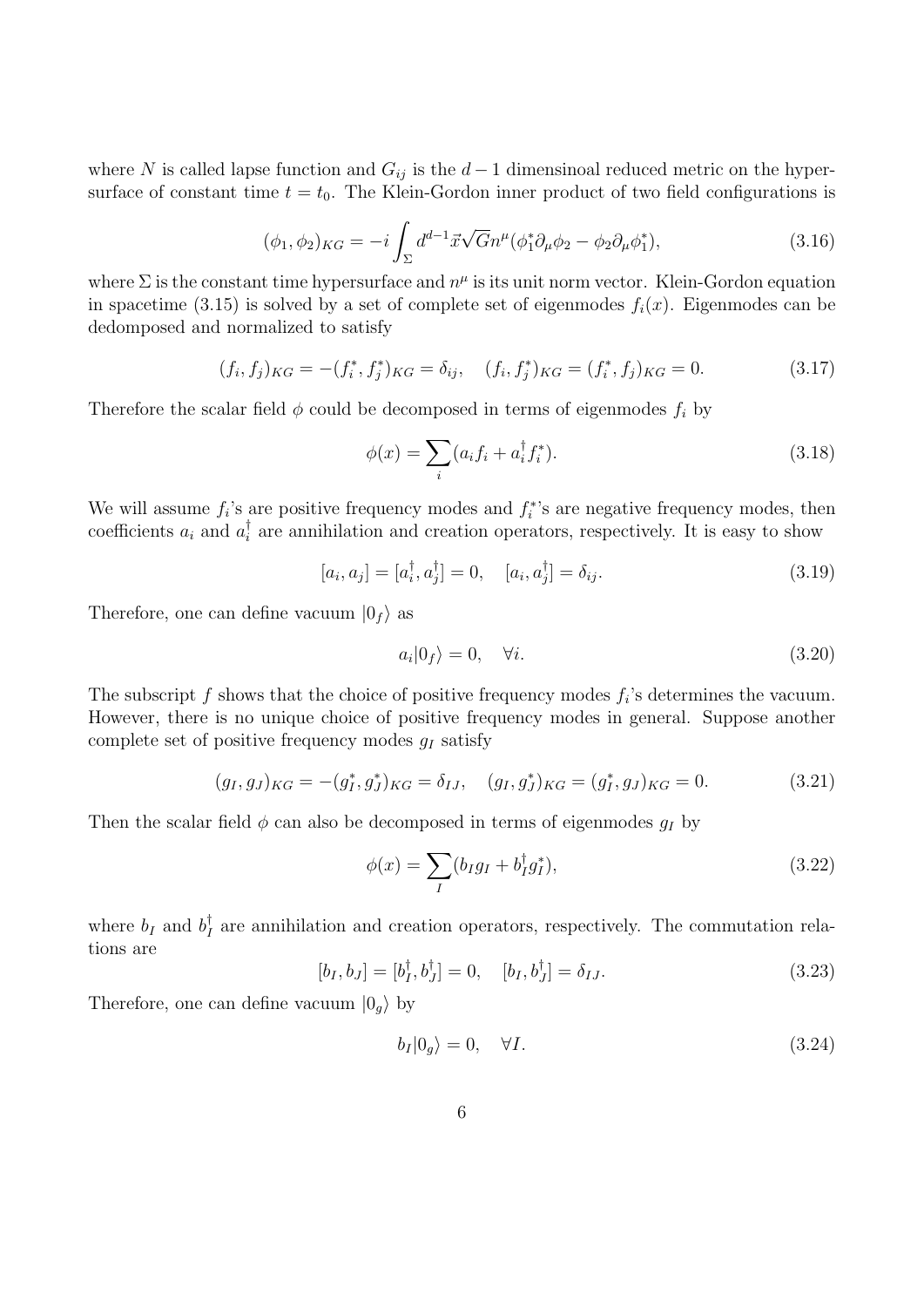Vacuum  $|0_f\rangle$  and  $|0_g\rangle$  are not equivalent in general. Since  $f_i$  eigenmodes are complete,  $g_I$  and  $g_I^*$  can be decomposed in terms of  $f_i$  and  $f_i^*$ ,

<span id="page-7-0"></span>
$$
g_I = \sum_i (\alpha_{Ii} f_i + \beta_{Ii} f_i^*), \qquad (3.25)
$$

where  $\alpha_{Ii}$  and  $\beta_{Ii}$  are called Bogoliubov coefficients. The inverse of [\(3.25\)](#page-7-0) is

$$
f_i = \sum_I (\alpha_{Ii}^* g_I - \beta_{Ii} g_I^*)
$$
\n(3.26)

since  $g_I$ 's are also complete. Then the annihilation and creation operators  $a_i, a_i^{\dagger}$  $\phi_I^{\dagger}, b_I, b_I^{\dagger}$  are related by Bogoliubov transformation

$$
a_i = \sum_I (\alpha_{Ii}b_I + \beta_{Ii}^*b_I^{\dagger}), \qquad (3.27)
$$

$$
a_i^{\dagger} = \sum_{I} (\alpha_{Ii}^* b_I^{\dagger} + \beta_{Ii} b_I). \tag{3.28}
$$

Inversely,

$$
b_I = \sum_i (\alpha_{Ii}^* a_i - \beta_{Ii}^* a_i^{\dagger}), \qquad (3.29)
$$

$$
b_I^{\dagger} = \sum_i (\alpha_{Ii} a_i^{\dagger} - \beta_{Ii} a_i). \tag{3.30}
$$

Therefore, commutation relations [\(3.19\)](#page-6-0) and [\(3.23\)](#page-6-1) are equivalent to the following consistency relations of Bogoliubov coefficients

<span id="page-7-1"></span>
$$
\sum_{I} \alpha_{Ii} \beta_{Ij}^* - \beta_{Ii}^* \alpha_{Ij} = 0, \qquad (3.31)
$$

$$
\sum_{I} \alpha_{Ii} \alpha_{Ij}^* - \beta_{Ii}^* \beta_{Ij} = \delta_{ij}.
$$
\n(3.32)

<span id="page-7-2"></span>
$$
\sum_{i} \alpha_{Ii} \beta_{Ji} - \beta_{Ii} \alpha_{Ji} = 0, \qquad (3.33)
$$

$$
\sum_{i} \alpha_{Ii}^* \alpha_{Ji} - \beta_{Ii}^* \beta_{Ji} = \delta_{IJ}.
$$
\n(3.34)

 $\alpha_{Ii}$  and  $\beta_{Ii}$  can be treated as elements of matrices  $\alpha$  and  $\beta$ , respectively. Then the consistency relations  $(3.31)$  to  $(3.34)$  are

<span id="page-7-3"></span>
$$
\alpha^T \beta^* = \beta^{\dagger} \alpha, \quad \alpha^T \alpha^* = 1 + \beta^{\dagger} \beta,
$$
\n(3.35)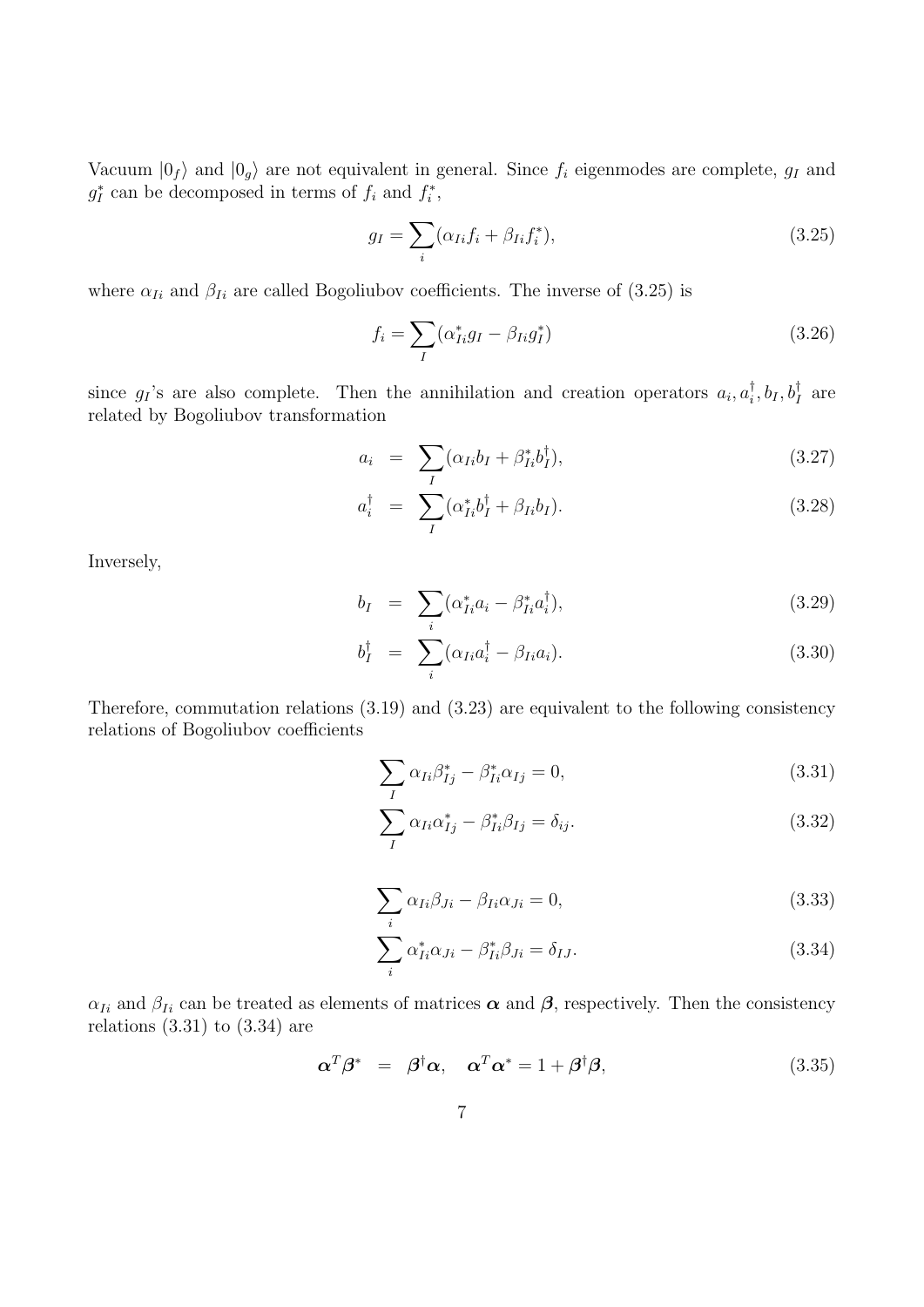and

<span id="page-8-1"></span>
$$
\alpha \beta^T = \beta \alpha^T, \quad \alpha \alpha^\dagger = 1 + \beta \beta^\dagger. \tag{3.36}
$$

Finally, before we study massless free scalar field in an interval, we list several results of two dimensional massless free scalar in Minkowski spacetime

$$
ds^2 = -dt^2 + dz^2.
$$
 (3.37)

The field can be decomposed into right moving and left moving modes

$$
\phi = \phi_R(t - z) + \phi_L(t + z), \tag{3.38}
$$

where right moving and left moving modes are decouple. We will just consider right moving modes. Solving Klein-Gordon equation, a complete set of eigenmodes is

$$
f_{\omega} = N_{\omega} e^{-i\omega(t-z)},\tag{3.39}
$$

where  $\omega$  is frequency which is positive  $\omega > 0$ . By choosing  $t = 0$  time slices and requiring the standard Klein-Gordon bracket relations [\(3.17\)](#page-6-2), the normalization constant  $N_{\omega}$  is

$$
N_{\omega} = \frac{1}{\sqrt{4\pi\omega}}.\tag{3.40}
$$

The scalar field can be decomposed into linear combination of  $f_{\omega}$  and  $f_{\omega}^*$ ,

$$
\phi = \sum_{\omega} a_{\omega} f_{\omega} + a_{\omega}^{\dagger} f_{\omega}^*.
$$
\n(3.41)

The annihilation and creation operators satisfy the commutation relation

$$
[a_{\omega}, a_{\omega}'] = [a_{\omega}^{\dagger}, a_{\omega'}^{\dagger}] = 0, [a_{\omega}, a_{\omega'}^{\dagger}] = \delta(\omega - \omega'). \tag{3.42}
$$

Minkowski vacuum  $|0_M\rangle$  is annihilated by  $a_\omega$ ,

$$
a_{\omega}|0_M\rangle = 0, \quad \forall \ \omega > 0. \tag{3.43}
$$

#### <span id="page-8-0"></span>3.2 Massless free scalar field in region A

Now we can study a massless free scalar field in region  $A(3.3)$  $A(3.3)$ . The method is similar to quantize a free scalar in Rindler spacetime [\[23\]](#page-35-2). The interval is located at  $t = 0$  time slice with center position  $z_A$  and interval length  $2R_A$ . The coordinate transformation from Minkowski spacetime to region A is

$$
t - (z - z_A) = R_A \tanh \frac{\tau - u}{2R_A}, \quad t + (z - z_A) = R_A \tanh \frac{\tau + u}{2R_A}, \tag{3.44}
$$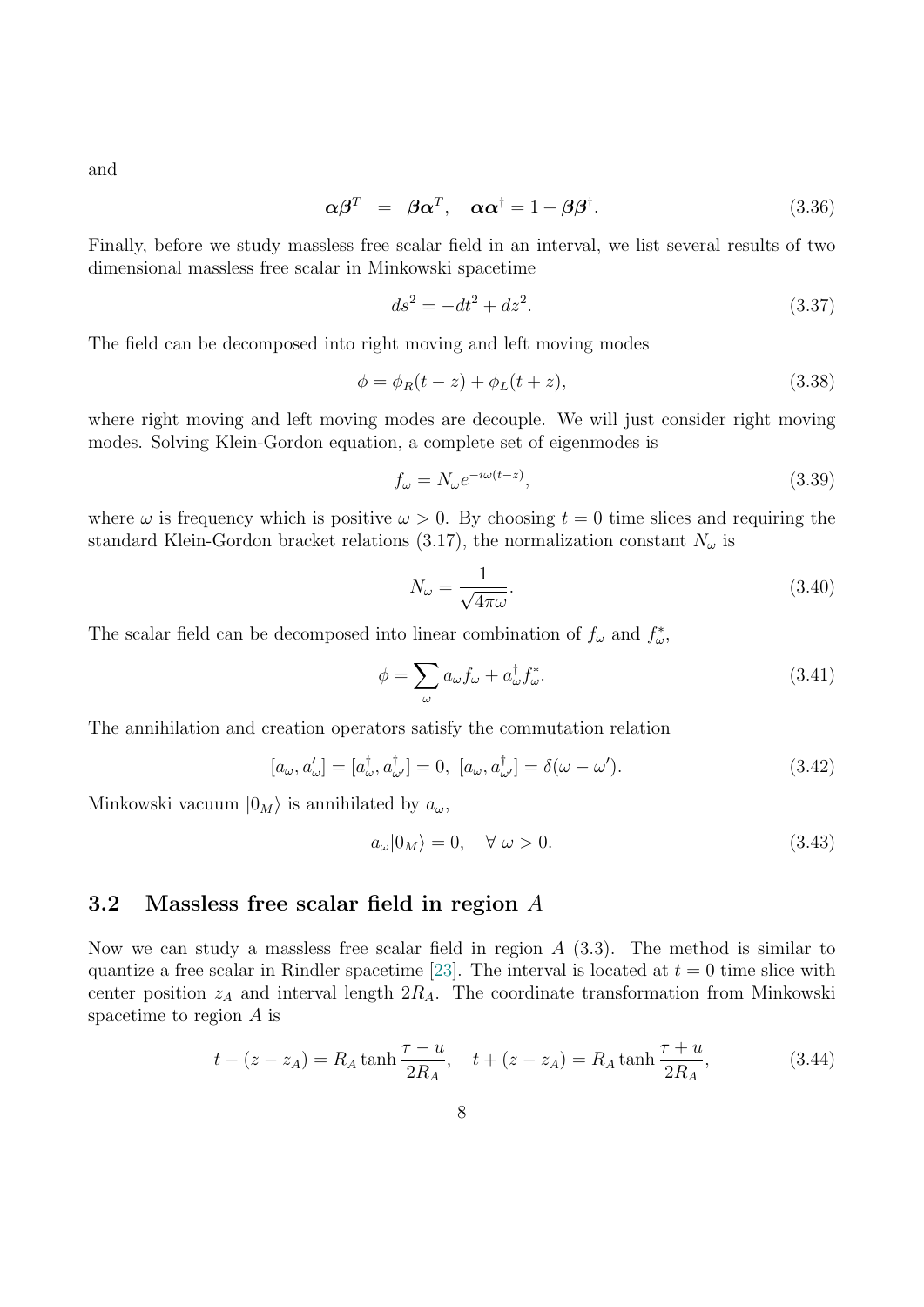where  $-\infty < \tau, u < \infty$  are new coordinates of region A. They cover the causal development of A. To see this point, we observe that

<span id="page-9-0"></span>
$$
\tau \to \pm \infty, \ (t, z) \to (\pm R_A, z_A), \tag{3.45}
$$

$$
u \to \pm \infty, \ (t, z) \to (0, z_A \pm R_A). \tag{3.46}
$$

After the coordinate transformation, the metric becomes

$$
ds^{2} = (\cosh \frac{u}{R_{A}} + \cosh \frac{\tau}{R_{A}})^{-2}(-d\tau^{2} + du^{2})
$$
\n(3.47)

which is conformally flat. Now we will quantize the massless free boson field in spacetime  $(3.47)$ . The Klein-Gordon equation can be solved, the field is still decomposed into right moving and left moving modes. Again, we will just consider right moving modes. A complete set of positive frequency modes is

$$
g_v = N_v e^{-iv(\tau - u)}, \tag{3.48}
$$

where v is a positive frequency corresponding to time  $\tau$ ,  $v > 0$ . The normalization constant is still

$$
N_v = \frac{1}{\sqrt{4\pi v}}.\tag{3.49}
$$

Therefore, field in region A could be written as

$$
\phi = \sum_{v} (b_v g_v + b_v^{\dagger} g_v^*). \tag{3.50}
$$

The annihilation and creation operators  $b_v, b_v^{\dagger}$  satisfy the commutation relation

$$
[b_v, b_{v'}] = [b_v^{\dagger}, b_{v'}^{\dagger}] = 0, \quad [b_v, b_{v'}^{\dagger}] = \delta(v - v'). \tag{3.51}
$$

Vacuum in region A is annihilated by  $b_v$ 

<span id="page-9-1"></span>
$$
b_v|0_A\rangle = 0, \quad \forall \ v > 0. \tag{3.52}
$$

Since field  $\phi$  in region A can also be expanded in terms of Minkowski modes  $f_{\omega}$  given in previous section, the Bogoliubov transformation between  $f_{\omega}$  and  $g_v$  modes is

$$
g_v = \sum_{\omega} (\alpha_{v\omega} f_{\omega} + \beta_{v\omega} f_{\omega}^*).
$$
 (3.53)

Since  $g_v$ 's are not complete in Minkowski spacetime, there is no inverse of transformation [\(3.53\)](#page-9-1). The Bogoliubov coefficients are

<span id="page-9-2"></span>
$$
\alpha_{v\omega} = \frac{1}{2\pi} \sqrt{\frac{\omega}{v}} R_A e^{-i\omega z_A} \int_{-1}^{1} ds e^{i\omega R_A s} \left(\frac{1+s}{1-s}\right)^{-i v R_A},\tag{3.54}
$$

$$
\beta_{v\omega} = \frac{1}{2\pi} \sqrt{\frac{\omega}{v}} R_A e^{i\omega z_A} \int_{-1}^{1} ds e^{-i\omega R_A s} (\frac{1+s}{1-s})^{-i v R_A}.
$$
\n(3.55)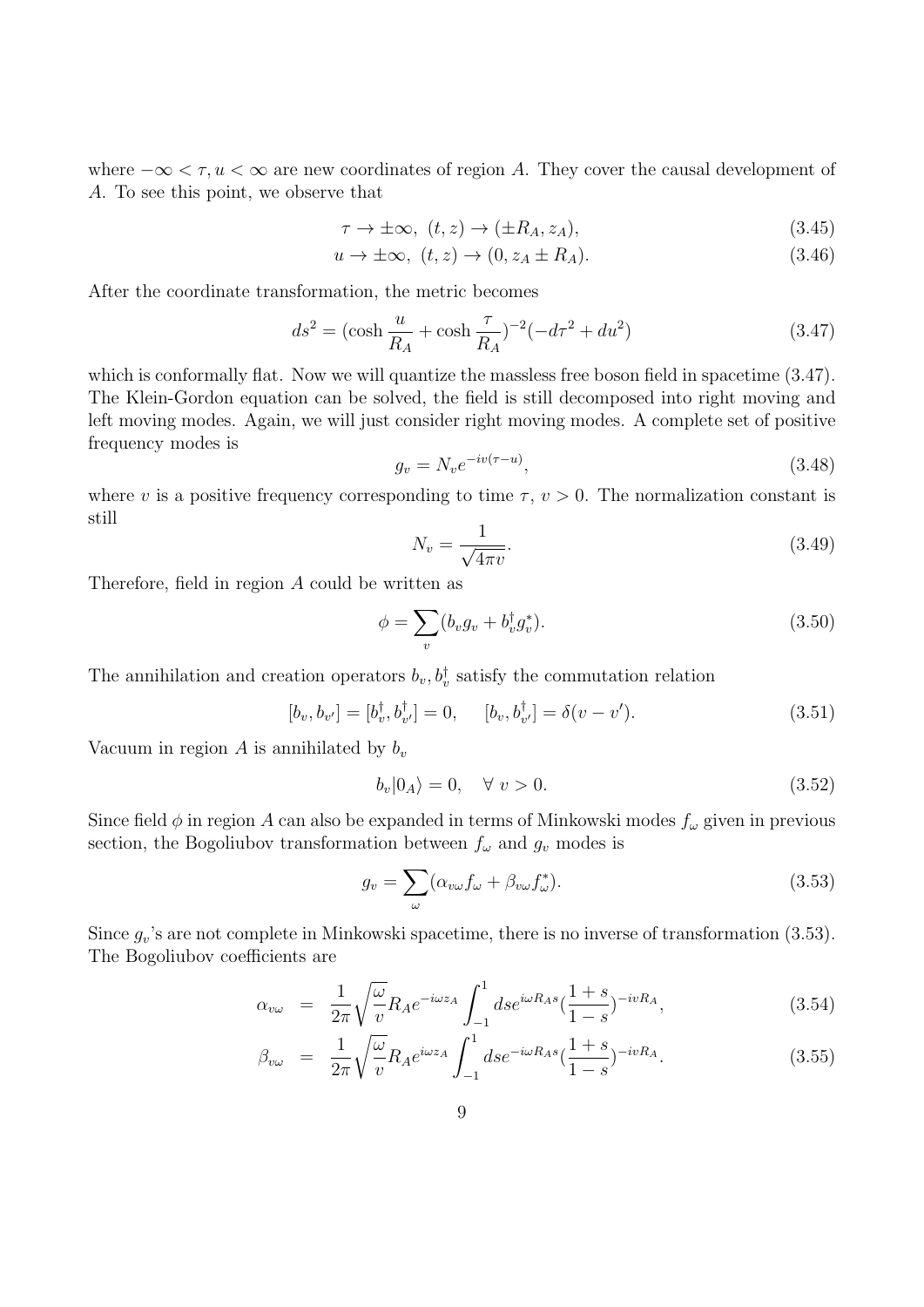We checked the consistency conditions  $(3.36)$  using Bogoliubov coefficients above. Note  $(3.35)$ are not satisfied since  $g_v$ 's are not complete eigenmodes in Minkowski spacetime. As we have reviewed in previous subsection, annihilation and creation operators in region A are related to those in Minkowski spacetime by Bogoliubov transformation

$$
b_v = \sum_{\omega} (\alpha_{v\omega}^* a_{\omega} - \beta_{v\omega}^* a_{\omega}^\dagger), \quad b_v^\dagger = \sum_{\omega} (\alpha_{v\omega} a_{\omega}^\dagger - \beta_{v\omega} a_{\omega}) \tag{3.56}
$$

The stress tensor [\(3.13\)](#page-5-2) in region A can also be casted into right moving and left moving part. Focusing on right moving part, we find the modular Hamiltonian [\(3.12\)](#page-5-3) to be

<span id="page-10-0"></span>
$$
\hat{H}_A = 2\pi R_A \sum_v v b_v^{\dagger} b_v + \text{const.} \tag{3.57}
$$

The form [\(3.57\)](#page-10-0) is very similar to the Hamiltonian of a free scalar in Minkowski spacetime. The constant term can be fixed by normalization condition

$$
1 = \text{tr}_A \rho_A = \text{tr} e^{-\hat{H}_A}.
$$
\n
$$
(3.58)
$$

Massless free scalar field in region  $B(3.4)$  $B(3.4)$  is similar, the coordinate transformation from Minkowski spacetime to region B is

$$
t - (z - z_B) = R_B \tanh \frac{\tau - u}{2R_B}, \quad t + (z - z_B) = R_B \tanh \frac{\tau + u}{2R_B}.
$$
 (3.59)

Quantizing massless free scalar field, we use  $\tilde{v}$  to denote the frequency in region B, then the annihilation and creation operators in region B are

$$
b_{\tilde{v}} = \sum_{\omega} (\alpha_{\tilde{v}\omega}^* a_{\omega} - \beta_{\tilde{v}\omega}^* a_{\omega}^{\dagger}), \quad b_{\tilde{v}}^{\dagger} = \sum_{\omega} (\alpha_{\tilde{v}\omega} a_{\omega}^{\dagger} - \beta_{\tilde{v}\omega} a_{\omega}), \tag{3.60}
$$

where Bogoliubov coefficients are

$$
\alpha_{\tilde{\nu}\omega} = \frac{1}{2\pi} \sqrt{\frac{\omega}{\tilde{\nu}}} R_B e^{-i\omega z_B} \int_{-1}^{1} ds e^{i\omega R_B s} \left(\frac{1+s}{1-s}\right)^{-i\tilde{\nu}R_B},\tag{3.61}
$$

$$
\beta_{\tilde{v}\omega} = \frac{1}{2\pi} \sqrt{\frac{\omega}{\tilde{v}}} R_B e^{i\omega z_B} \int_{-1}^{1} ds e^{-i\omega R_B s} \left(\frac{1+s}{1-s}\right)^{-i\tilde{v}R_B}.
$$
\n(3.62)

Modular Hamiltonian in region B is

<span id="page-10-1"></span>
$$
\hat{H}_B = 2\pi R_B \sum_{\tilde{v}} \tilde{v} b_{\tilde{v}}^{\dagger} b_{\tilde{v}} + \text{const.} \tag{3.63}
$$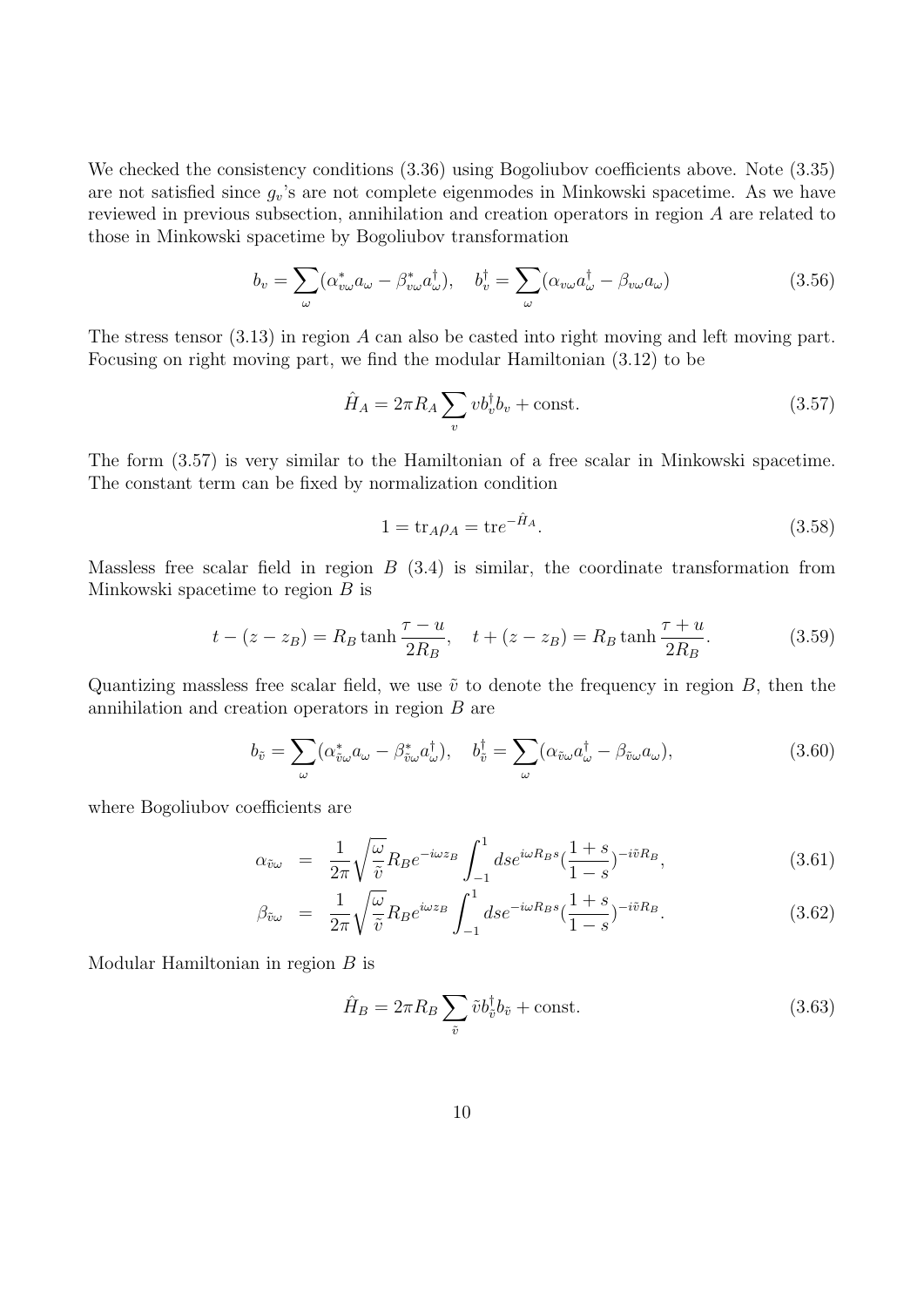### <span id="page-11-0"></span>3.3 Expectation value of an exponential operator

From the definition of  $T_{A\cup B}(a, b)$  and the modular Hamiltonian in momentum space [\(3.57\)](#page-10-0) and [\(3.63\)](#page-10-1), the relevant quantity is the expectation value of an exponential operator

$$
e^{z\sum_I x_I b_I^{\dagger} b_I},\tag{3.64}
$$

where we can set  $x_I$  to be free real function of quantum number I at this moment. For simplicity, we will assume quantum number  $I$  to be discrete, the dimension of Hilbert space is finite, we denote the dimension to be  $M$ . The annihilation and creation operators in the original Minkowski spacetime are also labeled as discrete quantum number i whose dimension is N. The result can be easily extended to continuous limit. To introduce the final result, we will clarify some notations at first. We will define two vectors  $\vec{A}$  and  $\vec{B}$  as

$$
\vec{A} = \begin{pmatrix} a_1 \\ \vdots \\ a_N \\ a_1^{\dagger} \\ \vdots \\ a_N^{\dagger} \end{pmatrix}, \quad \vec{B} = \begin{pmatrix} b_1 \\ \vdots \\ b_M \\ b_1^{\dagger} \\ \vdots \\ b_M^{\dagger} \end{pmatrix}.
$$
 (3.65)

Therefore, the commutation relations [\(3.19\)](#page-6-0) and [\(3.23\)](#page-6-1) are

$$
[\vec{A}_i, \vec{A}_j^{\dagger}] = \mathbf{K}_{ij}, \quad [\vec{B}_I, \vec{B}_J^{\dagger}] = \mathbf{k}_{IJ} \tag{3.66}
$$

where **K** and **k** are  $2N \times 2N$  and  $2M \times 2M$  matrices

$$
\boldsymbol{K} = \begin{pmatrix} \mathbf{1}_{N \times N} & 0 \\ 0 & -\mathbf{1}_{N \times N} \end{pmatrix}, \quad \boldsymbol{k} = \begin{pmatrix} \mathbf{1}_{M \times M} & 0 \\ 0 & -\mathbf{1}_{M \times M} \end{pmatrix} . \tag{3.67}
$$

They are Hermitian matrices. We also note that

<span id="page-11-1"></span>
$$
K^2 = 1_{2N \times 2N}, \quad k^2 = 1_{2M \times 2M}.
$$
 (3.68)

Then the operator  $\sum_I x_I b_I^{\dagger}$  $I_I^{\dagger}b_I$  can be written compactly

$$
\hat{H} \equiv \sum_{I} x_{I} b_{I}^{\dagger} b_{I} = \frac{1}{2} \vec{B}^{\dagger} \Lambda \vec{B} - \frac{1}{2} \text{tr} \mathbf{X} = \frac{1}{2} \vec{A}^{\dagger} \mathbf{H} \vec{A} - \frac{1}{2} \text{tr} \mathbf{X},\tag{3.69}
$$

where  $\Lambda$  is a  $2M \times 2M$  diagonal matrix

$$
\Lambda = \left(\begin{array}{cc} \mathbf{X} & 0 \\ 0 & \mathbf{X} \end{array}\right) \tag{3.70}
$$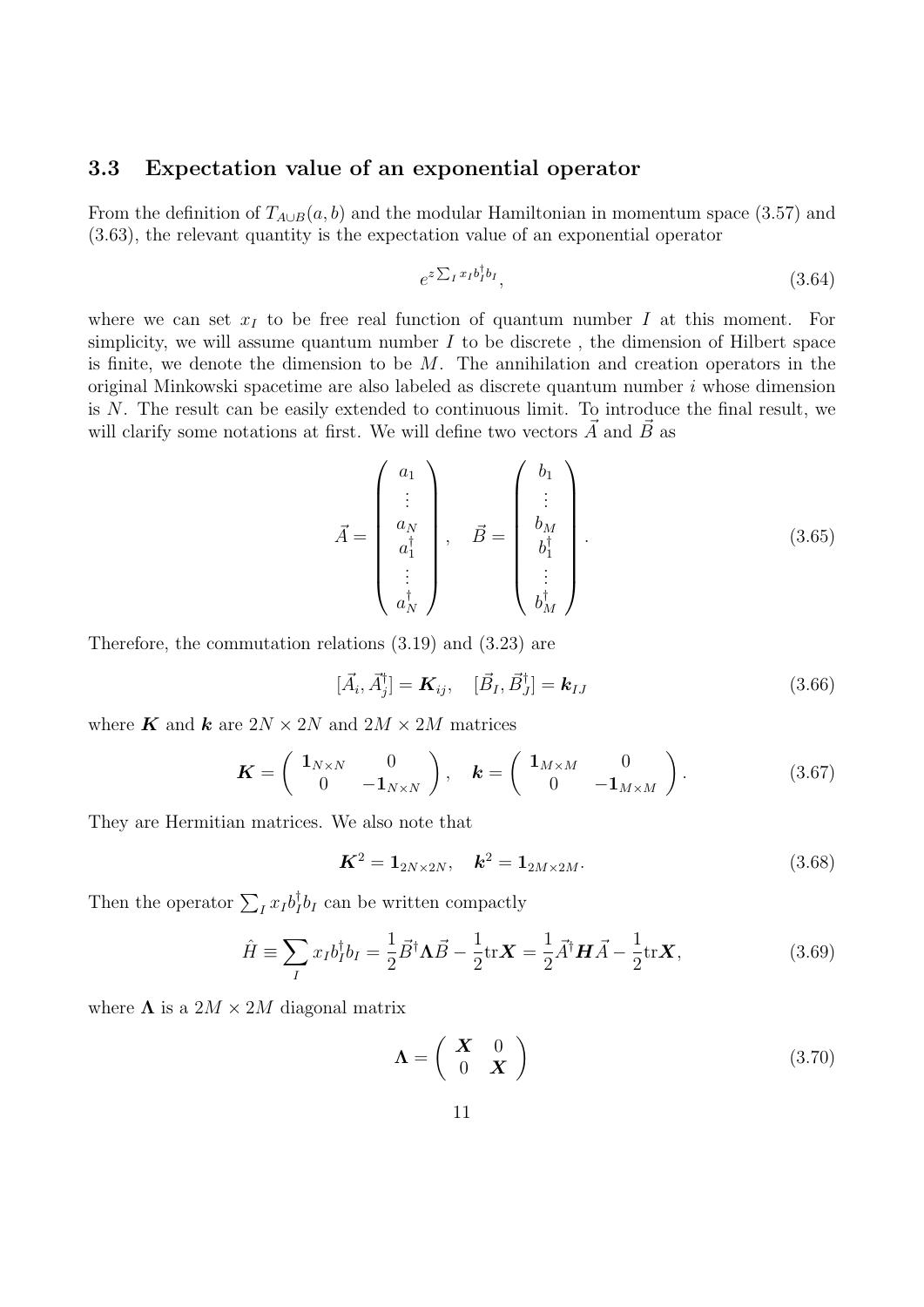with

$$
\mathbf{X} = \text{diag}(x_1, \cdots, x_M). \tag{3.71}
$$

The Bogoliubov transformation from  $a$  modes to  $b$  modes is

$$
\vec{B} = \mathbf{S}\vec{A},\tag{3.72}
$$

where  $S$  is a  $2M \times 2N$  matrix whose elements are Bogoliubov matrices defined previously

$$
\mathbf{S} = \left( \begin{array}{cc} \boldsymbol{\alpha}^* & -\boldsymbol{\beta}^* \\ -\boldsymbol{\beta} & \boldsymbol{\alpha} \end{array} \right). \tag{3.73}
$$

Its Hermitian conjugate is

$$
\mathbf{S}^{\dagger} = \begin{pmatrix} \mathbf{\alpha}^{T} & -\mathbf{\beta}^{\dagger} \\ -\mathbf{\beta}^{T} & \mathbf{\alpha}^{\dagger} \end{pmatrix}.
$$
 (3.74)

They transform  $\boldsymbol{K}$  to  $\boldsymbol{k}$  through consistent relations [\(3.36\)](#page-8-1),

<span id="page-12-3"></span><span id="page-12-2"></span>
$$
S K S^{\dagger} = k. \tag{3.75}
$$

The  $2N \times 2N$  matrix **H** in [\(3.69\)](#page-11-1) can be expressed as

$$
\boldsymbol{H} = \boldsymbol{S}^{\dagger} \boldsymbol{\Lambda} \boldsymbol{S} = \begin{pmatrix} \alpha^T \boldsymbol{X} \alpha^* + \beta^{\dagger} \boldsymbol{X} \beta & -\alpha^T \boldsymbol{X} \beta^* - \beta^{\dagger} \boldsymbol{X} \alpha \\ -\beta^T \boldsymbol{X} \alpha^* - \alpha^{\dagger} \boldsymbol{X} \beta & \alpha^{\dagger} \boldsymbol{X} \alpha + \beta^T \boldsymbol{X} \beta^* \end{pmatrix} . \tag{3.76}
$$

 $H$  is Hermitian

<span id="page-12-0"></span>
$$
\boldsymbol{H} = \boldsymbol{H}^{\dagger}.\tag{3.77}
$$

The commutation relation of  $\hat{H}$  and  $\vec{A}$  is

$$
[\hat{H}, \vec{A}] = -\mathbf{K} \mathbf{H} \vec{A}.
$$
\n(3.78)

By using Baker-Hausdorff formula and [\(3.78\)](#page-12-0), we have

$$
e^{z\hat{H}}\vec{A}e^{-z\hat{H}} = e^{-z\mathbf{K}\mathbf{H}}\vec{A},\tag{3.79}
$$

<span id="page-12-1"></span>where

$$
e^{-zKH} = 1 + KS^{\dagger}k(e^{-zk\Lambda} - 1)S.
$$
 (3.80)

We will prove this identity in Appendix A. Using the definition of  $K, k, \Lambda$  and  $S, e^{-zKH}$  can be written as  $\overline{ }$ 

$$
e^{-zKH} = \begin{pmatrix} \Theta & \Phi \\ \tilde{\Phi} & \tilde{\Theta} \end{pmatrix},\tag{3.81}
$$

where  $\Theta$ ,  $\Phi$ ,  $\tilde{\Theta}$ ,  $\tilde{\Phi}$  are  $N \times N$  matrices.  $\Theta$  is

$$
\Theta = 1 + \alpha^T p \alpha^* + \beta^{\dagger} q \beta, \qquad (3.82)
$$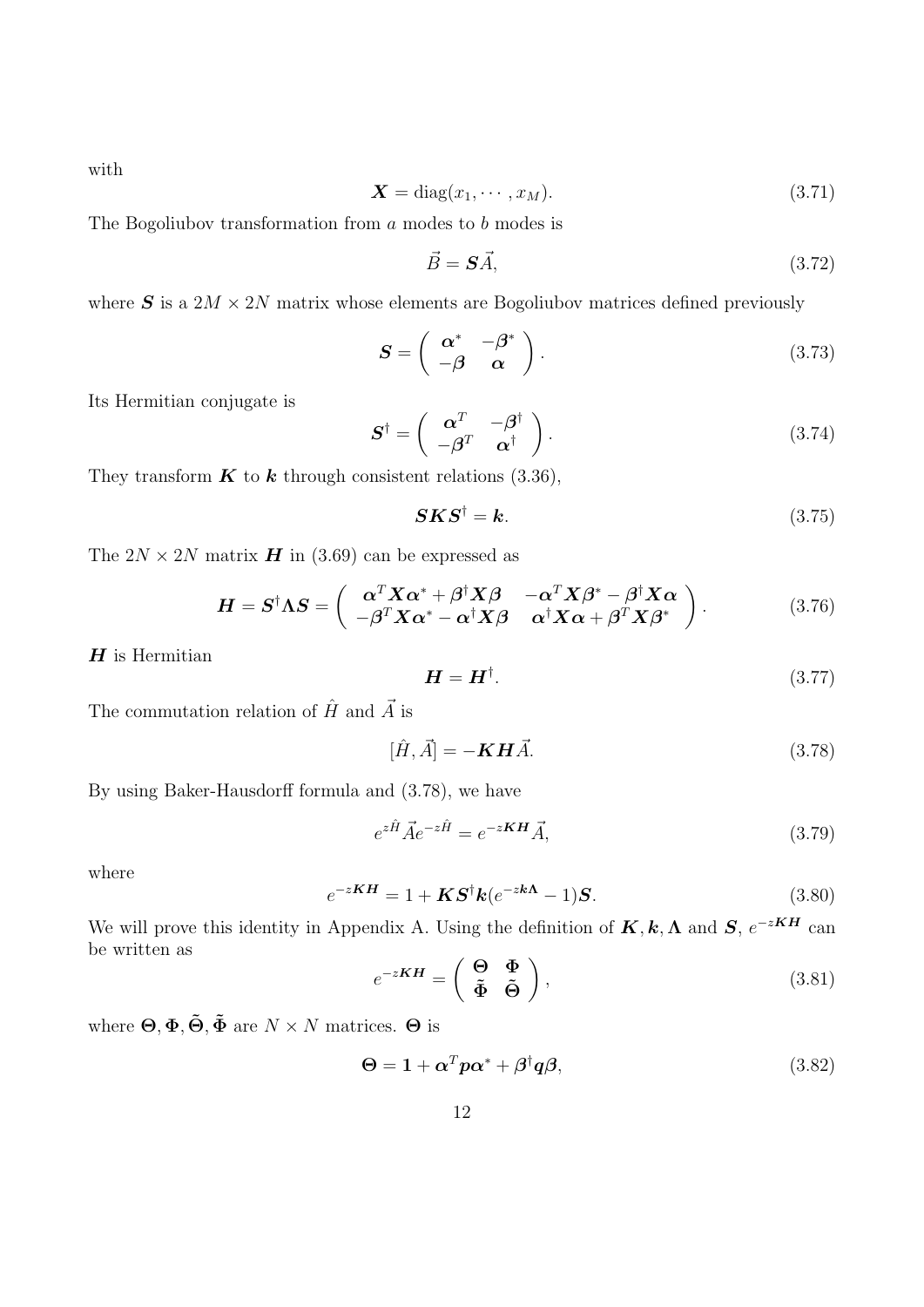where  $p$  and  $q$  are rank  $M$  diagonal matrices

$$
p = e^{-zX} - 1, \quad q = 1 - e^{zX}.
$$
 (3.83)

The matrices  $\Phi, \tilde{\Theta}, \tilde{\Phi}$  are not relevant to our result below. The expectation value of  $e^{z\hat{H}}$  is

<span id="page-13-0"></span>
$$
\langle 0_M | e^{z\hat{H}} | 0_M \rangle = \frac{e^{-\frac{z}{2} \text{tr}\mathbf{X}}}{\sqrt{\det \Theta}}.
$$
\n(3.84)

We will use normal ordering and parameter differentiation method to prove this identity in Appendix B. We can simplify [\(3.84\)](#page-13-0) further by noticing the so called matrix determinant lemma [\[24\]](#page-35-3),

$$
\det(\boldsymbol{Q} + \boldsymbol{u}\boldsymbol{W}\boldsymbol{v}^T) = \det(\boldsymbol{W}^{-1} + \boldsymbol{v}^T\boldsymbol{Q}^{-1}\boldsymbol{u}) \det \boldsymbol{W} \det \boldsymbol{Q}, \qquad (3.85)
$$

where Q is an  $N \times N$  invertible matrix, W is an  $M \times M$  invertible matrix,  $u, v$  are  $N \times M$ matrices. Note  $\boldsymbol{\Theta}$  is exactly the form of  $\boldsymbol{Q} + \boldsymbol{u} \boldsymbol{W} \boldsymbol{v}^T$ ,

$$
\Theta = \mathbf{1} + (\boldsymbol{\alpha}^T, \boldsymbol{\beta}^\dagger) \left( \begin{array}{cc} \boldsymbol{p} & 0 \\ 0 & \boldsymbol{q} \end{array} \right) \left( \begin{array}{c} \boldsymbol{\alpha}^* \\ \boldsymbol{\beta} \end{array} \right). \tag{3.86}
$$

Therefore

<span id="page-13-1"></span>
$$
\det \Theta = \det[\mathbf{1} + \begin{pmatrix} \mathbf{p} & 0 \\ 0 & \mathbf{q} \end{pmatrix} \begin{pmatrix} \alpha^* \\ \beta \end{pmatrix} (\alpha^T, \beta^{\dagger})]
$$
  
= 
$$
\det \begin{pmatrix} \mathbf{1} + p\alpha^*\alpha^T & p\alpha^*\beta^{\dagger} \\ q\beta\alpha^T & \mathbf{1} + q\beta\beta^{\dagger} \end{pmatrix}
$$
  
= 
$$
\det(\mathbf{1} + \mathbf{p}) \det \mathbf{T},
$$
(3.87)

where the matrix  $T$  is

<span id="page-13-2"></span>
$$
T = \begin{pmatrix} 1 + q\beta^*\beta^T & q\alpha^*\beta^{\dagger} \\ q\beta\alpha^T & 1 + q\beta\beta^{\dagger} \end{pmatrix}.
$$
 (3.88)

At the last step of [\(3.87\)](#page-13-1), we used the Bogoliubov coefficients consistency conditions [\(3.36\)](#page-8-1) and

$$
(1+p)^{-1}p = q.
$$
 (3.89)

Now since

$$
\det(\mathbf{1} + \mathbf{p}) = \det e^{-z\mathbf{X}} = e^{-z\mathrm{tr}\mathbf{X}},\tag{3.90}
$$

we can simplify [\(3.84\)](#page-13-0) to be

$$
\langle 0_M | e^{z\hat{H}} | 0_M \rangle = \frac{1}{\sqrt{\det \mathbf{T}}}.
$$
\n(3.91)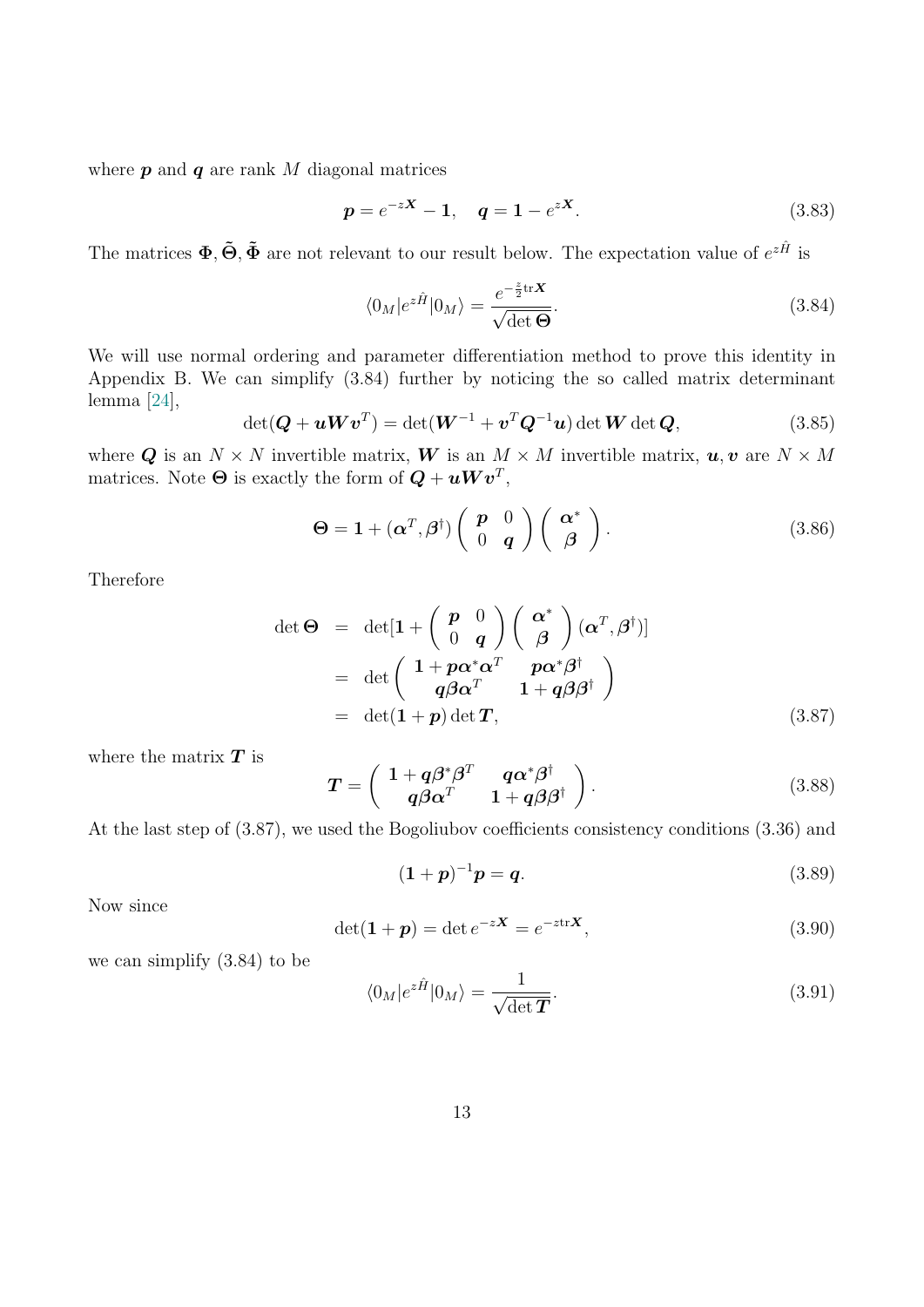### <span id="page-14-0"></span>3.4 Region A

From previous discussion, the expectation value of an exponential operator of the form  $\hat{H} =$  $\sum_I x_I b_I^{\dagger}$  $I_I^{\dagger}b_I$  is determined by a matrix  $T$  which is defined by [\(3.88\)](#page-13-2). We denote

$$
T_A(a) = \log \langle 0_M | e^{-a\hat{H}_A} | 0_M \rangle = -\frac{1}{2} \log \det \mathbf{T}_A(a), \tag{3.92}
$$

then the matrix  $T_A(a)$  is

$$
T_A(a) = \begin{pmatrix} 1 + q_A(a)\beta_A^* \beta_A^T & q_A(a)\alpha_A^* \beta_A^{\dagger} \\ q_A(a)\beta_A\alpha_A^T & 1 + q_A(a)\beta_A\beta_A^{\dagger} \end{pmatrix},
$$
(3.93)

where 1 should be understood as Dirac delta function in the continuous limit,

<span id="page-14-1"></span>
$$
\mathbf{1}_{vv'} = \delta(v - v'). \tag{3.94}
$$

The diagonal matrix  $q_A(a)$  has the following elements

$$
(\mathbf{q}_A(a))_{vv'} = (1 - e^{-2\pi avR_A})\delta(v - v'). \tag{3.95}
$$

Using Bogoliubov coefficients [\(3.54\)](#page-9-2) and [\(3.55\)](#page-9-2), we find

<span id="page-14-2"></span>
$$
(\beta_A^* \beta_A^T)_{vv'} = \sum_{\omega} (\beta_A)_{v\omega}^* (\beta_A)_{v'\omega} = \frac{\delta(v - v')}{e^{2\pi v R_A} - 1},
$$
\n(3.96)

$$
(\beta_A \beta_A^{\dagger})_{vv'} = \sum_{\omega} (\beta_A)_{v\omega} (\beta_A)_{v'\omega}^* = \frac{\delta(v - v')}{e^{2\pi v R_A} - 1},
$$
\n(3.97)

$$
(\boldsymbol{\alpha}_A^* \boldsymbol{\beta}_A^\dagger)_{vv'} = \sum_{\omega} (\alpha_A)_{v\omega}^* (\beta_A)_{v'\omega}^* = 0, \qquad (3.98)
$$

$$
(\boldsymbol{\beta}_A \boldsymbol{\alpha}_A^T)_{vv'} = \sum_{\omega} (\beta_A)_{v\omega} (\alpha_A)_{v'\omega}^* = 0.
$$
 (3.99)

The details of the computation is in Appendix C. So  $T_A$  is a diagonal matrix. Therefore [\(3.92\)](#page-14-1) is

$$
T_A(a) = -\frac{1}{2} \text{tr} \log T_A(a) = -\text{tr} \log(1 + \frac{1 - e^{-2\pi a v R_A}}{e^{2\pi v R_A} - 1}) \delta(0)
$$
  
= 
$$
-\int_0^\infty dv \log \frac{1 - e^{-2\pi (1 + a)v R_A}}{1 - e^{-2\pi v R_A}} \delta(0)
$$
  
= 
$$
-\frac{\pi}{12R_A} \frac{a}{1 + a} \delta(0), \tag{3.100}
$$

where  $\delta(0)$  is from the diagonal element in momentum space, formally it is Dirac delta function evaluated at 0,

$$
\delta(0) = \delta(v - v')|_{v' = v}.
$$
\n(3.101)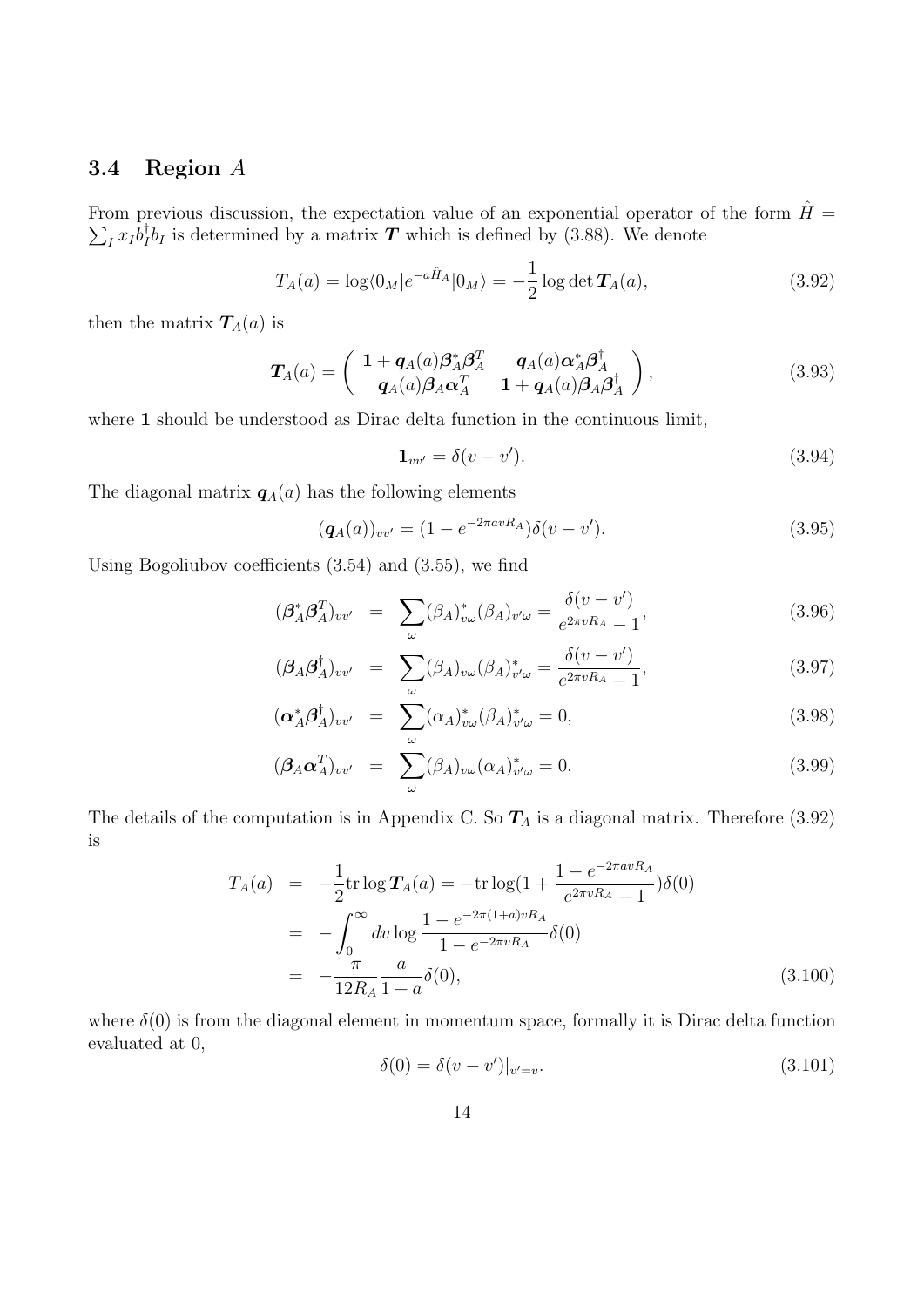We will regularize it by matching  $Z_A(a)$  to Rényi entropy of region A. This provides a consistent check of our result. We already know the reduced density matrix  $\rho_A$  is

$$
\rho_A = \rho_0 e^{-\hat{H}_A},\tag{3.102}
$$

where  $\rho_0$  can be fixed by the normalization of  $\rho_A$ 

$$
1 = \rho_0 \text{tr}_A e^{-\hat{H}_A} \tag{3.103}
$$

In momentum space, the right hand side is easy to calculate, therefore

$$
\rho_0 = \prod_v (1 - e^{-2\pi v R_A}) \delta(0). \tag{3.104}
$$

Then

<span id="page-15-1"></span>
$$
S_A^{(n)} = \frac{\log \text{tr}_A \rho_A^n}{1 - n} = \frac{\log \langle 0_M | \rho_A^{n-1} | 0_M \rangle}{1 - n}
$$
  
=  $2 \times (-\sum_v \log(1 - e^{-2\pi vR_A}) \delta(0) + \frac{\log \text{tr}_A \rho_A e^{-(n-1)H_A}}{1 - n})$   
=  $2 \times (\frac{\pi}{12R_A} \delta(0) + \frac{\log \langle 0_M | e^{-(n-1)H_A} | 0_M \rangle}{1 - n})$   
=  $2 \times (\frac{\pi}{12R_A} \delta(0) + \frac{1}{1 - n} T_A(n - 1))$   
=  $\frac{\pi}{6R_A} (1 + \frac{1}{n}) \delta(0).$  (3.105)

<span id="page-15-2"></span>A factor 2 is inserted at the intermediate step to count the left moving and right moving modes. On the other hand, a general two dimensional conformal field theory with central charge  $c$  has Rényi entropy

$$
S_A^{(n)} = \frac{c}{6} \left( 1 + \frac{1}{n} \right) \log \frac{2R_A}{\epsilon}
$$
 (3.106)

for one inverval, where  $\epsilon$  is a UV cutoff. Comparing [\(3.105\)](#page-15-1) with [\(3.106\)](#page-15-2) and noticing that the central charge of free boson is 1, we have the following regularization rule

$$
\delta(0) \to \frac{R_A}{\pi} \log \frac{2R_A}{\epsilon}.\tag{3.107}
$$

### <span id="page-15-0"></span>3.5 Region A and B

We are interested in the expectation value of the following operator

$$
e^{-a\hat{H}_A - b\hat{H}_B} = e^{-a\sum_v v b_v^{\dagger} b_v - b\sum_{\tilde{v}} \tilde{v} b_{\tilde{v}}^{\dagger} b_{\tilde{v}}}.
$$
\n(3.108)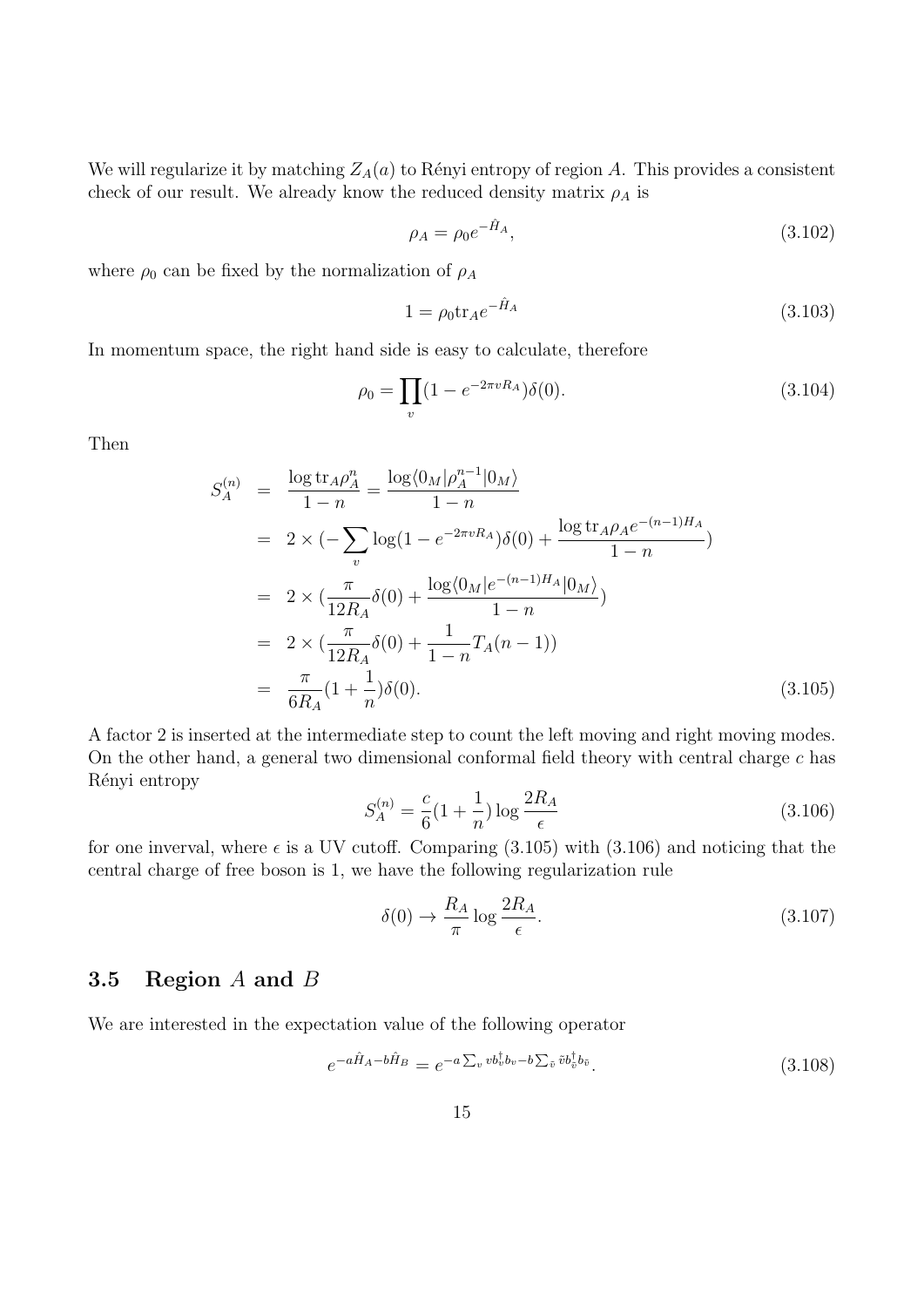From previous general discussion, we find that

$$
\log \langle 0_M | e^{-a\hat{H}_A - b\hat{H}_B} | 0_M \rangle = -\frac{1}{2} \log \det \mathbf{T}_{A \cup B}(a, b), \tag{3.109}
$$

<span id="page-16-0"></span>where

$$
\mathbf{T}_{A\cup B}(a,b) = \begin{pmatrix} M_{AA} & M_{AB} & C_{AA} & C_{AB} \\ M_{BA} & M_{BB} & C_{BA} & C_{BB} \\ D_{AA} & D_{AB} & N_{AA} & N_{AB} \\ D_{BA} & D_{BB} & N_{BA} & N_{BB} \end{pmatrix}.
$$
 (3.110)

The matrix  $M, N, C, D$  are

$$
M_{AA} = \mathbf{1} + \mathbf{q}_A(a)\boldsymbol{\beta}_A^* \boldsymbol{\beta}_A^T, \qquad M_{BB} = \mathbf{1} + \mathbf{q}_B(b)\boldsymbol{\beta}_B^* \boldsymbol{\beta}_B^T, \qquad (3.111)
$$

$$
M_{AB} = \mathbf{q}_A(a)\boldsymbol{\beta}_A^* \boldsymbol{\beta}_B^T, \qquad M_{BA} = \mathbf{q}_B(b)\boldsymbol{\beta}_B^* \boldsymbol{\beta}_A^T, \qquad (3.112)
$$
  

$$
N_{AA} = \mathbf{1} + \mathbf{q}_A(a)\boldsymbol{\beta}_A\boldsymbol{\beta}_A^\dagger, \qquad N_{BB} = \mathbf{1} + \mathbf{q}_B(b)\boldsymbol{\beta}_B\boldsymbol{\beta}_B^\dagger, \qquad (3.113)
$$

$$
N_{AB} = \mathbf{q}_A(a)\boldsymbol{\beta}_A\boldsymbol{\beta}_B^{\dagger}, \qquad N_{BA} = \mathbf{q}_B(b)\boldsymbol{\beta}_B\boldsymbol{\beta}_A^{\dagger}, \qquad (3.114)
$$

$$
C_{AA} = \mathbf{q}_A(a)\alpha_A^* \boldsymbol{\beta}_A^\dagger, \qquad C_{BB} = \mathbf{q}_B(b)\alpha_B^* \boldsymbol{\beta}_B^\dagger, \qquad (3.115)
$$

$$
C_{AB} = \boldsymbol{q}_A(a)\boldsymbol{\alpha}_A^*\boldsymbol{\beta}_B^\dagger, \qquad C_{BA} = \boldsymbol{q}_B(b)\boldsymbol{\alpha}_B^*\boldsymbol{\beta}_A^\dagger, \qquad (3.116)
$$

$$
D_{AA} = \boldsymbol{q}_A(a)\boldsymbol{\beta}_A\boldsymbol{\alpha}_A^T, \qquad D_{BB} = \boldsymbol{q}_B(b)\boldsymbol{\beta}_B\boldsymbol{\beta}_B^T, \qquad (3.117)
$$

$$
D_{AB} = \boldsymbol{q}_A(a)\boldsymbol{\beta}_A\boldsymbol{\alpha}_B^T, \qquad D_{BA} = \boldsymbol{q}_B(b)\boldsymbol{\beta}_B\boldsymbol{\alpha}_A^T. \tag{3.118}
$$

Some of the matrices are already discussed in previous section,

$$
\boldsymbol{T}_{A}(a) = \begin{pmatrix} M_{AA} & C_{AA} \\ D_{AA} & N_{AA} \end{pmatrix}, \quad \boldsymbol{T}_{B}(b) = \begin{pmatrix} M_{BB} & C_{BB} \\ D_{BB} & N_{BB} \end{pmatrix}, \tag{3.119}
$$

where

$$
C_{AA} = D_{AA} = C_{BB} = D_{BB} \tag{3.120}
$$

and

$$
(M_{AA})_{vv'} = (N_{AA})_{vv'} = \frac{1 - e^{-2\pi v R_A(1+a)}}{1 - e^{-2\pi v R_A}} \delta(v - v'), \qquad (3.121)
$$

$$
(M_{BB})_{\tilde{v}\tilde{v}'} = (N_{BB})_{\tilde{v}\tilde{v}'} = \frac{1 - e^{-2\pi\tilde{v}R_B(1+b)}}{1 - e^{-2\pi\tilde{v}R_B}} \delta(\tilde{v} - \tilde{v}'). \tag{3.122}
$$

Matrices  $\boldsymbol{q}_A$  and  $\boldsymbol{q}_B$  are

$$
(\mathbf{q}_A(a))_{vv'} = (1 - e^{-2\pi v R_A a}) \delta(v - v'), \quad (\mathbf{q}_B(b))_{\tilde{v}\tilde{v}'} = (1 - e^{-2\pi \tilde{v} R_B b}) \delta(\tilde{v} - \tilde{v}'). \tag{3.123}
$$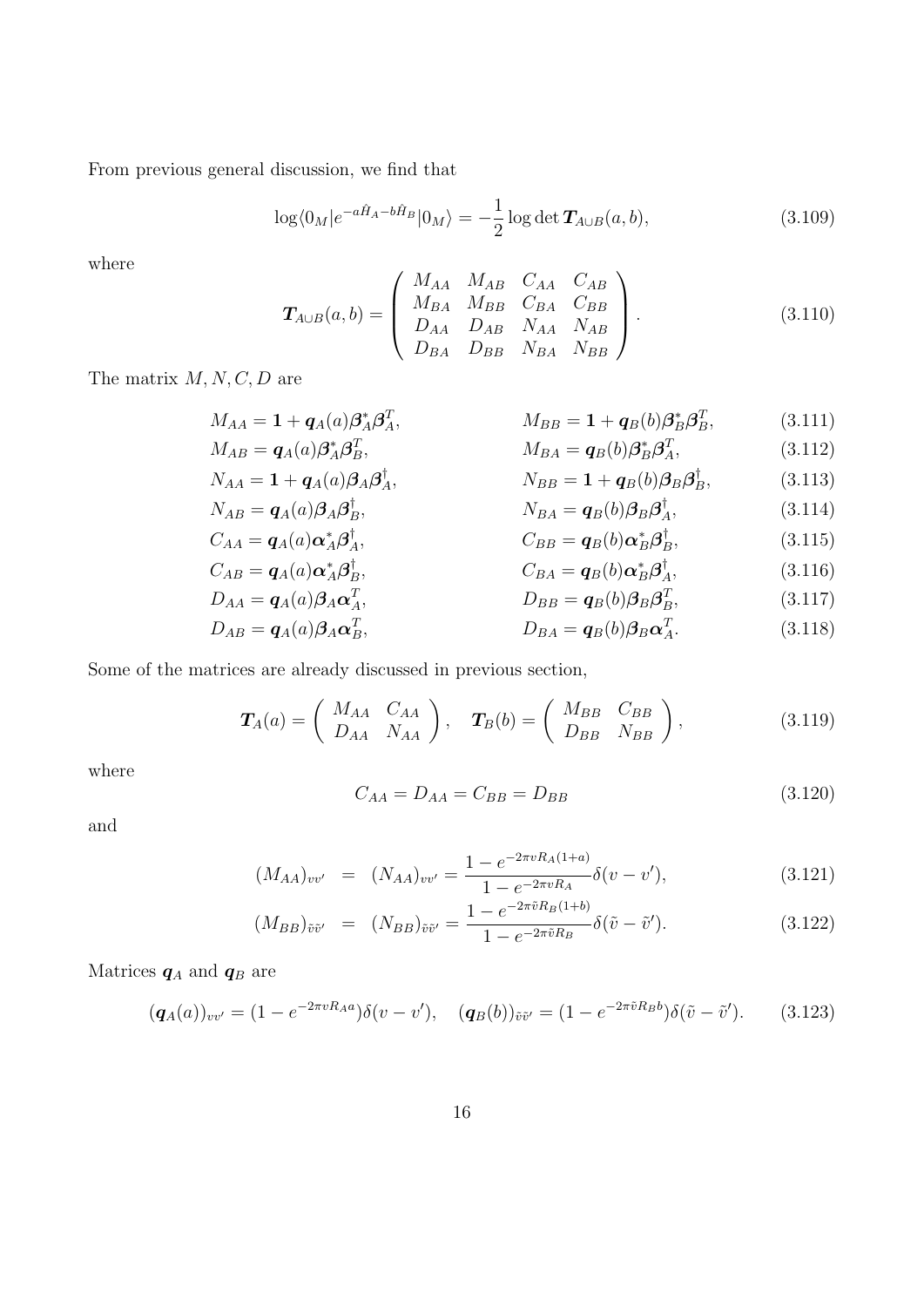Bogoliubov matrices which connect region A and region B are

$$
(\beta_A^* \beta_B^T)_{v\tilde{v}} = G(ivR_A, -i\tilde{v}R_B), \qquad (\beta_A \beta_B^{\dagger})_{v\tilde{v}} = G(-ivR_A, i\tilde{v}R_B), \qquad (3.124)
$$

$$
(\mathcal{B}_A \alpha_B^T)_{v\tilde{v}} = G(-ivR_A, -i\tilde{v}R_B), \qquad (\alpha_A^* \beta_B^{\dagger})_{v\tilde{v}} = G(ivR_A, i\tilde{v}R_B), \qquad (3.125)
$$

$$
(\beta_B^* \beta_A^T)_{\tilde{v}v} = G(-ivR_A, i\tilde{v}R_B), \qquad (\beta_B \beta_A^{\dagger})_{\tilde{v}v} = G(ivR_A, -i\tilde{v}R_B), \qquad (3.126)
$$

$$
(\mathcal{B}_B \boldsymbol{\alpha}_A^T)_{\tilde{v}v} = G(-ivR_A, -i\tilde{v}R_B), \qquad (\boldsymbol{\alpha}_B^* \boldsymbol{\beta}_A^{\dagger})_{\tilde{v}v} = G(ivR_A, i\tilde{v}R_B), \qquad (3.127)
$$

where the function  $G(x, y)$  is

∗

$$
G(x,y) = -\frac{\sqrt{R_A R_B}}{4\pi^2 \sqrt{|xy|}} B(1+x, 1-x)B(1+y, 1-y)\eta x_{23}^{-x} x_{14}^{-y} x_{13}^{x+y} {}_2F_1(1+x, 1+y, 2, -\eta). \tag{3.128}
$$

Please find the details of the Bogoliubov matrices in Appendix C. Since  $T_{A\cup B}(a,b)$  only depends on the determinant of  $T_{A\cup B}(a, b)$ , we can write  $T_{A\cup B}(a, b)$  as <sup>[4](#page-0-0)</sup>

<span id="page-17-0"></span>
$$
\boldsymbol{T}_{A\cup B}(a,b) = \begin{pmatrix} M_{AA} & C_{AA} & M_{AB} & C_{AB} \\ D_{AA} & N_{AA} & D_{AB} & N_{AB} \\ M_{BA} & C_{BA} & M_{BB} & C_{BB} \\ D_{BA} & N_{BA} & D_{BB} & N_{BB} \end{pmatrix} = \begin{pmatrix} M_{AA} & 0 & M_{AB} & C_{AB} \\ 0 & N_{AA} & D_{AB} & N_{AB} \\ M_{BA} & C_{BA} & M_{BB} & 0 \\ D_{BA} & N_{BA} & 0 & N_{BB} \end{pmatrix}
$$
(3.130)

without changing the value of  $T_{A\cup B}(a, b)$ . Therefore

<span id="page-17-1"></span>
$$
T_{A\cup B}(a,b) = -\frac{1}{2}\log \det \mathbf{T}_{A\cup B}(a,b) + \frac{1}{2}\log \det \mathbf{T}_{A}(a) + \frac{1}{2}\log \det \mathbf{T}_{B}(b)
$$
  
\n
$$
= -\frac{1}{2}\text{tr}\log \left(\frac{\mathbf{T}_{A}(a)^{-1}}{0}\mathbf{T}_{B}(b)^{-1}\right)\left(\frac{\mathbf{T}_{A}(a)}{V}\mathbf{T}_{B}(b)\right)
$$
  
\n
$$
= -\frac{1}{2}\text{tr}\log \left[1 + \left(\frac{0}{\mathbf{T}_{B}(b)^{-1}V}\mathbf{T}_{A}(a)^{-1}U\right)\right]
$$
  
\n
$$
= -\frac{1}{2}\text{tr}\log \left[1 - \mathbf{T}_{A}(a)^{-1}U\mathbf{T}_{B}(b)^{-1}V\right],
$$
 (3.131)

where

$$
U = \left(\begin{array}{cc} M_{AB} & C_{AB} \\ D_{AB} & N_{AB} \end{array}\right), \quad V = \left(\begin{array}{cc} M_{BA} & C_{BA} \\ D_{BA} & N_{BA} \end{array}\right). \tag{3.132}
$$

<sup>4</sup>If an  $n \times n$  matrix **M** is formed from an  $n \times n$  matrix **M'** by interchanging two rows or two columns of **M'**, then

$$
\det \mathbf{M} = -\det \mathbf{M}'.\tag{3.129}
$$

See chapter 13 of [\[24\]](#page-35-3). The matrix [\(3.130\)](#page-17-0) is obtained from [\(3.110\)](#page-16-0) by interchanging two rows (or two columns) even times, therefore the determinant is invariant.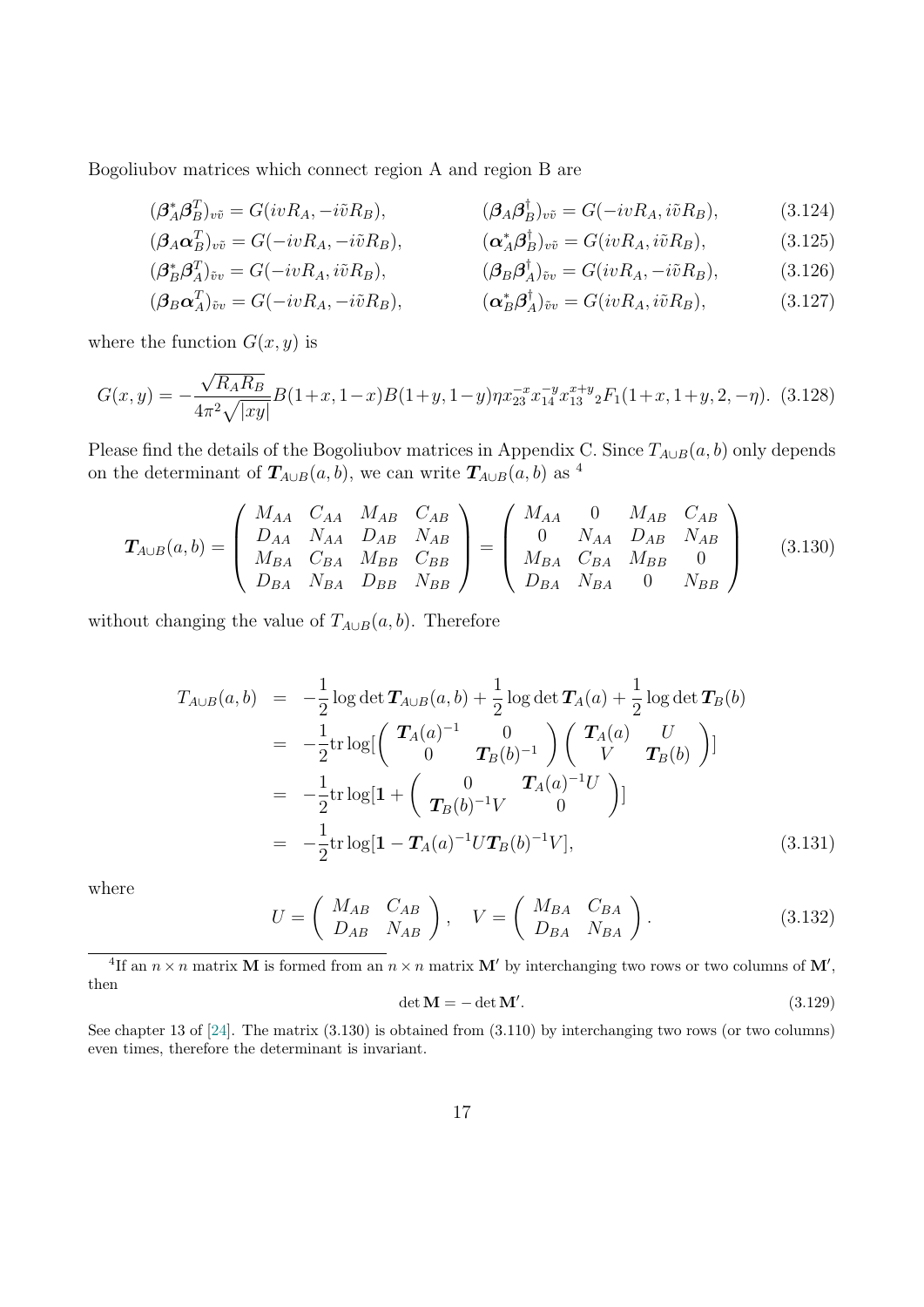The matrix  $T_A(a)^{-1}UT_B(b)^{-1}V$  is

$$
T_A(a)^{-1}UT_B(b)^{-1}V = \begin{pmatrix} A & C \\ \mathcal{D} & \mathcal{B} \end{pmatrix}
$$
 (3.133)

where

$$
\mathcal{A} = M_{AA}^{-1} M_{AB} M_{BB}^{-1} M_{BA} + M_{AA}^{-1} C_{AB} N_{BB}^{-1} D_{BA}, \qquad (3.134)
$$

$$
\mathcal{B} = N_{AA}^{-1} D_{AB} M_{BB}^{-1} C_{BA} + N_{AA}^{-1} N_{AB} N_{BB}^{-1} N_{BA}, \qquad (3.135)
$$

$$
\begin{array}{rcl}\n\mathcal{C} &=& M_{AA}^{-1} M_{AB} M_{BB}^{-1} C_{BA} + M_{AA}^{-1} C_{AB} N_{BB}^{-1} N_{BA}, \\
\mathcal{D} &=& N_{AA}^{-1} D_{AB} M_{BB}^{-1} M_{BA} + N_{AA}^{-1} N_{AB} N_{BB}^{-1} D_{BA}.\n\end{array} \tag{3.136}
$$

$$
D = N_{AA}^{-1} D_{AB} M_{BB}^{-1} M_{BA} + N_{AA}^{-1} N_{AB} N_{BB}^{-1} D_{BA}.
$$
 (3.137)

Since  $M_{AA}, M_{BB}, N_{AA}, N_{BB}$  are diagonal matrices, we could easy obtain their inverse

$$
(M_{AA})_{vv'}^{-1} = (N_{AA})_{vv'}^{-1} = \frac{1 - e^{-2\pi vR_A}}{1 - e^{-2\pi vR_A(1+a)}} \delta(v - v'), \qquad (3.138)
$$

$$
(M_{BB})_{\tilde{v}\tilde{v}'}^{-1} = (N_{BB})_{\tilde{v}\tilde{v}'}^{-1} = \frac{1 - e^{-2\pi\tilde{v}R_B}}{1 - e^{-2\pi\tilde{v}R_B(1+b)}} \delta(\tilde{v} - \tilde{v}'). \tag{3.139}
$$

Therefore,  $A, B, C$  and  $D$  are

$$
\mathcal{A}_{vv'} = \frac{R_A \eta^2}{4} \int_0^\infty dy \frac{\sqrt{x x'} y \sinh \pi a x \sinh \pi b y}{\sinh \pi x' \sinh \pi y \sinh \pi (1 + a) x \sinh \pi (1 + b) y} (\frac{x_{13}}{x_{23}})^{i(x - x')} \mathcal{F}(x, x', y), \quad (3.140)
$$

$$
\mathcal{B}_{vv'} = \frac{R_A \eta^2}{4} \int_0^\infty dy \frac{\sqrt{x x'} y \sinh \pi a x \sinh \pi b y}{\sinh \pi x' \sinh \pi y \sinh \pi (1 + a) x \sinh \pi (1 + b) y} (\frac{x_{13}}{x_{23}})^{-i(x - x')} \mathcal{F}(x', x, y), \quad (3.141)
$$

$$
\mathcal{C}_{vv'} = \frac{R_A \eta^2}{4} \int_0^\infty dy \frac{\sqrt{x x'} y \sinh \pi a x \sinh \pi b y}{\sinh \pi x' \sinh \pi y \sinh \pi (1+a) x \sinh \pi (1+b) y} (\frac{x_{13}}{x_{23}})^{i(x+x')} \mathcal{F}(x, -x', y), \quad (3.142)
$$
  

$$
R_v \eta^2 f^\infty \qquad \sqrt{x x'} u \sinh \pi a x \sinh \pi b u \qquad x_{13}
$$

$$
\mathcal{D}_{vv'} = \frac{R_A \eta^2}{4} \int_0^\infty dy \frac{\sqrt{x x' y \sinh \pi a x \sinh \pi b y}}{\sinh \pi x' \sinh \pi y \sinh \pi (1 + a) x \sinh \pi (1 + b) y} (\frac{x_{13}}{x_{23}})^{-i(x+x')} \mathcal{F}(-x, x', y). \tag{3.143}
$$

with

$$
\mathcal{F}(x, x', y) = {}_{2}F_{1}(1 + ix, 1 - iy, 2, -\eta) {}_{2}F_{1}(1 - ix', 1 + iy, 2, -\eta) \n+{}_{2}F_{1}(1 + ix, 1 + iy, 2, -\eta) {}_{2}F_{1}(1 - ix', 1 - iy, 2, -\eta)
$$
\n(3.144)

and

$$
x = vR_A, \quad x' = v'R_A.
$$
\n(3.145)

 ${\mathcal F}$  and its complex conjugate obey

$$
\mathcal{F}^*(x, x', y) = \mathcal{F}(x', x, y), \quad \mathcal{F}^*(-x, -x', y) = \mathcal{F}(x, x', y).
$$
 (3.146)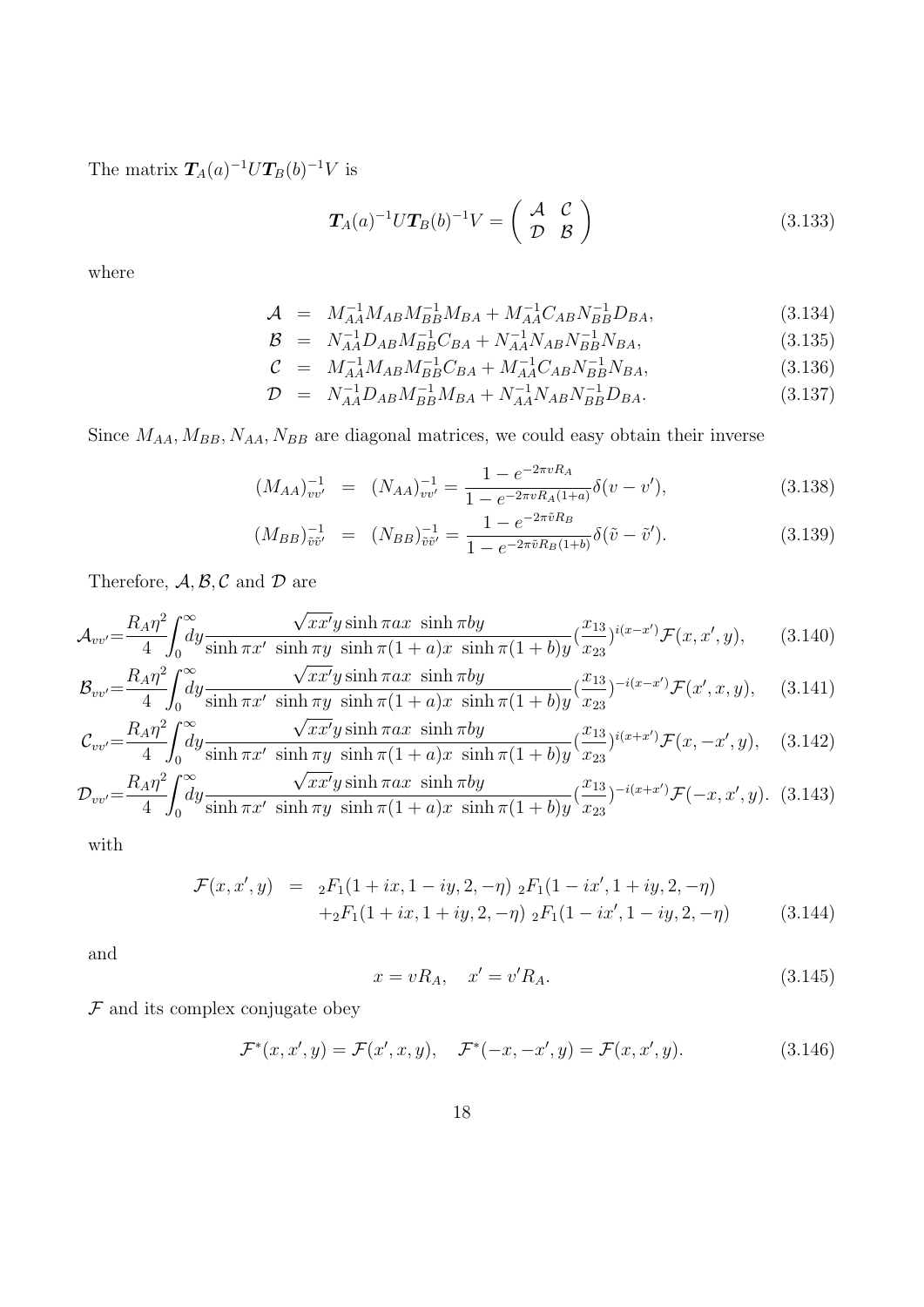$$
\mathcal{A} = \mathcal{B}^*, \quad \mathcal{C} = \mathcal{D}^*.
$$
\n<sup>(3.147)</sup>

The compact form of [\(3.131\)](#page-17-1) can be evaluated as a series expansion

<span id="page-19-0"></span>
$$
T_{A\cup B}(a,b) = \sum_{n=1}^{\infty} T_n(a,b) = \frac{1}{2} \sum_{n=1}^{\infty} \frac{1}{n} \text{tr} \, \mathbf{T}_n,\tag{3.148}
$$

where we define

<span id="page-19-1"></span>
$$
T_n(a,b) = \frac{1}{2n} \text{tr} \mathbf{T}_n, \quad \mathbf{T}_n = \left( \begin{array}{cc} \mathcal{A} & \mathcal{C} \\ \mathcal{D} & \mathcal{B} \end{array} \right)^n. \tag{3.149}
$$

Given the exact result [\(3.148\)](#page-19-0)-[\(3.149\)](#page-19-1), we discuss several properties of  $T_{A\cup B}(a, b)$  for two dimensional massless free scalar in the following.

#### 3.5.1 Large distance expansion

When two regions A and B are far way to each other,  $\eta \ll 1$ , then the matrix

$$
T_n(a,b) \sim \mathcal{O}(\eta^{2n}).\tag{3.150}
$$

Therefore [\(3.148\)](#page-19-0) can be understood as large distance expansion of  $T_{A\cup B}(a, b)$ . As n increases, the contribution of  $T_n$  decreases. The leading term is

$$
T_1(a,b) = \frac{1}{2} \text{tr}(\mathcal{A} + \mathcal{B})
$$
  
=  $\frac{\eta^2}{4} \int_0^\infty dx \int_0^\infty dy \frac{xy \sinh \pi ax \sinh \pi by}{\sinh \pi x \sinh \pi y \sinh \pi (1 + a)x \sinh \pi (1 + b)y} \times \mathcal{F}(x, x, y)$  (3.151)

with

$$
\mathcal{F}(x, x, y) = |{}_2F_1(1+ix, 1+iy, 2, -\eta)|^2 + |{}_2F_1(1+ix, 1-iy, 2, -\eta)|^2. \tag{3.152}
$$

We don't find an easy way to write  $T_1(a, b)$  as special functions. However, we check numerically that  $T_1(a, b)$  is finite for general positive values of a and b.  $T_1(a, b)$  is symmetric under the exchange of a and b

$$
T_1(a,b) = T_1(b,a). \tag{3.153}
$$

This is because region A and B are symmetric in the definition of  $T_{A\cup B}(a, b)$ .  $T_1(a, b)$  is obviously zero whenever  $a = 0$  or  $b = 0$ 

$$
T_1(a,0) = T_1(0,b) = 0 \tag{3.154}
$$

so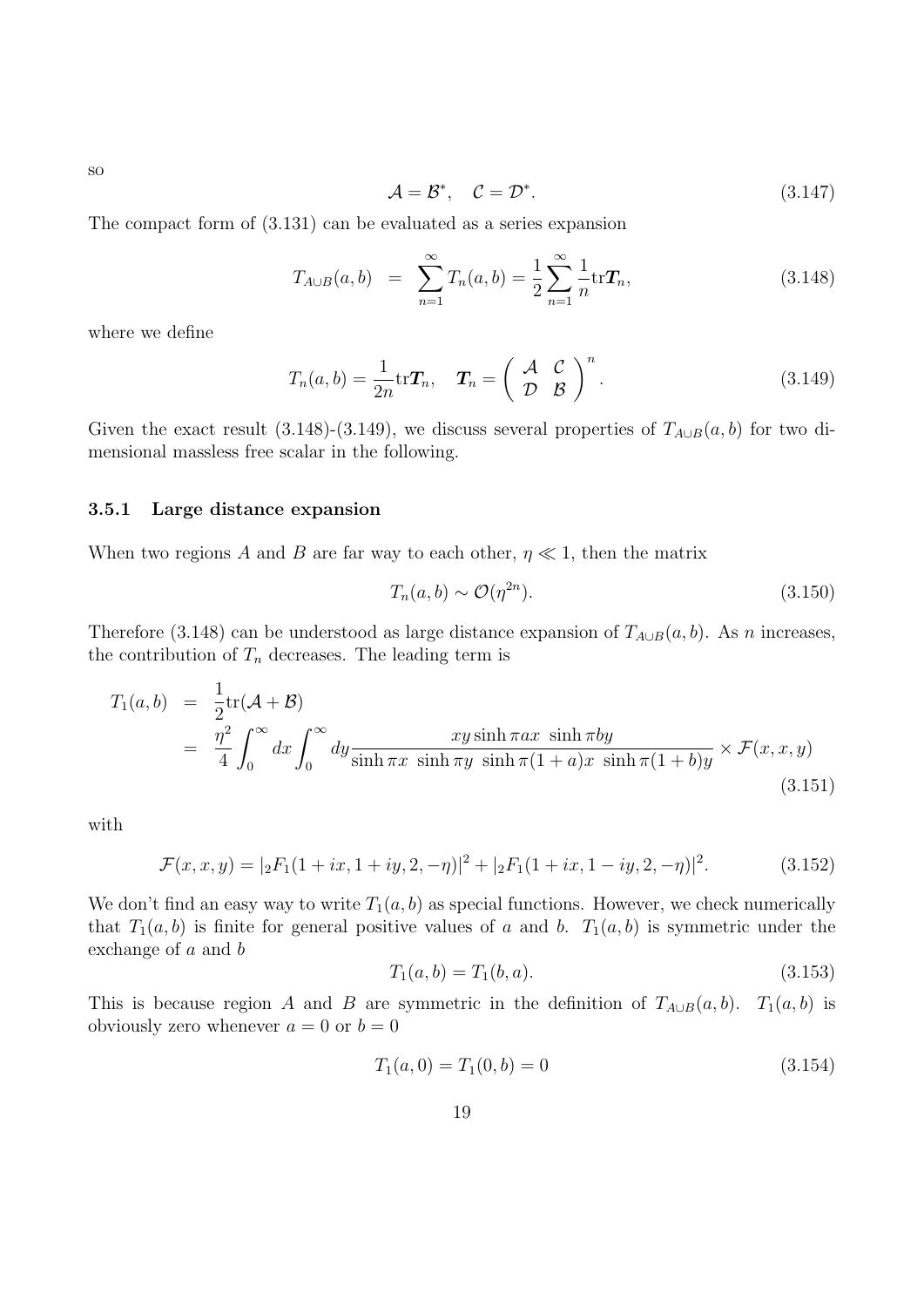which is also expected from the definition of  $T_{A\cup B}(a, b)$ .

In the large distance limit, the first two terms of  $\mathcal{F}(x, x, y)$  are independent of x and y

$$
\mathcal{F}(x, x, y) = 2(1 - \eta + \mathcal{O}(\eta^2)),
$$
\n(3.155)

therefore

<span id="page-20-2"></span>
$$
T_1(a,b) = \frac{\eta^2}{2} \int_0^\infty dx \int_0^\infty dy \frac{xy \sinh \pi ax \sinh \pi by}{\sinh \pi x \sinh \pi y \sinh \pi (1+a)x \sinh \pi (1+b)y} (1-\eta + \mathcal{O}(\eta^2))
$$
  
= 
$$
\frac{a(a+2)b(b+2)}{288(1+a)^2(1+b)^2} (\eta^2 - \eta^3 + \mathcal{O}(\eta^4)).
$$
 (3.156)

The first two terms are also the leading two terms of  $T_{A\cup B}(a, b)$  since  $T_n(a, b)$  is at least  $\mathcal{O}(\eta^4)$ for any  $n \geq 2$ . Now we compute  $T_2(a, b)$ ,

$$
T_2(a,b) = \frac{1}{4}\text{tr}(\mathcal{A}^2 + \mathcal{B}^2 + 2\mathcal{CD})
$$
  
\n
$$
= \frac{\eta^4}{32} \int_0^\infty dx \frac{x \sinh \pi ax}{\sinh \pi x \sinh \pi (1+a)x} \int_0^\infty dx' \frac{x' \sinh \pi ax'}{\sinh \pi x' \sinh \pi (1+a)x'}
$$
  
\n
$$
\times \int_0^\infty dy \frac{y \sinh \pi by}{\sinh \pi y \sinh \pi (1+b)y} \int_0^\infty dy' \frac{y' \sinh \pi by'}{\sinh \pi y' \sinh \pi (1+b)y'}
$$
  
\n
$$
\times \mathcal{F}_2(x, x', y, y'), \qquad (3.157)
$$

where

$$
\mathcal{F}_2(x, x', y, y') = \mathcal{F}(x, x', y)\mathcal{F}(x', x, y') + \mathcal{F}(x, -x', y)\mathcal{F}(-x', x, y').
$$
\n(3.158)

As  $T_1(a, b)$ ,  $T_2(a, b)$  is symmetric under the exchange of a and b. We also check numerically that  $T_2(a, b)$  is finite for general positive values of a and b.

#### 3.5.2 Correlation functions of modular Hamiltonians

From modular hamiltonians  $\hat{H}_A$  and  $\hat{H}_B$ , one can define correlation functions

<span id="page-20-0"></span>
$$
\langle \hat{H}_A^m \hat{H}_B^n \rangle \tag{3.159}
$$

<span id="page-20-1"></span>for any positive integers  $m$  and  $n$ . These correlation functions are divergent in general when  $m \geq 2$  or  $n \geq 2$ . However, from section 2, we notice that  $T_{A\cup B}(a, b)$  is the generator of correlation functions of [\(3.159\)](#page-20-0). More explicitly, it is the generator of connected correlation functions

$$
\langle \hat{H}_A^m \hat{H}_B^n \rangle_c \equiv T_{A \cup B}^{(m,n)} \tag{3.160}
$$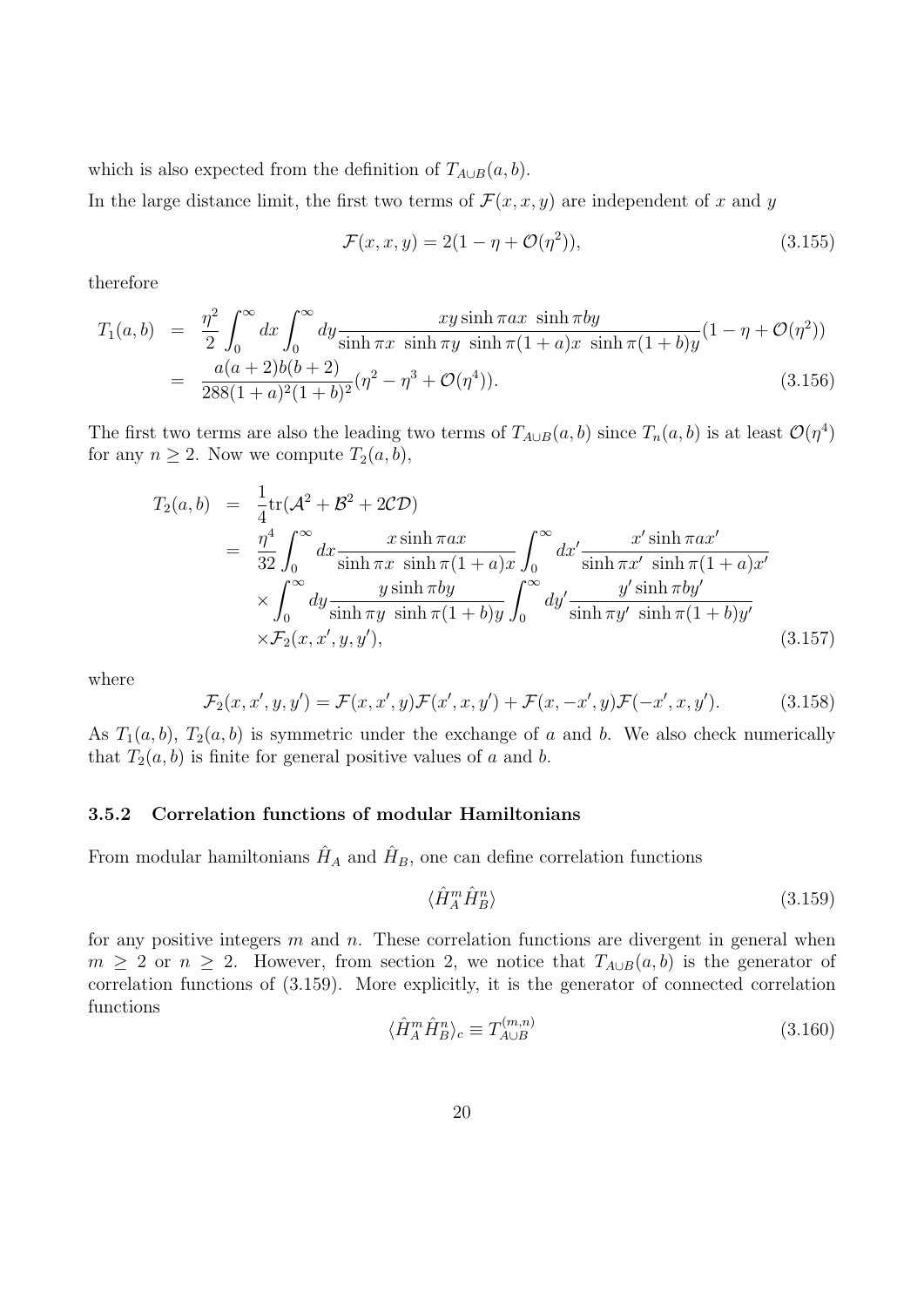which removes divergent terms. We will discuss the correlation functions  $(3.160)$  in two dimensional massless free scalar theory. We first define a set of quantities

$$
T_k^{(m,n)} = \frac{\partial^{m+n}}{\partial a^m \partial b^n} T_k(a,b)|_{a=0,b=0}. \quad k \ge 1.
$$
 (3.161)

Using  $(3.149)$  and the matrices  $\mathcal{A}, \mathcal{B}, \mathcal{C}, \mathcal{D}$ , it is easy to convince oneself that

<span id="page-21-0"></span>
$$
\begin{cases}\nT_k^{(m,n)} = 0, & m \le k - 1 \text{ or } n \le k - 1, \\
T_k^{(m,n)} \neq 0, & m \ge k \text{ and } n \ge k.\n\end{cases}
$$
\n(3.162)

Therefore,

$$
T_{A\cup B}^{(m,n)} = \sum_{k=1}^{\infty} T_k^{(m,n)} = \sum_{k=1}^{\min(m,n)} T_k^{(m,n)}, \ m \ge 1, n \ge 1. \tag{3.163}
$$

At the second step, we used [\(3.162\)](#page-21-0). So to obtain correlation functions [\(3.160\)](#page-20-1), only finite number of terms contribute for any fixed  $m$  and  $n$ . We list first few terms below

<span id="page-21-1"></span>
$$
T_{A\cup B}^{(1,1)} = T_1^{(1,1)} = \frac{\pi^2 \eta^2}{4} \int_0^\infty dx \int_0^\infty dy \frac{x^2 y^2}{\sinh^2 \pi x \sinh^2 \pi y} \mathcal{F}(x, x, y)
$$
  
=  $-\frac{1}{6} + \frac{(2+\eta)\log(1+\eta)}{12\eta}$ , (3.164)

$$
T_{A\cup B}^{(2,1)} = T_1^{(2,1)} = -\frac{\pi^3 \eta^2}{2} \int_0^\infty dx \int_0^\infty dy \frac{x^3 y^2 \coth \pi x}{\sinh^2 \pi x \sinh^2 \pi y} \mathcal{F}(x, x, y)
$$
  
=  $\frac{1}{2} - \frac{(2+\eta)\log(1+\eta)}{4\eta}$ , (3.165)

$$
T_{A\cup}^{(3,1)} = T_1^{(3,1)} = \frac{\pi^4 \eta^2}{2} \int_0^\infty dx \int_0^\infty dy \frac{x^4 y^2 (2 + \cosh 2\pi x)}{\sinh^4 \pi x \sinh^2 \pi y} \mathcal{F}(x, x, y)
$$
  
= -2 +  $\frac{(2 + \eta) \log(1 + \eta)}{\eta}$ , (3.166)

$$
T_{A\cup B}^{(2,2)} = T_1^{(2,2)} + T_2^{(2,2)}
$$
  
=  $\pi^4 \eta^2 \int_0^\infty dx \int_0^\infty dy \frac{x^3 y^3 \coth \pi x \coth \pi y}{\sinh^2 \pi x \sinh^2 \pi y} \mathcal{F}(x, x, y)$   
+  $\frac{\pi^4 \eta^4}{8} \int_0^\infty dx \int_0^\infty dx' \int_0^\infty dy \int_0^\infty dy' \frac{x^2 x'^2 y^2 y'^2}{\sinh^2 \pi x \sinh^2 \pi x' \sinh^2 \pi y \sinh^2 \pi y'} \mathcal{F}_2(x, x', y, y').$  (3.167)

At the second line of [\(3.164\)](#page-21-1),[\(3.165\)](#page-21-1) and [\(3.166\)](#page-21-1), we check the integals numerically. We don't find a simple function which is equivalent to the integral [\(3.167\)](#page-21-1). However, in the large distance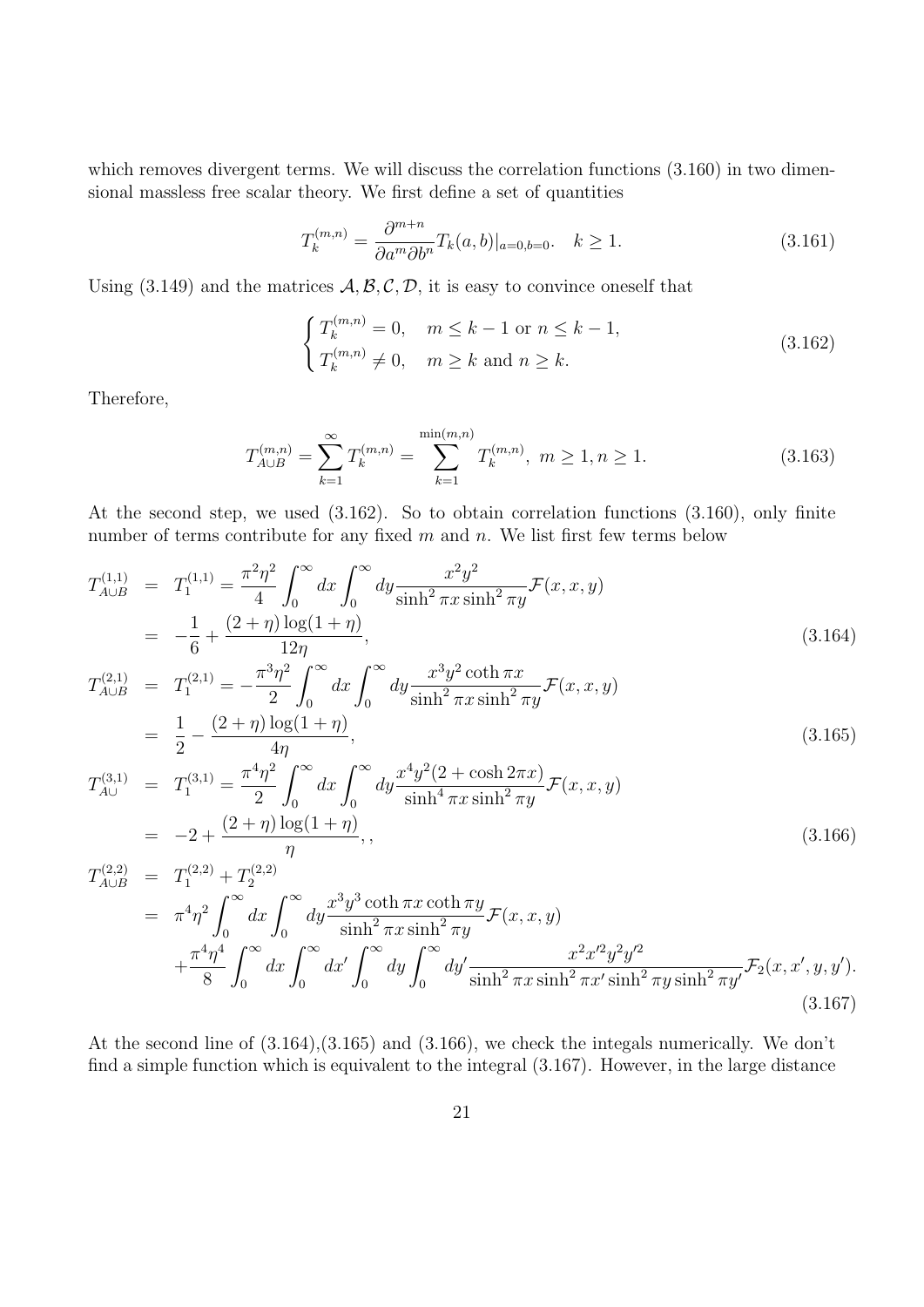limit, the integral can be done term by term

$$
T_{A\cup B}^{(2,2)}(0,0) = \frac{\eta^2}{8} - \frac{\eta^3}{8} + \frac{37\eta^4}{324} - \frac{67\eta^5}{648} + \frac{4061\eta^6}{43200} + \mathcal{O}(\eta^7). \tag{3.168}
$$

Interestingly,

<span id="page-22-1"></span>
$$
T_{A\cup B}^{(1,1)} = -\frac{1}{3}T_{A\cup B}^{(2,1)} = \frac{1}{12}T_{A\cup B}^{(3,1)}.
$$
\n(3.169)

We can also compute  $T_{A\cup B}^{(m,1)}$ A∪B

$$
T_{A\cup B}^{(m,1)} = T_1^{(m,1)}.\t\t(3.170)
$$

We checked numerically that  $T_{A\cup B}^{(m,1)}$  $T_{A\cup B}^{(m,1)}$  is always proportional to  $T_{A\cup B}^{(1,1)}$  $\lim_{A\cup B}$  for any  $m\geq 1$ . Actually,

<span id="page-22-2"></span>
$$
T_{A\cup B}(a) \equiv \frac{\partial}{\partial b} T_{A\cup B}^r(a, b)|_{b=0}
$$
  
\n
$$
= \frac{\partial}{\partial b} T_1(a, b)|_{b=0}
$$
  
\n
$$
= \frac{\pi \eta^2}{4} \int_0^\infty dx \int_0^\infty dy \frac{xy^2 \sinh \pi ax}{\sinh \pi x \sinh \pi (1 + a)x \sinh^2 \pi y} \mathcal{F}(x, x, y)
$$
  
\n
$$
= \frac{a(a+2)}{2(a+1)^2} T_{A\cup B}^{(1,1)}.
$$
\n(3.171)

The last step has been checked numerically for a general set of positive a and  $\eta$ . Then

$$
T_{A\cup B}^{(m,1)} = [(\frac{\partial}{\partial a})^m (\frac{a(a+2)}{2(a+1)^2})]|_{a=0} \times T_1^{(1,1)} = \frac{(-1)^{m-1}(m+1)!}{2}T_1^{(1,1)}.
$$
 (3.172)

We will discuss this point later.

## <span id="page-22-0"></span>4 Two dimensional conformal field theory

We find the exact correlator  $T_{A\cup B}(a, b)$  in two dimensional massless free scalar theory by quantizing it in finite region. In this section, we will study the same correlator for more general two dimensional conformal field theories. Any two dimensional conformal field theory has a general sector which is realized by operator product expansion (OPE) of stress tensor

$$
T(y)T(y') \sim \frac{c/2}{(y-y')^4} + \frac{2T(y')}{(y-y')^2} + \frac{\partial_{y'}T(y')}{y-y'},
$$
\n(4.1)

where the central charge is c. For massless free scalar,  $c = 1$ . Two and three point correlation functions of stress tensors are determined by conformal symmetry up to central charge

$$
\langle T(y_1)T(y_2)\rangle = \frac{c/2}{y_{12}^4},\tag{4.2}
$$

$$
\langle T(y_1)T(y_2)T(y_3)\rangle = \frac{c}{y_{12}^2 y_{23}^2 y_{13}^2}.
$$
\n(4.3)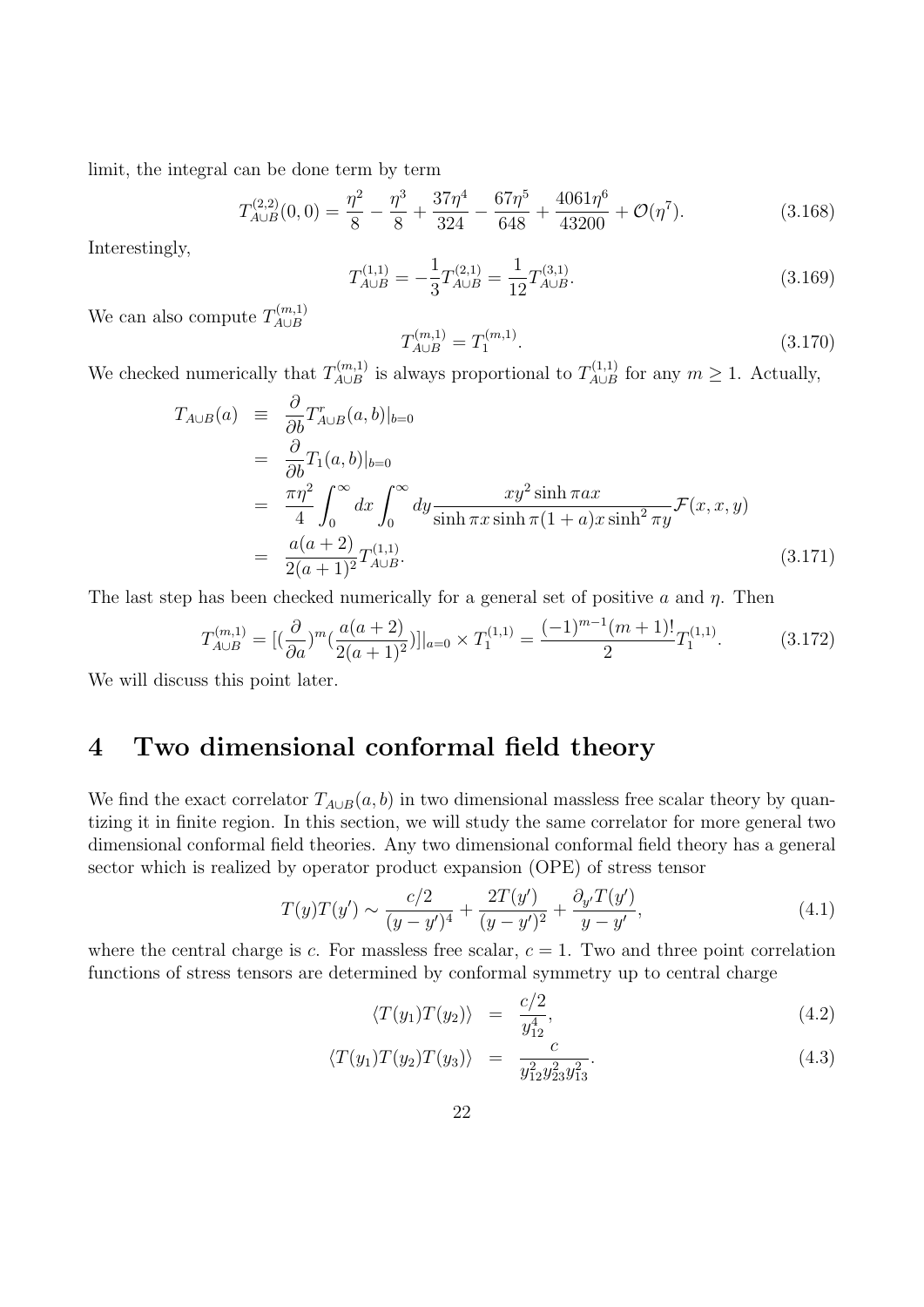We defined  $y_{ij} = y_i - y_j$  which is the distance between points  $y_i$  and  $y_j$ . Any higher point functions of stress tensor could be fixed by Ward identity [\[25\]](#page-35-4)

$$
\langle \prod_{i=1}^{n} T(y_i) \rangle = \langle \sum_{i=2}^{n} T(y_2) \cdots T(y_{i-1}) \left( \frac{c/2}{(y_1 - y_i)^4} + \frac{2T(y_i)}{(y_1 - y_i)^2} + \frac{\partial_{y_i} T(y_i)}{y_1 - y_i} \right) T(y_{i+1}) \cdots T(y_n) \rangle. \tag{4.4}
$$

For example, four point function of stress tensor is

$$
\langle \prod_{i=1}^{4} T(y_i) \rangle = c^2 \left( \frac{1}{4y_{12}^4 y_{34}^4} + \frac{1}{4y_{13}^4 y_{24}^4} + \frac{1}{4y_{14}^4 y_{23}^4} \right) \n+ 2c \left( \frac{1}{y_{12}^2 y_{23}^2 y_{34}^2 y_{24}^2} + \frac{1}{y_{13}^2 y_{23}^2 y_{34}^2 y_{24}^2} + \frac{1}{y_{14}^2 y_{23}^2 y_{34}^2 y_{24}^2} \right) \n- 2c \left( \frac{1}{y_{12} y_{23}^3 y_{24}^2 y_{34}^2} + \frac{1}{y_{12} y_{23}^2 y_{24}^3 y_{34}^2} - \frac{1}{y_{13} y_{23}^3 y_{24}^2 y_{34}^2} \right) \n- 2c \left( \frac{1}{y_{13} y_{23}^2 y_{24}^2 y_{34}^3} - \frac{1}{y_{14} y_{23}^2 y_{24}^3 y_{34}^3} - \frac{1}{y_{14} y_{23}^2 y_{24}^2 y_{34}^3} \right).
$$
\n(4.5)

Therefore  $T_{A\cup B}(a, b)$  should be completely fixed by conformal symmetry. The modular Hamiltonian in region A is

$$
\hat{H}_A = 2\pi \int_{z_A - R_A}^{z_A + R_A} dz \frac{R_A^2 - (z - z_A)^2}{2R_A} T_{tt}(z)
$$
\n
$$
= -\frac{1}{2} \int_{-1}^1 dy (1 - y^2) T(y + z_A). \tag{4.6}
$$

At the second step, we have used the convention [\[26\]](#page-35-5)  $T_{tt} = -2\pi T$  and changed variable y to z by

$$
z = R_A(y + z_A). \tag{4.7}
$$

To simplify computation, we already set  $R_A = 1$ . We can also set  $R_B = 1$  and  $z_B = 0$ , therefore the modular hamiltonian in region  $B$  is

$$
\hat{H}_B = -\frac{1}{2} \int_{-1}^{1} dy (1 - y^2) T(y).
$$
\n(4.8)

It is enough to choose the branch  $z_A > 2$ , therefore

$$
z_A = 2\sqrt{1 + \frac{1}{\eta}}.\t(4.9)
$$

The leading term is

$$
T_{A\cup B}^{(1,1)} = \langle \hat{H}_A \hat{H}_B \rangle_c
$$
  
=  $\frac{c}{8} \int_{-1}^1 dy \int_{-1}^1 dy' \frac{(1-y^2)(1-y'^2)}{(y-y'+z_A)^4}$ . (4.10)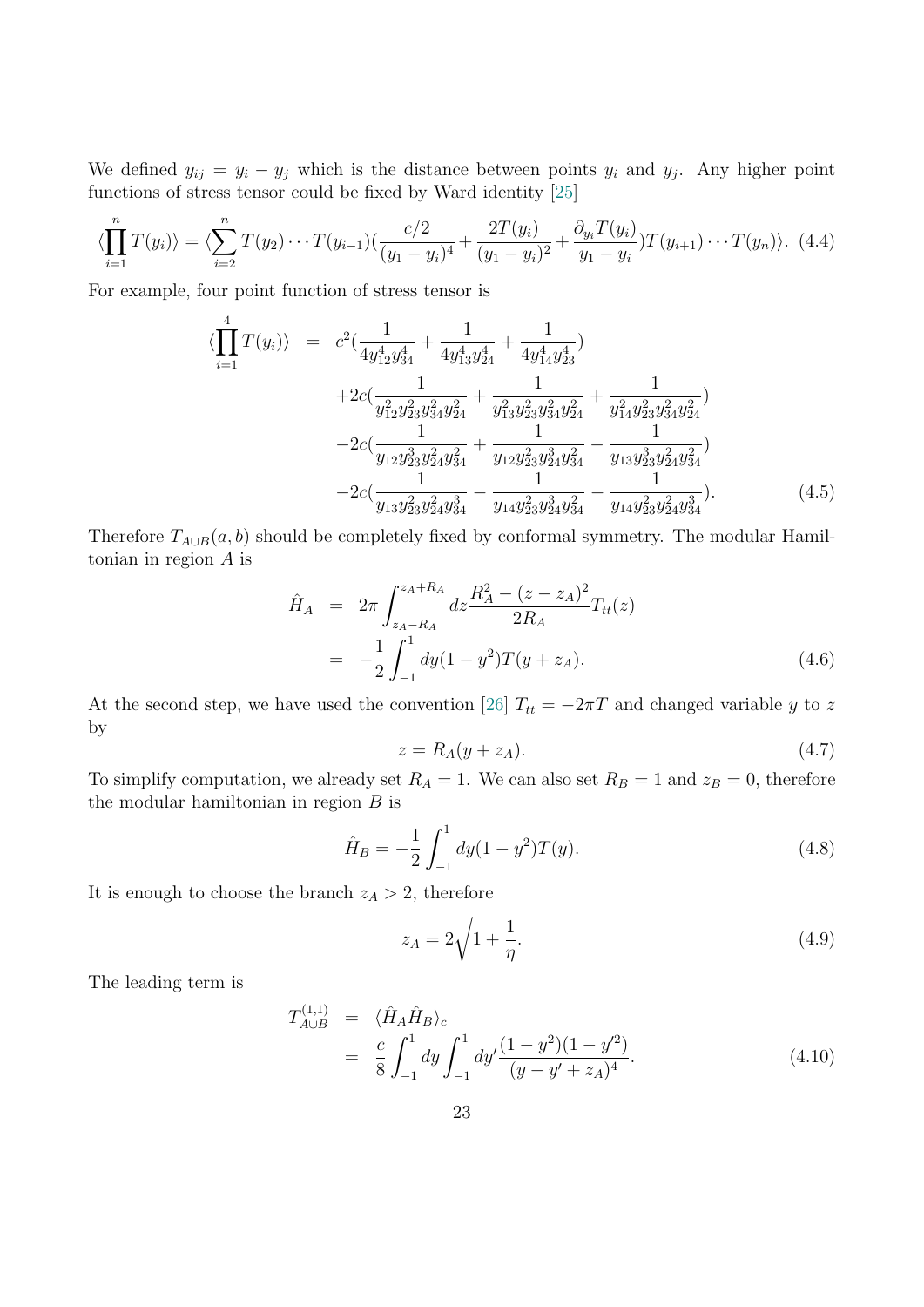The integral is

$$
T_{A\cup B}^{(1,1)} = c\left[-\frac{1}{6} + \frac{(2+\eta)\log(1+\eta)}{12\eta}\right].\tag{4.11}
$$

For  $c = 1$ , it matches with [\(3.164\)](#page-21-1) which is computed in a rather different way. Now we compute  $T^{(2,1)}_{A\cup B}$ ,(2,1)<br>A∪B≀

$$
T_{A\cup B}^{(2,1)} = \langle \hat{H}_A^2 \hat{H}_B \rangle_c
$$
  
= 
$$
\frac{c}{8} \int_{-1}^1 dy_1 \int_{-1}^1 dy_2 \int_{-1}^1 dy_3 \frac{(1 - y_1^2)(1 - y_2^2)(1 - y_3^2)}{(y_1 - y_2)^2 (y_2 - y_3 - z_A)^2 (y_1 - y_3 - z_A)^2}.
$$
 (4.12)

":  $\cdots$  :" is understood to remove divergent terms. There is a pole near  $y_1 = y_2$  inside the integral, we regularize the integral as if there is no pole<sup>[5](#page-0-0)</sup>. In practice, one can first do indefinite integral and then taking the limit to the integral bound. If one regularize the integral like this, the integral becomes finite

$$
T_{A\cup B}^{(2,1)} = c\left[\frac{1}{2} - \frac{(2+\eta)\log(1+\eta)}{4\eta}\right].\tag{4.13}
$$

It matches with [\(3.165\)](#page-21-1) for  $c = 1$ . This is also a consistency check for the way to regularize the integral. To convince ourselves further, we compute

$$
T_{A\cup B}^{(3,1)} = \langle \hat{H}_A^3 \hat{H}_B \rangle_c
$$
  
= 
$$
\frac{1}{16} \prod_{i=1}^4 \int_{-1}^1 dy_i (1 - y_i^2) \times \langle T(y_1 + z_A) T(y_2 + z_A) T(y_3 + z_A) T(y_4) \rangle |_{\mathcal{O}(c)} :.(4.14)
$$

The  $\mathcal{O}(c^2)$  term has been canceled between the terms  $\langle \hat{H}_A^3 \hat{H}_B \rangle$  and  $-3\langle \hat{H}_A^2 \rangle \langle \hat{H}_A \hat{H}_B \rangle$ . This can be checked by using the Ward identity for  $T(y_4)$ . Using the same method to regularize the integral, we find

$$
T_{A\cup B}^{(3,1)} = c[-2 + \frac{(2+\eta)\log(1+\eta)}{\eta}].\tag{4.15}
$$

Again, it matches with corresponding scalar result. Finally,

<span id="page-24-0"></span>
$$
T_{A\cup B}^{(2,2)} = \langle \hat{H}_A^2 \hat{H}_B^2 \rangle_c
$$
  
= 
$$
\left. \frac{1}{16} \prod_{i=1}^4 \int_{-1}^1 dy_i (1 - y_i^2) \times T(y_1 + z_A) T(y_2 + z_A) T(y_3) T(y_4) \rangle |_{\mathcal{O}(c)} :
$$
  
= 
$$
c \left\{ \frac{1 + \eta}{\eta^2} [4 \text{Li}_3(1 + \eta) - 2 \log(1 + \eta) \text{Li}_2(1 + \eta) + \frac{2 \log(1 + \eta)}{3} \text{Li}_2(-\eta) + \frac{1 + \eta}{3} \log^2(1 + \eta) \right.
$$
  

$$
- \frac{\pi^2}{3} \log(1 + \eta) - 4\zeta(3) + \frac{2 + \eta}{3\eta} [2 \text{Li}_2(-\eta) + 3 \log(1 + \eta)] - \frac{4}{3} \right\},
$$
(4.16)

<sup>5</sup>The regularization is a bit ad hoc at this moment. However, as we will see later, it always recover correct result.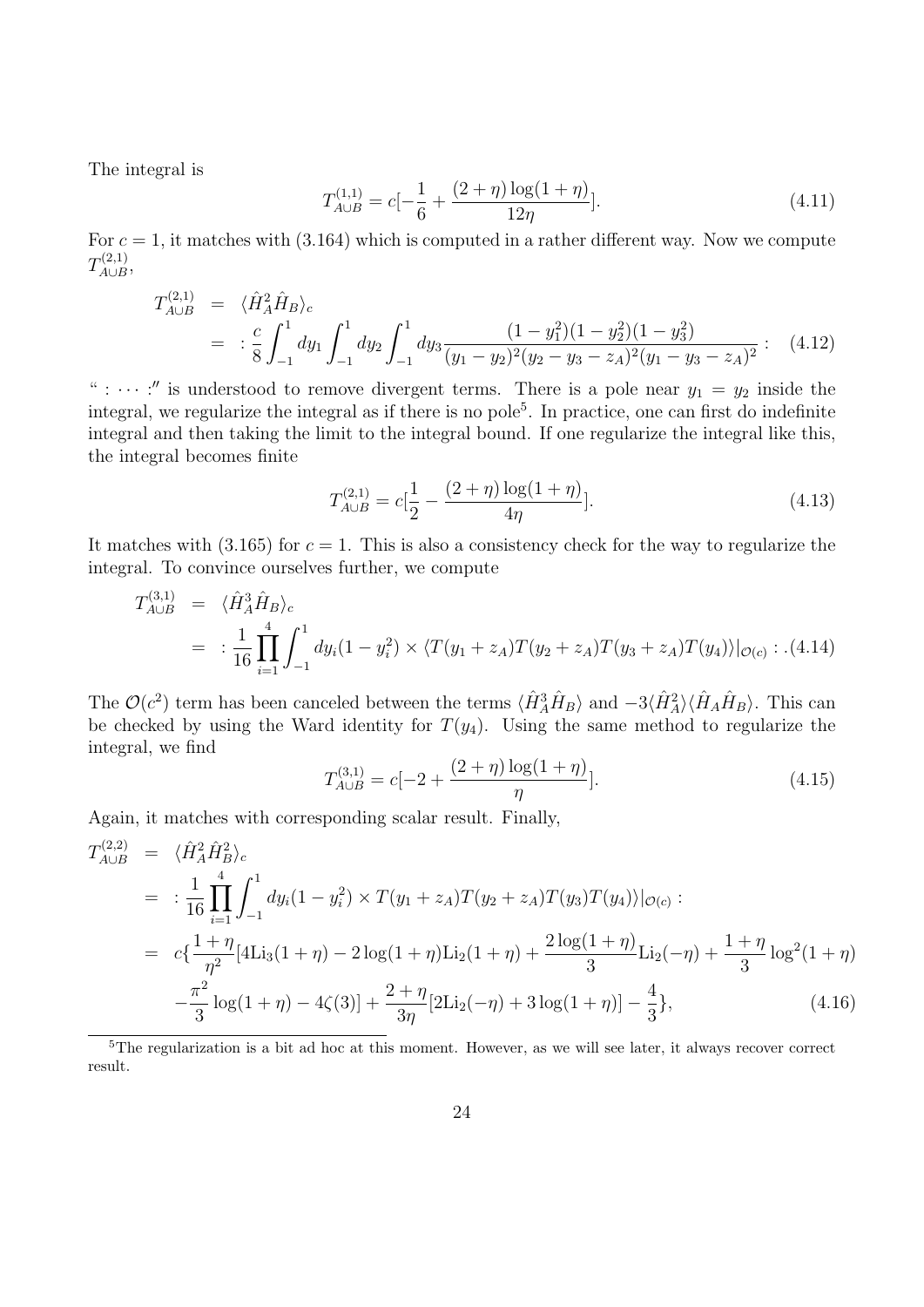where the polylogrithm  $\text{Li}_n(z)$  is

$$
\text{Li}_n(z) = \sum_{k=1}^{\infty} \frac{z^k}{k^n}.
$$
\n(4.17)

In the large distance limit, we find

$$
T_{A\cup B}^{(2,2)} = c\left[\frac{\eta^2}{8} - \frac{\eta^3}{8} + \frac{37\eta^4}{324} - \frac{67\eta^5}{648} + \frac{4061\eta^6}{43200} + \mathcal{O}(\eta^7)\right]
$$
(4.18)

which is exactly  $(3.168)$  for  $c = 1$ . One can check  $(4.16)$  is indeed  $(3.167)$  numerically. This result is also mathematically nontrivial since it is a multiple integral of product of hypergeometric functions. It is quite interesting to obtain even higher point correlators of modular Hamiltonian from position space, the result can be expressed as  $\overline{\mathrm{Li}}_n$  functions similar to  $T_{A\cup B}^{(2,2)}$ יג∠).<br>A∪B However, the computation becomes cumbersome quickly.

We will comment on the general structure of  $T^{(m,n)}_{A\cup B}$  $\mathcal{A}_{\triangleleft\cup B}^{(m,n)}$ . As we show explicitly, all  $\mathcal{O}(c^2)$  terms are canceled in the correlator of  $\langle H_A^m H_B^n \rangle_c$  for  $m + n = 4, m \ge 1, n \ge 1$ . The property may still be true for any  $m \geq 1, n \geq 1$ ,

<span id="page-25-0"></span>
$$
T_{A \cup B}^{(m,n)} = c \ T(m,n;\eta), \tag{4.19}
$$

where  $T(m, n; \eta)$  is independent of central charge. Technically any  $\mathcal{O}(c^k)$ ,  $k \geq 2$  terms are from the most singular term of Ward identity, but these terms are canceled in connected correlation functions

$$
\langle \prod_{i=1}^{n} T(y_i) \rangle_c = \sum_{i=2}^{n} \langle T(y_2) \cdots T(y_{i-1}) \left( \frac{2T(y_i)}{(y_1 - y_i)^2} + \frac{\partial_{y_i} T(y_i)}{y_1 - y_i} \right) T(y_{i+1}) \cdots T(y_n) \rangle_c.
$$
 (4.20)

Therefore, only terms proportional to c are left which will lead to  $(4.19)$ . One can also understand the property in another way. The modular Hamiltonian is  $\mathcal{O}(c)$  for conformal field theory, therefore in the large  $c$  limit,

$$
\langle e^{-a\hat{H}_A - b\hat{H}_B} \rangle \sim e^{-cf} \tag{4.21}
$$

where f is an unkown function which is  $\mathcal{O}(c^0)$  at this moment. Taking the logrithmic, one should have

$$
T_{A\cup B}(a,b)\sim \mathcal{O}(c). \tag{4.22}
$$

Any higher order terms  $\mathcal{O}(c^k)$ ,  $k \geq 2$  must be absent. From Ward identity, the correlators of stress tensor is at least  $\mathcal{O}(c)$ , therefore

$$
T_{A \cup B}(a, b) \propto c. \tag{4.23}
$$

For  $c = 1$ , the result should match with the result of two dimensional massless free scalar. Then  $T_{A\cup B}(a, b)$  should be

$$
T_{A\cup B}(a,b) = -\frac{c}{2}\log \det[\mathbf{1} - \begin{pmatrix} \mathcal{A} & \mathcal{C} \\ \mathcal{D} & \mathcal{B} \end{pmatrix}],
$$
(4.24)

where the matrices  $\mathcal{A}, \mathcal{B}, \mathcal{C}$  and  $\mathcal{D}$  are exactly those in massless free scalar theory.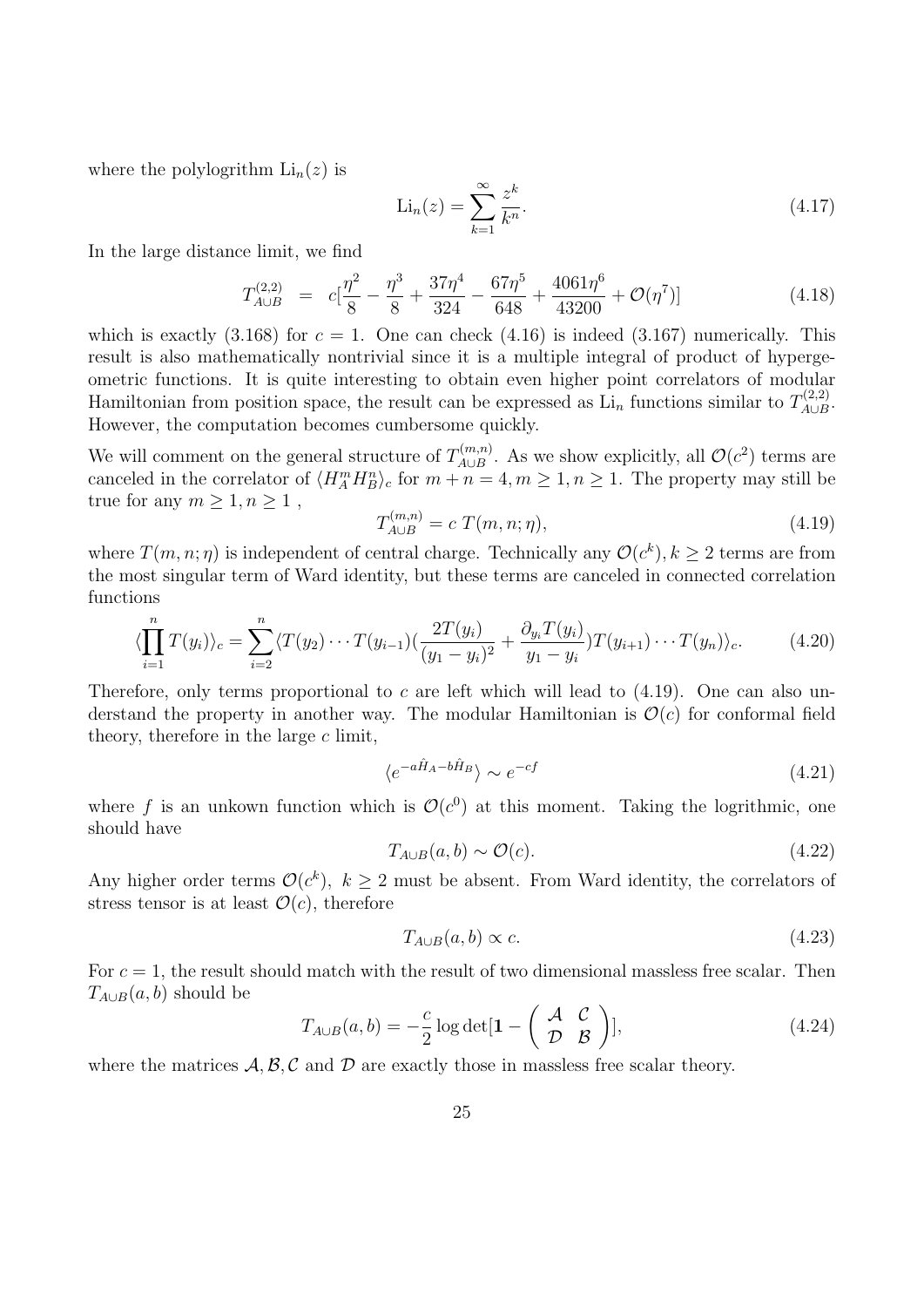### <span id="page-26-0"></span>5 Operator product expansion of reduced density matrix

In this section, we will study the relation between operator product expansion of  $e^{-a\hat{H}_A} \equiv \rho_A^a$ and the generator  $T_{A\cup B}(a, b)$  defined in this paper. We will focus on two dimensional conformal field theory. By definition,

$$
T_{A\cup B}(a,b) = \log \frac{\langle \rho_A^a \rho_B^b \rangle}{\langle \rho_A^a \rangle \langle \rho_B^b \rangle}.
$$
\n(5.1)

We find the correlator in previous sections. However, one can also use operator product expansion to evaluate the same quantity. Notice that  $\rho_A^a$  is a nonlocal operator in region A, it should be decomposed as a summation of complete orthogonal operators in region A with proper coefficients. Schematically, it is

$$
\frac{\rho_A^a}{\langle \rho_A^a \rangle} = 1 + \sum_{\mathcal{O}} c_{\mathcal{O}}(a) (\mathcal{O} + \text{decentants}) \tag{5.2}
$$

The terms in "decendants" should be fixed by conformal symmetry for each primary operators O. Formally expanding  $\rho_A^a$  with the powers of modular Hamiltonian, operator product expansion of stress tensor tells us that  $\mathcal O$  can either be stress tensor or (quasi-)primary operators constructed from multiple stress tensors. The operator with lowest conformal weight is just the stress tensor, therefore

<span id="page-26-1"></span>
$$
\frac{\rho_A^a}{\langle \rho_A^a \rangle} = 1 + c_T(a)\hat{H}_A + \sum_{\mathcal{O}'} c_{\mathcal{O}'}(a)(\mathcal{O'} + \text{decentants}),\tag{5.3}
$$

where  $\mathcal{O}'$  means primary operators whose conformal dimension is at least 4. We have seperated a term which is related to stress tensor. We expect that the most natural way to organize stress tensor and its decendants in region A is the modular Hamiltonian. To fix the coefficient  $c_T(a)$ , we compute correlator  $T_{A\cup B}(a, b)$  in the large distance limit,

$$
T_{A\cup B}(a,b) = \log \langle \frac{\rho_A^a}{\langle \rho_A^a \rangle} \frac{\rho_B^b}{\langle \rho_B^b \rangle} \rangle
$$
  
=  $\log \langle (1 + c_T(a)\hat{H}_A + \cdots)(1 + c_T(b)\hat{H}_B + \cdots)$   
=  $c_T(a)c_T(b)\langle \hat{H}_A\hat{H}_B \rangle + \cdots$  (5.4)

At the second line, we used operator product expansion [\(5.3\)](#page-26-1) for region A and B. The " $\cdots$ " terms are subleading terms in the large distance limit since they are contributed by operators with higher conformal weight. The quantity  $\langle \hat{H}_A \hat{H}_B \rangle$  has been discussed in previous section, we just borrow the result in large distance limit,

$$
T_{A \cup B}(a, b) = \frac{c}{72} c_T(a) c_T(b) \eta^2 + \mathcal{O}(\eta^3)
$$
\n(5.5)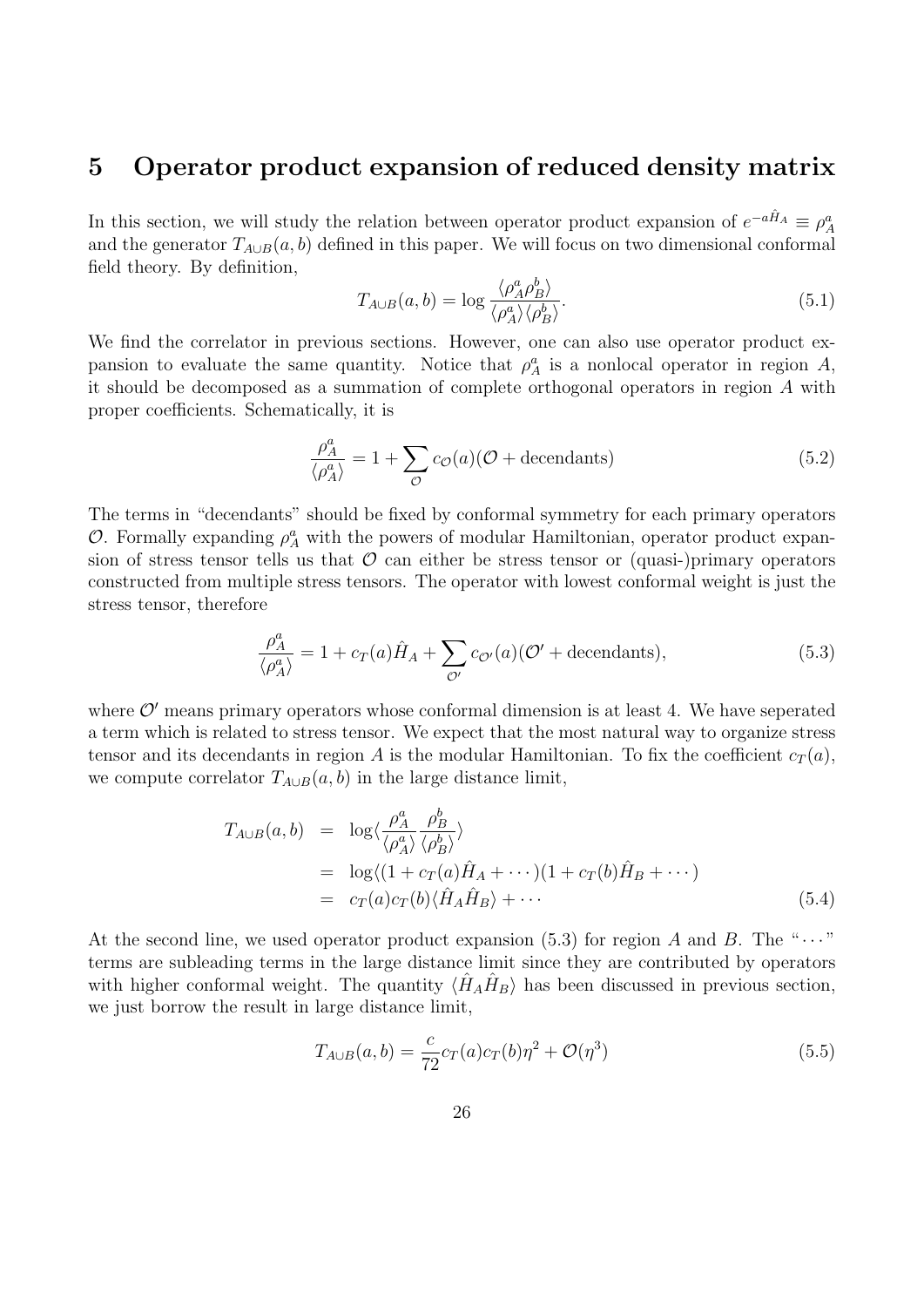This should match with [\(3.156\)](#page-20-2) since it is the leading term in  $T_{A\cup B}(a, b)$ , therefore

<span id="page-27-1"></span>
$$
c_T(a) = -\frac{a(a+2)}{2(1+a)^2}.
$$
\n(5.6)

There is no phase factor since  $c_T(a)$  is real. Note it seems that

$$
c_T(a) = \frac{a(a+2)}{2(1+a)^2} \tag{5.7}
$$

also satisfies all the conditions. However, one can expand  $\rho_A^a$  for small a, therefore

$$
\frac{\rho_A^a}{\langle \rho_A^a \rangle} = 1 - a\hat{H}_A + \mathcal{O}(a^2). \tag{5.8}
$$

This fixes  $c_T(a)$  to be [\(5.6\)](#page-27-1) completely. Then

$$
T_{A\cup B}(a) = \frac{\partial}{\partial b} T_{A\cup B}(a, b)|_{b=0} = -\frac{\langle \hat{H}_B \rho_A^a \rangle}{\langle \rho_A^a \rangle}
$$
  
= -\langle \hat{H}\_B(1 + c\_T(a)\hat{H}\_A + \cdots) \rangle  
= \frac{a(a+2)}{2(a+1)^2} T\_{A\cup B}^{(1,1)}. (5.9)

This interprets the novel integral property [\(3.171\)](#page-22-2). At the second line, we used operator product expansion of  $\rho_A^a$ . At the last step, we used the property that the vacuum correlation function of any two primary operators with different conformal weight is zero. To fix the coefficients before primary operator with higher conformal weight in [\(5.3\)](#page-26-1), we should expand the exact result of  $T_{A\cup B}(a, b)$  order by order. We leave it for future work.

### <span id="page-27-0"></span>6 Comments on holographic dual

In the context of  $AdS_3/CFT_2$ , Newton constant of  $AdS_3$  gravity is mapped to the central charge of a two dimensional conformal field theory living in the boundary [\[27\]](#page-35-6),

$$
c = \frac{3\ell}{2G_N},\tag{6.1}
$$

where  $\ell$  is AdS radius and  $G_N$  is Newton constant. A quantity which is proportional to central charge in conformal field theory will be said to be classical from the gravity side. The correlator  $T_{A\cup B}(a, b)$  defined in this work is proportional to central charge for general conformal field theory.This indicates the gravity dual should be a quantity evaluates on a classical configuration. The construction of the explicit quantity is beyond the scope of this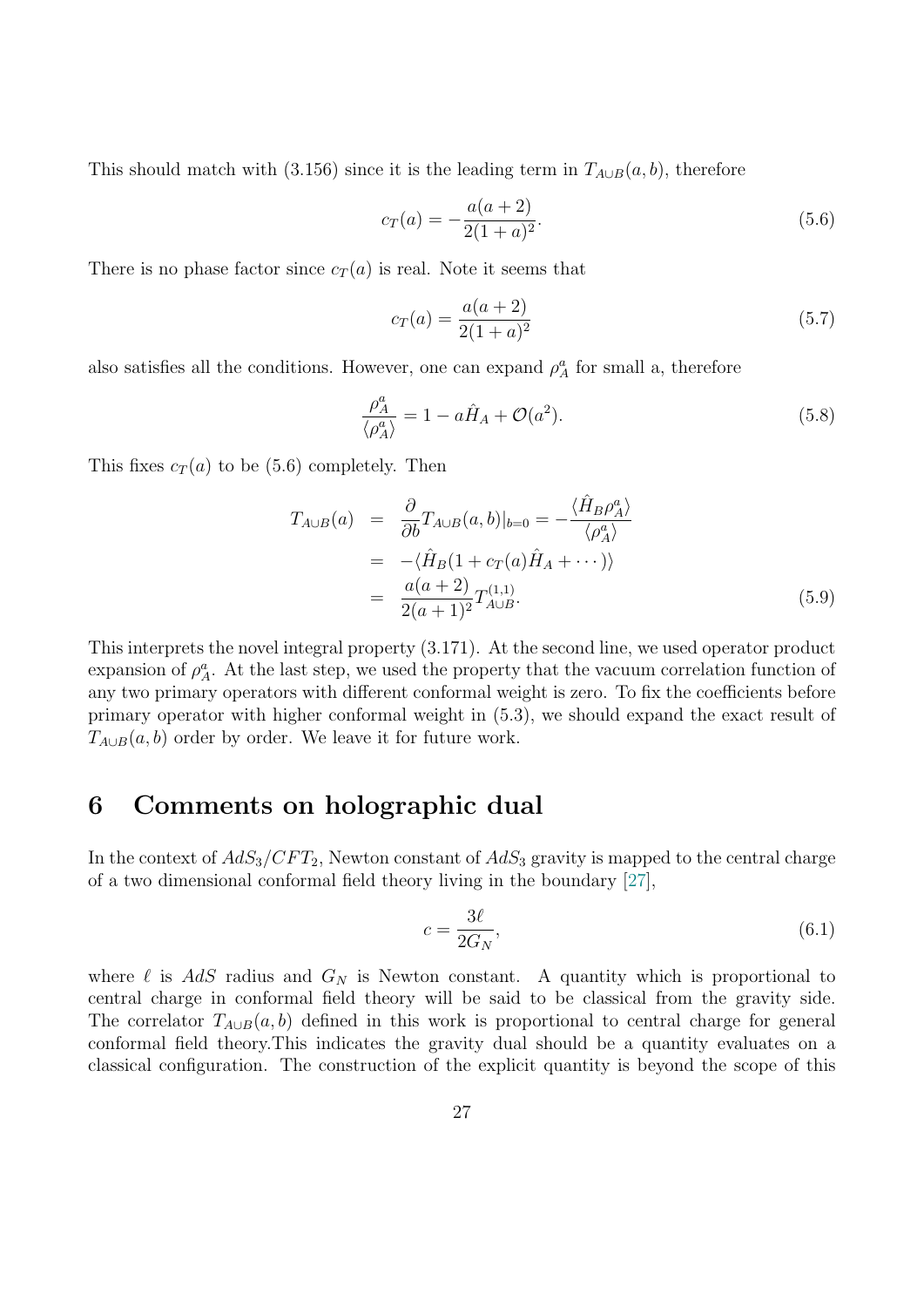paper. However, from discussion in the CFT side, there is no  $\mathcal{O}(1)$  correction for the correlator, so the quantity will be free from any quantum corrections. This will constrain the correlation functions of operators in the bulk through [\(1.1\)](#page-2-2). A similar bulk quantity  $T_{A\cup B}(a, b)$  can have a  $1/G_N \propto c$  expansion, however, only terms proportional to c will be left and any other correlation functions should be canceled exactly. In higher dimensions, there will be no similar universal result of  $T_{A\cup B}(a, b)$  for general conformal field theory, however, we still expect it will constrain bulk correlation functions for any consistent quantum gravity.

# <span id="page-28-0"></span>7 Conclusion and discussion

We evaluate the exact generator  $T_{A\cup B}(a, b)$  for two dimensional massless free scalar theory. The result only depends on a set of Bogoliubov matrices. We also obtain an exact generator in two dimensional conformal field theories by noticing  $T_{A\cup B}(a, b)$  is proportional to the central charge c and matching it with massless free scalar theory. We could check the result up to  $m + n = 4$ for general two dimensional conformal field theories. Higher point correlation functions could be found in principle though the computation will quickly become messy. As a by product, we find several exact definite integrals of multiple specific hypergeometric functions. We could check these integrals numerically but a rigorous proof is still lacking.

Our work shows that one can extract finite result from correlation functions  $\langle \hat{H}_A^m \hat{H}_B^n \rangle$ , though the correlators themselves are divergent in general. The finite part,  $\langle \hat{H}_A^m \hat{H}_B^n \rangle_c$  are functions of cross ratio for conformal field theories. The generator  $T_{A\cup B}(a, b)$  may be meaningful by itself since its form is formally similar to a correlator of Wilson loops [\[28,](#page-35-7) [29\]](#page-35-8). Actually, given any non-local quantities  $e^{Q_A}$  and  $e^{Q'_B}$ , one can always define similar correlators.  $T_{A\cup B}$  is special as modular Hamiltonian should exist for almost any subregion QFTs. On the other hand, Wilson loops (or other non-local operators) can only be defined in limited QFTs (e.g. gauge theories).  $T_{A\cup B}$  could be extended to curved spacetimes and may characterize non-local properties of spacetime. One simple example is shock wave spacetime [\[30,](#page-35-9)[31\]](#page-35-10). The quantization of a massless scalar field in supertranslated shock wave spacetime is studied by  $[32]$ . Assuming A is in the left region of shock wave spacetime while B is in the right region,  $A(B)$  is a flat subregion so modular Hamiltonian  $\tilde{H}_A(\hat{H}_B)$  can be defined as in Minkowski spacetime. However, the correlator  $T_{A\cup B}$  is affected by shock wave between A and B. In this simple example, subregion observer in  $A(B)$  will detect the same phenomenon as in Minkowski spacetime while non-trivial information is stored in correlators between A and B.

Motivated by the similarity to [\[33\]](#page-35-12), We briefly discussed the operator product expansion of  $e^{-a\hat{H}_A}$  using the knowledge of  $T_{A\cup B}(a, b)$ . A complete discussion of operator product expansion may be possible. We expect to return to this project in the near future.

In higher dimensions,  $T_{A\cup B}(a, b)$  depends on theory and shape of subregions. However, it is still possible to extract finite result in some simple examples. The technics of quantizing field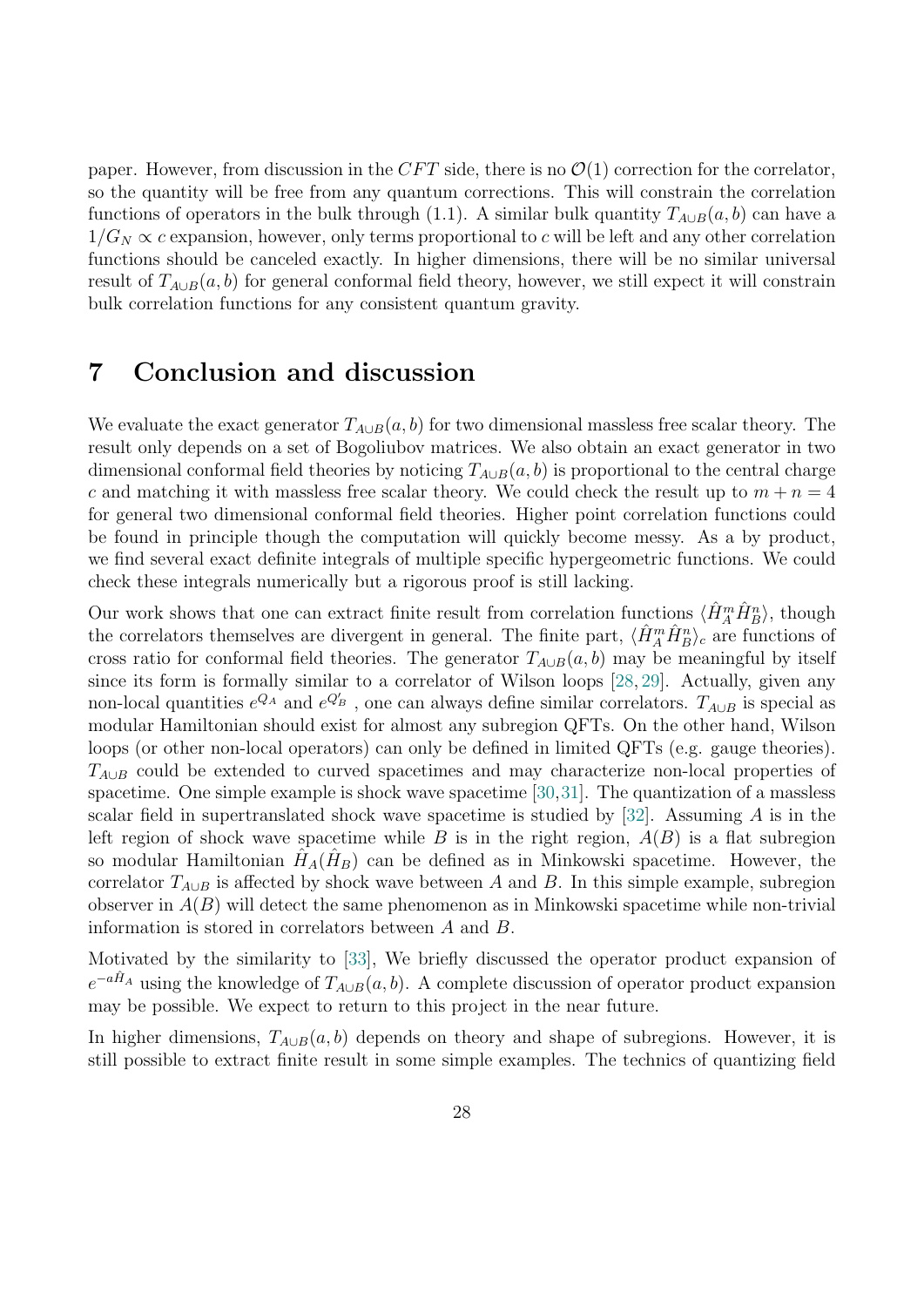theory in a subregion of Minkowski spacetime developed in this work could be extended to higher dimensions.

### Acknowledgments

The research of J.L. was supported by the Ministry of Science, ICT & Future Planning, Gyeongsangbuk-do and Pohang City.

### <span id="page-29-0"></span>A Matrix identity

In this section, we will prove [\(3.80\)](#page-12-1) in detail. We first note the following identity

<span id="page-29-2"></span>
$$
(\mathbf{K}\mathbf{H})^n = \mathbf{K}\mathbf{S}^\dagger \mathbf{k} (\mathbf{k}\Lambda)^n \mathbf{S}, \quad \forall n \ge 1.
$$
 (A.1)

This can be proven by iteration. For  $k = 1$ , [\(A.1\)](#page-29-2) is trivially satisfied by using the definition of **H** and  $k^2 = 1$ . Now we assume [\(A.1\)](#page-29-2) is valid for any  $n_0 \ge 1$ , then

$$
(\boldsymbol{K}\boldsymbol{H})^{n_0+1} = (\boldsymbol{K}\boldsymbol{H})^{n_0}(\boldsymbol{K}\boldsymbol{H}) = \boldsymbol{K}\boldsymbol{S}^\dagger\boldsymbol{k}(\boldsymbol{k}\boldsymbol{\Lambda})^{n_0}\boldsymbol{S}\boldsymbol{K}\boldsymbol{S}^\dagger\boldsymbol{\Lambda}\boldsymbol{S} = \boldsymbol{K}\boldsymbol{S}^\dagger\boldsymbol{k}(\boldsymbol{k}\boldsymbol{\Lambda})^{n_0+1}\boldsymbol{S},\tag{A.2}
$$

where at the last step, we used the identity  $(3.75)$ . This proves the identity  $(A.1)$ . Now it is easy to find

$$
e^{-z\boldsymbol{K}\boldsymbol{H}} = \sum_{n=0}^{\infty} \frac{(-z)^n}{n!} (\boldsymbol{K}\boldsymbol{H})^n = 1 + \sum_{n=1}^{\infty} \frac{(-z)^n}{n!} \boldsymbol{K} \boldsymbol{S}^\dagger \boldsymbol{k} (\boldsymbol{k}\boldsymbol{\Lambda})^n \boldsymbol{S} = 1 + \boldsymbol{K} \boldsymbol{S}^\dagger \boldsymbol{k} (e^{-z\boldsymbol{k}\boldsymbol{\Lambda}} - 1) \boldsymbol{S}. \tag{A.3}
$$

## <span id="page-29-1"></span>B Normal ordering and parameter differentiation method

The normal ordering of an operator which is constructed from  $a_i, a_i^{\dagger}$  $\frac{1}{i}$  is to remove all creation operators to the left hand side of annihilation operators, without considering commutation relations [\(3.19\)](#page-6-0). We will use the symbol  $\mathcal N$  to denote normal ordering. For example

$$
\mathcal{N}(a_i a_j^{\dagger}) = a_j^{\dagger} a_i. \tag{B.1}
$$

We will assume [\[34\]](#page-35-13)

<span id="page-29-3"></span>
$$
e^{z\hat{H}} = \mathcal{N}(e^{\sum_{ij}(F_{ij}(z)a_i^{\dagger}a_j^{\dagger} + G_{ij}(z)a_i a_j + H_{ij}(z)a_i^{\dagger}a_j) + K(z)}),
$$
\n(B.2)

where  $F_{ij}, G_{ij}, H_{ij}$  and K are functions of z. It is easy to convince oneself that

$$
\langle 0_M | e^{z\hat{H}} | 0_M \rangle = e^{K(z)} \tag{B.3}
$$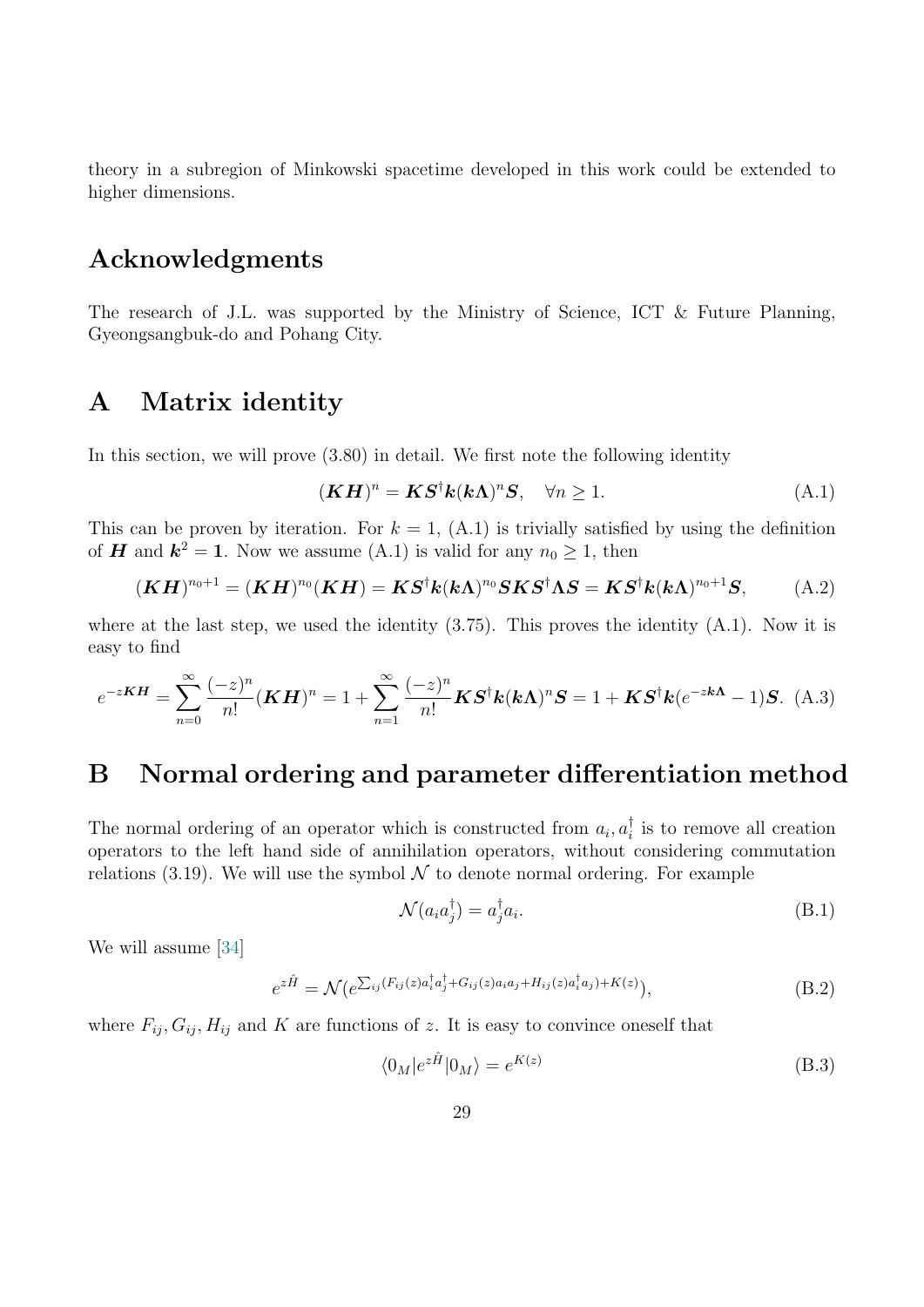since normal ordering will remove any annihilation operator to the right hand side and annihilation operator will annihilate vacuum  $|0_M\rangle$ . Only  $e^K$  is left since it is a number. The differential method is to taking the derivative of z of both sides of  $(B.2)$ , then using the definition of normal ordering to find

<span id="page-30-0"></span>
$$
\hat{H} = \sum_{ij} (F'_{ij} a_i^{\dagger} a_j^{\dagger} + H'_{ij} a_i^{\dagger} S(a_j) + G'_{ij} S(a_i a_j)) + K',
$$
\n(B.4)

where ' means the derivative of z,  $S(a_i)$  is similarity transformation of  $a_i$ 

$$
S(a_i) = e^{z\hat{H}} a_i e^{-z\hat{H}} = (e^{-z\mathbf{K}\mathbf{H}} \vec{A})_i = \mathbf{\Theta}_{ij} a_j + \mathbf{\Phi}_{ij} a_j^{\dagger}.
$$
 (B.5)

Similarly, the similarity transformation of  $a_i a_j$  is

$$
S(a_i a_j) = S(a_i) S(a_j)
$$
\n(B.6)

which is a quadratic polynomial of  $a_i$  and  $a_i^{\dagger}$ <sup>†</sup><sub>i</sub>. By matching the coefficients before  $a_i^{\dagger} a_j^{\dagger}$  $_{j}^{\dagger},a_{i}^{\dagger}a_{j},a_{i}a_{j}$ and identity of [\(B.4\)](#page-30-0), we find an equation set

$$
\frac{1}{2}\boldsymbol{g}^* = \boldsymbol{\Theta}^T \boldsymbol{G}' \boldsymbol{\Theta},\tag{B.7}
$$

$$
-\frac{1}{2}\mathrm{tr}\mathbf{X} = K' + \mathrm{tr}\mathbf{\Theta}^T \mathbf{G}' \mathbf{\Phi} - \frac{1}{2}\mathrm{tr}\mathbf{h}^*,
$$
 (B.8)

where we have omitted the differential equations for  $F_{ij}$  and  $H_{ij}$  since they are not relevant in this work. G are matrix whose elements are

$$
G_{ij} = G_{ij}.\tag{B.9}
$$

The matrices  $h$  and  $q$  are defined as

$$
\boldsymbol{H} \equiv \left( \begin{array}{cc} \boldsymbol{h} & \boldsymbol{g} \\ \boldsymbol{g}^* & \boldsymbol{h}^* \end{array} \right) \tag{B.10}
$$

Combining with [\(3.76\)](#page-12-3), we have

$$
\mathbf{h} = \boldsymbol{\alpha}^T \mathbf{X} \boldsymbol{\alpha}^* + \boldsymbol{\beta}^{\dagger} \mathbf{X} \boldsymbol{\beta}, \quad \mathbf{g} = -\boldsymbol{\alpha}^T \mathbf{X} \boldsymbol{\beta}^* - \boldsymbol{\beta}^{\dagger} \mathbf{X} \boldsymbol{\alpha}.
$$
 (B.11)

So  $h$  is Hermitian and  $g$  is symmetric,

$$
\mathbf{h} = \mathbf{h}^\dagger, \quad \mathbf{g} = \mathbf{g}^T. \tag{B.12}
$$

Now we can take z derivative of the matrix  $e^{-zKH}$  and using the definition of  $\Theta, \Phi, h$  and  $g$ , we find

$$
\begin{pmatrix} \Theta' & \Phi' \\ \tilde{\Phi}' & \tilde{\Theta}' \end{pmatrix} = \begin{pmatrix} \Theta & \Phi \\ \tilde{\Phi} & \tilde{\Theta} \end{pmatrix} \begin{pmatrix} -1 & 0 \\ 0 & 1 \end{pmatrix} \begin{pmatrix} h & g \\ g^* & h^* \end{pmatrix}.
$$
 (B.13)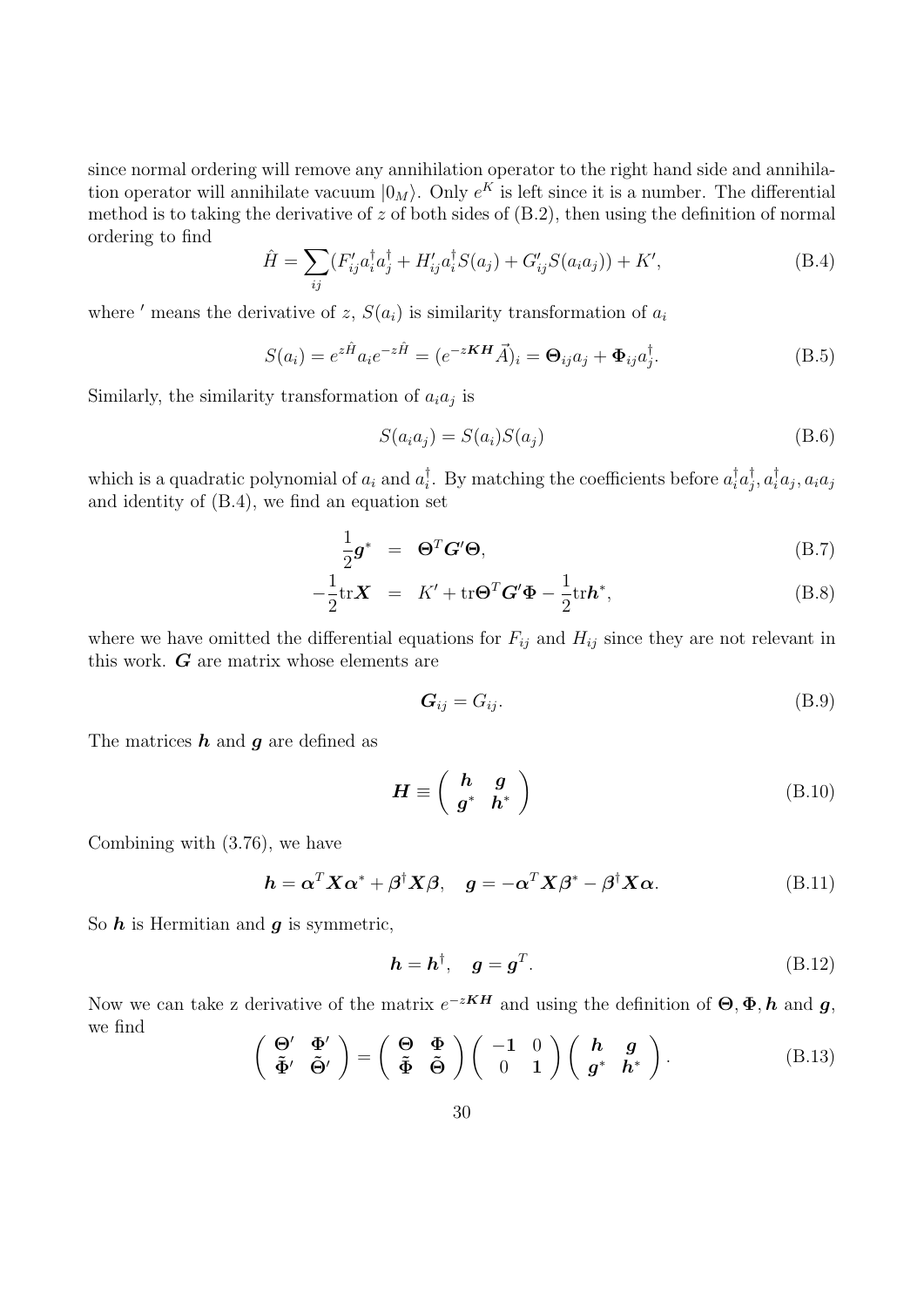The differential equation of  $\Theta$  is

<span id="page-31-2"></span><span id="page-31-1"></span>
$$
\Theta' = -\Theta h + \Phi g^*.
$$
 (B.14)

The differential equation of  $K$  is then

$$
K'(z) = -\frac{1}{2} \text{tr} \mathbf{X} + \frac{1}{2} \text{tr} \mathbf{h}^* - \frac{1}{2} \text{tr} \Theta^{-1} \Phi \mathbf{g}^* = -\frac{1}{2} \text{tr} \mathbf{X} - \frac{1}{2} \text{tr} \Theta^{-1} \Theta'. \tag{B.15}
$$

At the last step, we used the equation [\(B.14\)](#page-31-1) and

$$
\text{tr}\mathbf{h} = \text{tr}\mathbf{h}^* \tag{B.16}
$$

since  $h$  is Hermitian. The equation [\(B.15\)](#page-31-2) can be integrated out explicitly with the initial condition  $K(0) = 0$ ,

$$
K(z) = -\frac{1}{2}z \operatorname{tr} \mathbf{X} - \frac{1}{2}\log \det \mathbf{\Theta}.
$$
 (B.17)

This proves the identity [\(3.84\)](#page-13-0).

## <span id="page-31-0"></span>C Bogoliubov Matrices

The Bogoliubov matrices used in this work are only quadratic in terms of  $\alpha, \beta$ . Depending on the region, Bogoliubov matrices are classified into two classes. The first class is

$$
\boldsymbol{\beta}_A^* \boldsymbol{\beta}_A^T, \quad \boldsymbol{\beta}_A \boldsymbol{\beta}_A^\dagger, \quad \boldsymbol{\alpha}_A^* \boldsymbol{\beta}_A^\dagger, \quad \boldsymbol{\beta}_A \boldsymbol{\alpha}_A^T
$$
\n(C.1)

or

$$
\beta_B^* \beta_B^T, \quad \beta_B \beta_B^\dagger, \quad \alpha_B^* \beta_B^\dagger, \quad \beta_B \alpha_B^T. \tag{C.2}
$$

Any matrix belongs to first class is constructed from only one region  $(A \text{ or } B)$ . The second class is

$$
\boldsymbol{\beta}_A^* \boldsymbol{\beta}_B^T, \quad \boldsymbol{\beta}_A \boldsymbol{\beta}_B^\dagger, \quad \boldsymbol{\beta}_A \boldsymbol{\alpha}_B^T, \quad \boldsymbol{\alpha}_A^* \boldsymbol{\beta}_B^\dagger,\tag{C.3}
$$

$$
\beta_B^* \beta_A^T, \quad \beta_B \beta_A^\dagger, \quad \beta_B \alpha_A^T, \quad \alpha_B^* \beta_A^\dagger. \tag{C.4}
$$

Any matrix belongs to second class is constructed from two regions  $(A \text{ and } B)$ . We first study matrices in first class. Since region  $B$  is similar to region  $A$ , we can focus on region  $A$ . Notice that

$$
\beta_A \beta_A^{\dagger} = (\beta_A^* \beta_A^T)^*, \quad \beta_A \alpha_A^T = (\alpha_A^* \beta_A^{\dagger})^{\dagger}, \tag{C.5}
$$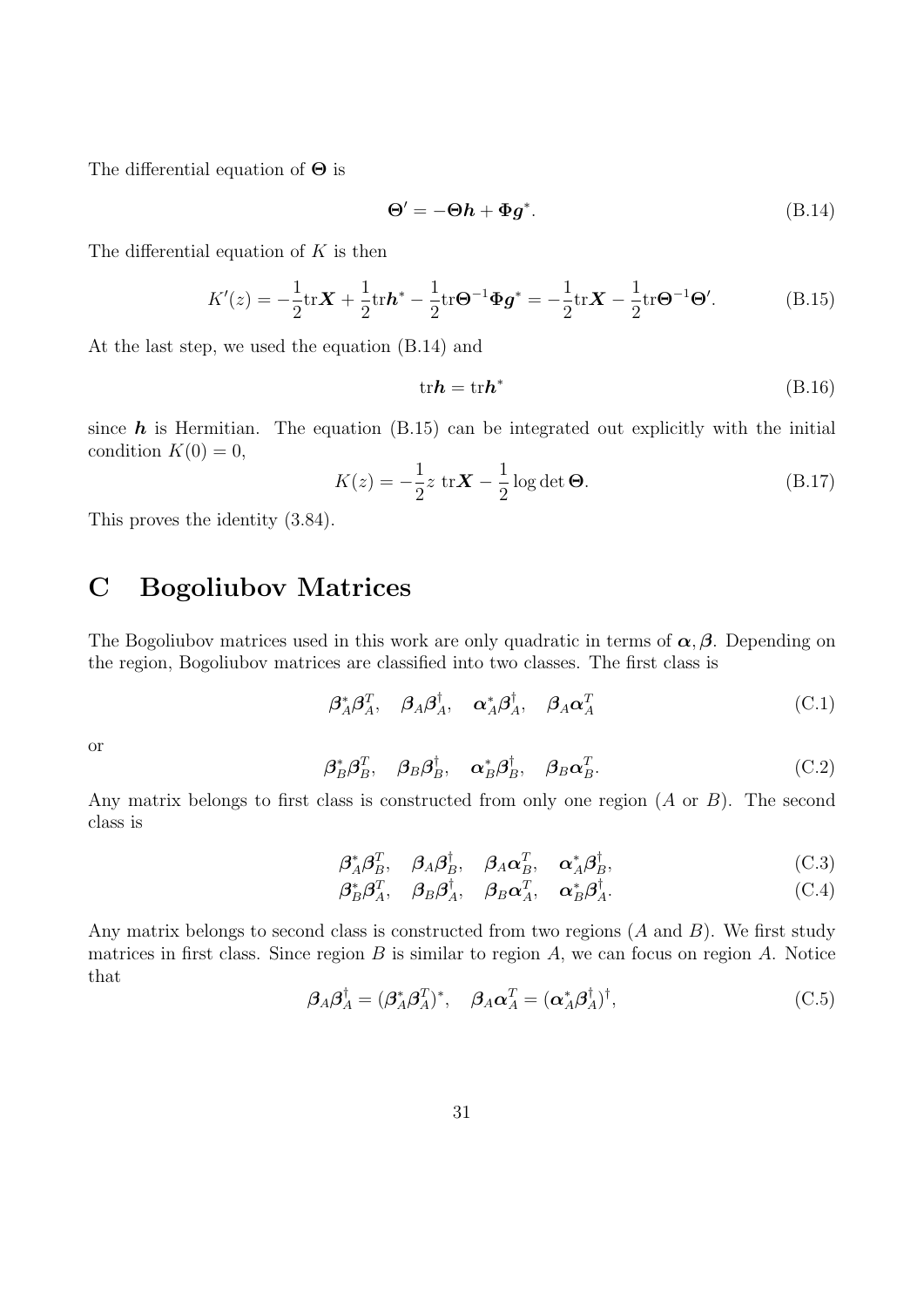it is enough to consider  $\beta_A^* \beta_A^T$  and  $\alpha_A^* \beta_A^{\dagger}$  $_{A}^{\intercal}.$ 

$$
(\beta_A^* \beta_A^T)_{vv'} = \frac{1}{4\pi^2 \sqrt{vv'}} R_A^2 \int_0^\infty d\omega \int_{-1}^1 ds \int_{-1}^1 ds' \omega e^{i\omega R_A(s-s')} (\frac{1+s}{1-s})^{ivR_A} (\frac{1+s'}{1-s'})^{-iv'R_A}
$$
  
\n
$$
= -\frac{1}{4\pi^2 \sqrt{vv'}} \int_{-1}^1 ds \int_{-1}^1 ds' (\frac{1+s}{1-s})^{ivR_A} (\frac{1+s'}{1-s'})^{-iv'R_A} \frac{1}{(s-s'+i\epsilon)^2}
$$
  
\n
$$
= -\frac{1}{4\pi^2 \sqrt{vv'}} \int_{-\infty}^\infty dt \int_{-\infty}^\infty dt' \frac{e^{2i(tv-t'v')R_A}}{\sinh^2(t-t'+i\epsilon)}
$$
  
\n
$$
= -\frac{1}{4\pi^2 \sqrt{vv'}} (-1) \frac{4\pi vR_A}{e^{2\pi R_A v} - 1} \int_{-\infty}^\infty dt' e^{2iR_A(v-v')t'}
$$
  
\n
$$
= \frac{\delta(v-v')}{e^{2\pi R_A v} - 1}.
$$
\n(C.6)

At the second step, we inserted a positive imaginary part in the exponential to make the integral finite. At the third step, we changed the varaible  $s, s'$  to  $t, t'$  by

$$
s = \tanh t, \quad s' = \tanh t'.\tag{C.7}
$$

Then residue theorem has been used for the integral of t. The proof of [\(3.98\)](#page-14-2) is similar, we will find a term which is proportional to  $\delta(v + v')$ . However, since v and v' are assumed to be positive,  $\delta(v + v')$  is always zero,

$$
(\alpha_A^* \beta_A^{\dagger})_{vv'} = 0. \tag{C.8}
$$

The computation of matrices in second class is quite similar, we will just show the details for  $\bm{\beta}_A^*\bm{\beta}_B^T.$ 

$$
\begin{split}\n(\beta_{A}^{*}\beta_{B}^{T})_{v\tilde{v}} &= \frac{R_{A}R_{B}}{4\pi^{2}\sqrt{v\tilde{v}}} \int_{0}^{\infty} d\omega \int_{-1}^{1} ds \int_{-1}^{1} d\tilde{s} \left(\frac{1+s}{1-s}\right)^{ivR_{A}} \left(\frac{1+\tilde{s}}{1-\tilde{s}}\right)^{-i\tilde{v}R_{B}} \omega e^{i\omega(z_{B}-z_{A}+R_{A}s-R_{B}\tilde{s})} \\
&= -\frac{R_{A}R_{B}}{4\pi^{2}\sqrt{v\tilde{v}}} \int_{-1}^{1} ds \int_{-1}^{1} d\tilde{s} \left(\frac{1+s}{1-s}\right)^{ivR_{A}} \left(\frac{1+\tilde{s}}{1-\tilde{s}}\right)^{-i\tilde{v}R_{B}} \frac{1}{(z_{B}-z_{A}+R_{A}s-R_{B}\tilde{s})^{2}} \\
&= -\frac{R_{A}R_{B}}{\pi^{2}\sqrt{v\tilde{v}}} \int_{0}^{\infty} dt \int_{0}^{\infty} d\tilde{t} \frac{t^{ivR_{A}}\tilde{t}^{-i\tilde{v}R_{B}}}{(x_{24}t\tilde{t}+x_{23}t+x_{14}\tilde{t}+x_{13})^{2}} \\
&= -\frac{R_{A}R_{B}}{\pi^{2}\sqrt{v\tilde{v}}} B(1+ivR_{A}, 1-ivR_{A})B(1+i\tilde{v}R_{B}, 1-i\tilde{v}R_{B})x_{23}^{-(1+ivR_{A})} x_{14}^{-(1-i\tilde{v}R_{B})} \\
&\times x_{13}^{ivR_{A}-i\tilde{v}R_{B}} {}_{2}F_{1}(1+ivR_{A}, 1-i\tilde{v}R_{B}, 2, 1-\frac{x_{24}x_{13}}{x_{14}x_{23}}).\n\end{split} \tag{C.9}
$$

At the third step, we changed variables  $s, \tilde{s}$  to  $t, \tilde{t}$  by

$$
t = \frac{1+s}{1-s}, \quad \tilde{t} = \frac{1+\tilde{s}}{1-\tilde{s}}.
$$
 (C.10)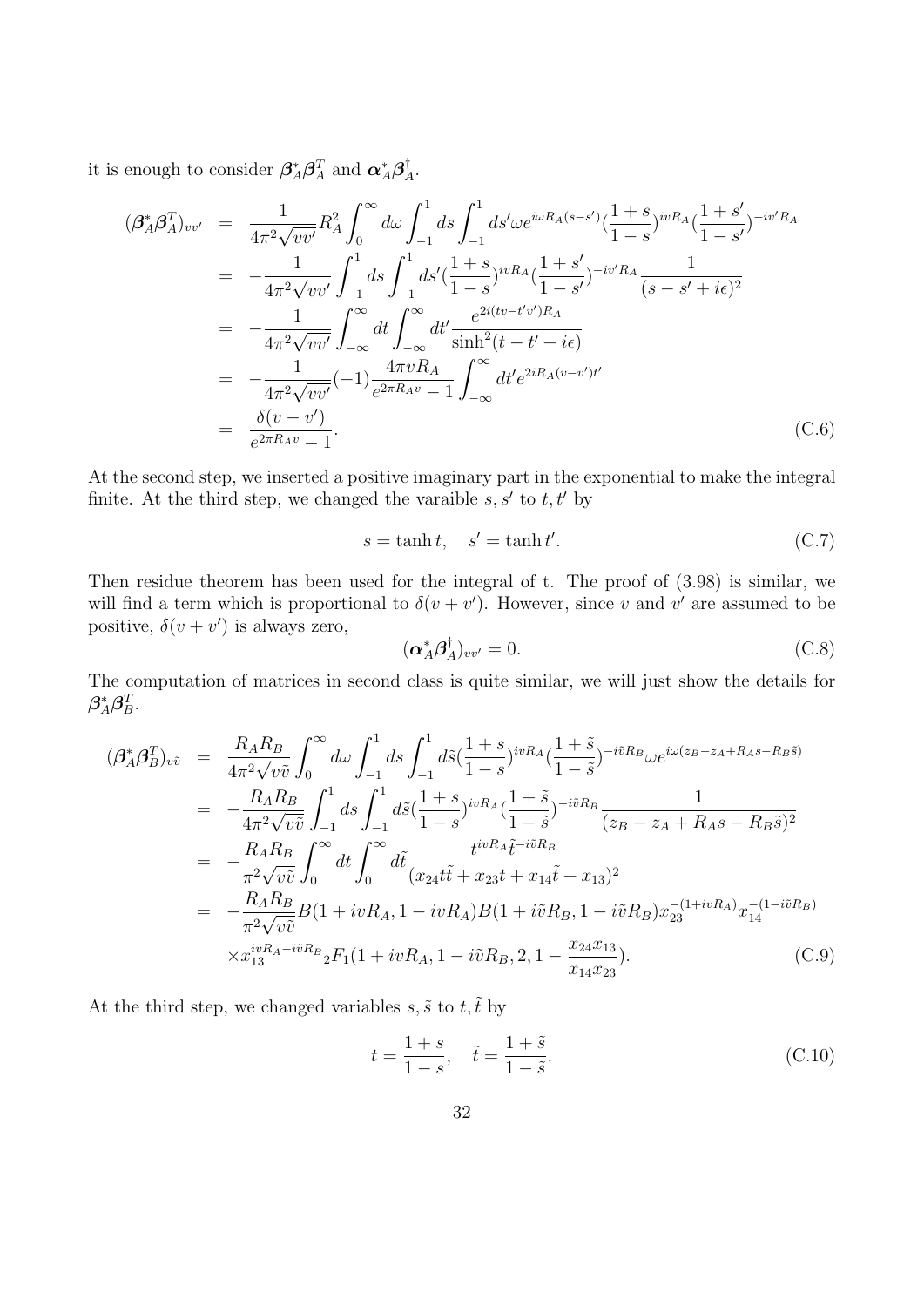We also used the definition of  $x_{ij}$  given in [\(3.8\)](#page-5-4). At the last step, we used the integral

$$
\int_0^\infty dx \int_0^\infty dy \frac{x^{\mu-1} y^{\nu-1}}{(axy+bx+cy+d)^\rho} = B(\mu, \rho-\mu)B(\nu, \rho-\nu)b^{-\mu} c^{-\nu} d^{\mu+\nu-\rho} {}_2F_1(\mu, \nu, \rho, 1-\frac{ad}{bc})
$$
\n(C.11)

for any  $\text{Re}(\rho) > \text{Re}(\mu) > 0$ ,  $\text{Re}(\rho) > \text{Re}(\nu) > 0$ ,  $a > 0$ ,  $b > 0$ ,  $c > 0$ ,  $d > 0$ . This integral can be proved by [\[35\]](#page-35-14)

$$
\int_0^\infty dx \frac{x^{\mu-1}}{(1+\beta x)^\rho} = \beta^{-\mu} B(\mu, \rho - \mu), \quad |\text{Arg}(\beta)| < \pi, \text{Re}(\rho) > \text{Re}(\mu) > 0. \tag{C.12}
$$

and

$$
\int_0^{\infty} dx x^{\nu-1} (x+\beta)^{-\mu} (x+\gamma)^{-\rho} = \beta^{-\mu} \gamma^{\nu-\rho} B(\nu, \mu - \nu + \rho)_2 F_1(\mu, \nu, \mu + \rho, 1 - \frac{\gamma}{\beta}),
$$
  
\n
$$
|\text{Arg}(\beta)| < \pi, |\text{Arg}(\gamma)| < \pi, \text{Re}(\nu) > 0, \text{Re}(\mu) > \text{Re}(\nu - \rho).
$$
 (C.13)

Beta function is symmetric

$$
B(x, y) = B(y, x),\tag{C.14}
$$

we also notice the identity

$$
1 - \frac{x_{24}x_{13}}{x_{14}x_{23}} = -\eta, \quad x_{12} = 2R_A, \quad x_{34} = 2R_B.
$$
 (C.15)

Therefore we have

$$
(\beta_A^* \beta_B^T)_{v\tilde{v}} = G(ivR_A, -i\tilde{v}R_B).
$$
\n(C.16)

All other matrices in second class can be computed in a similar way.

# References

- <span id="page-33-0"></span>[1] R.Haag, " Local quantum physics: fields, particles, algebras ," Springer, Berlin, Germany (1992).
- <span id="page-33-1"></span>[2] L. Bombelli, R. K. Koul, J. Lee and R. D. Sorkin, Phys. Rev. D 34, 373 (1986).
- [3] M. Srednicki, Phys. Rev. Lett. 71, 666 (1993) doi:10.1103/PhysRevLett.71.666 [hepth/9303048].
- [4] C. G. Callan, Jr. and F. Wilczek, Phys. Lett. B 333, 55 (1994) doi:10.1016/0370- 2693(94)91007-3 [hep-th/9401072].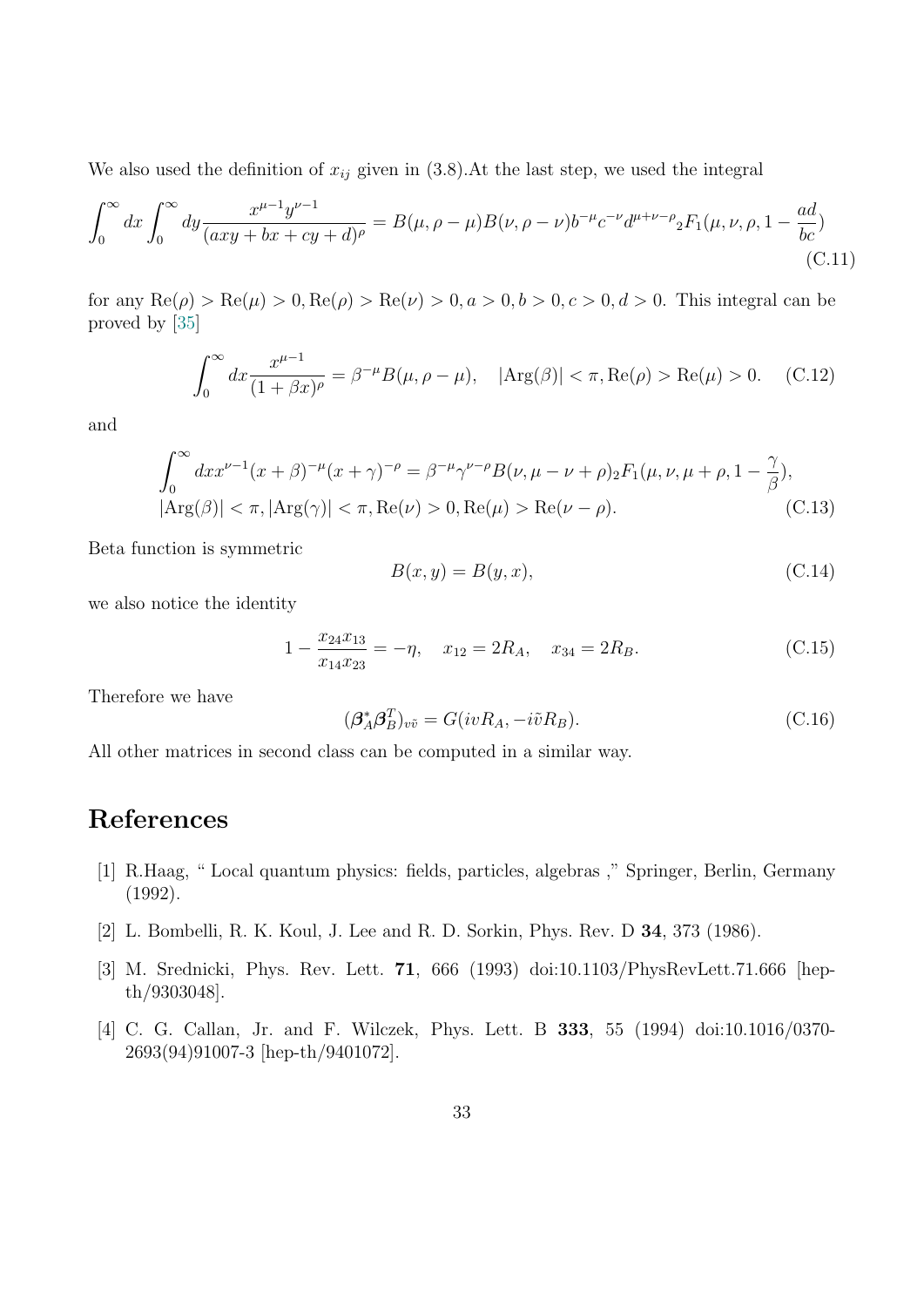- <span id="page-34-0"></span>[5] H. Araki, Publ. Res. Inst. Math. Sci. Kyoto 1976, 809 (1976).
- <span id="page-34-1"></span>[6] H. Casini, Class. Quant. Grav. 25, 205021 (2008) doi:10.1088/0264-9381/25/20/205021 [arXiv:0804.2182 [hep-th]].
- [7] R. Bousso, H. Casini, Z. Fisher and J. Maldacena, Phys. Rev. D 90, no. 4, 044002 (2014) doi:10.1103/PhysRevD.90.044002 [arXiv:1404.5635 [hep-th]].
- <span id="page-34-2"></span>[8] R. Bousso, H. Casini, Z. Fisher and J. Maldacena, Phys. Rev. D 91, no. 8, 084030 (2015) doi:10.1103/PhysRevD.91.084030 [arXiv:1406.4545 [hep-th]].
- <span id="page-34-3"></span>[9] D. D. Blanco, H. Casini, L. Y. Hung and R. C. Myers, JHEP 1308, 060 (2013) doi:10.1007/JHEP08(2013)060 [arXiv:1305.3182 [hep-th]].
- <span id="page-34-4"></span>[10] T. Faulkner, R. G. Leigh, O. Parrikar and H. Wang, JHEP 1609, 038 (2016) doi:10.1007/JHEP09(2016)038 [arXiv:1605.08072 [hep-th]].
- <span id="page-34-5"></span>[11] S. Balakrishnan, T. Faulkner, Z. U. Khandker and H. Wang, arXiv:1706.09432 [hep-th].
- <span id="page-34-6"></span>[12] N. Lashkari, JHEP 1901, 059 (2019) doi:10.1007/JHEP01(2019)059 [arXiv:1810.09306 [hep-th]].
- <span id="page-34-7"></span>[13] J. Bisognano and E. Wichmann, "On The Duality Condition For Quantum Fields,"J. Math. Phys. 17 (1976) 303-21.
- <span id="page-34-8"></span>[14] W. G. Unruh, Phys. Rev. D 14, 870 (1976). doi:10.1103/PhysRevD.14.870.
- <span id="page-34-9"></span>[15] H. Casini, M. Huerta and R. C. Myers, JHEP 1105, 036 (2011) doi:10.1007/JHEP05(2011)036 [arXiv:1102.0440 [hep-th]].
- <span id="page-34-10"></span>[16] H. Casini and M. Huerta, J. Phys. A 42, 504007 (2009) doi:10.1088/1751- 8113/42/50/504007 [arXiv:0905.2562 [hep-th]].
- <span id="page-34-11"></span>[17] R. E. Arias, H. Casini, M. Huerta and D. Pontello, Phys. Rev. D 98, no. 12, 125008 (2018) doi:10.1103/PhysRevD.98.125008 [arXiv:1809.00026 [hep-th]].
- <span id="page-34-12"></span>[18] D. L. Jafferis and S. J. Suh, JHEP 1609, 068 (2016) doi:10.1007/JHEP09(2016)068 [arXiv:1412.8465 [hep-th]].
- <span id="page-34-13"></span>[19] D. L. Jafferis, A. Lewkowycz, J. Maldacena and S. J. Suh, JHEP 1606, 004 (2016) doi:10.1007/JHEP06(2016)004 [arXiv:1512.06431 [hep-th]].
- <span id="page-34-14"></span>[20] S. Ryu and T. Takayanagi, Phys. Rev. Lett. 96, 181602 (2006) doi:10.1103/PhysRevLett.96.181602 [hep-th/0603001].